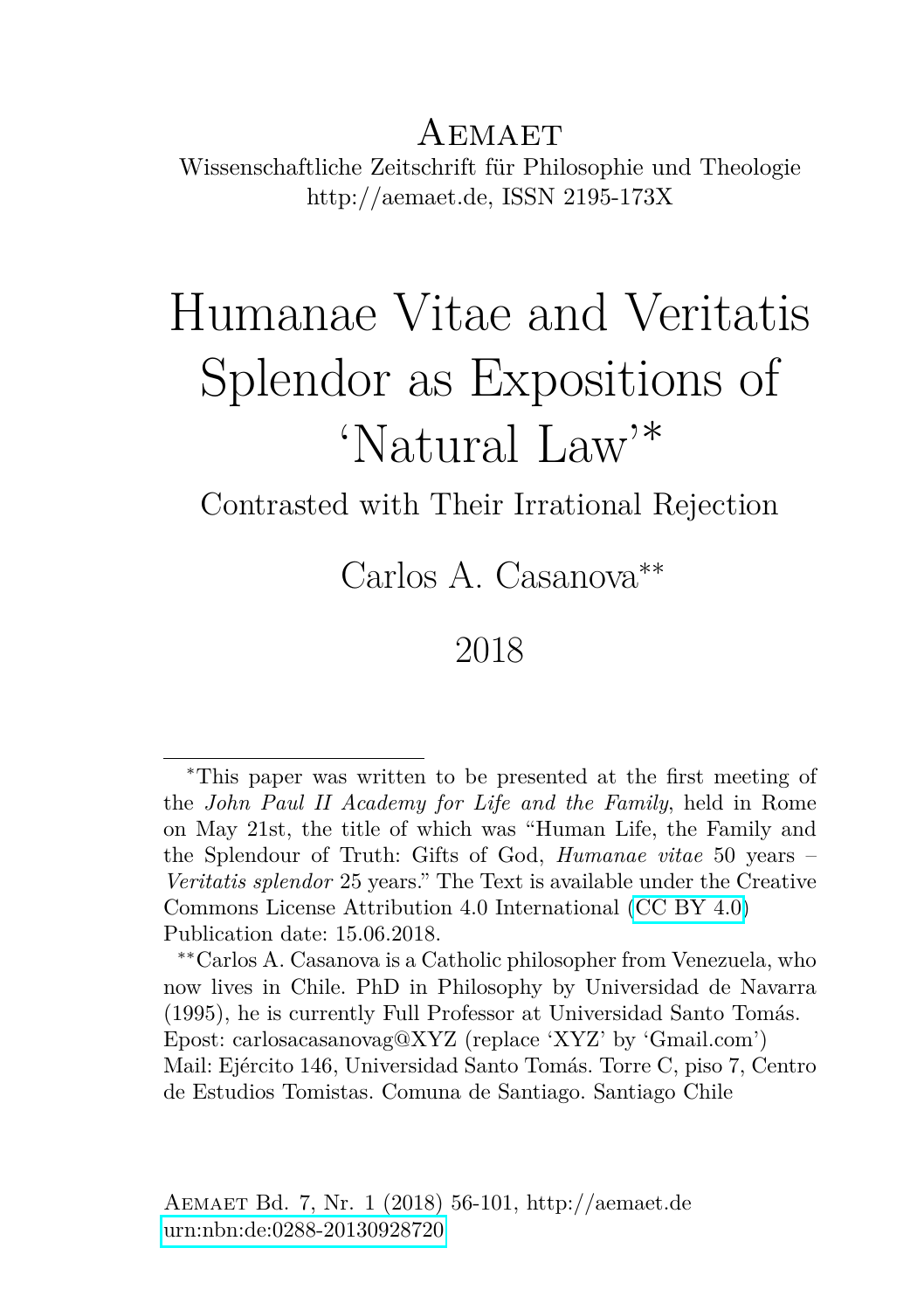#### **Abstract**

The paper holds that the encyclicals *Humanae Viatae* and *Veritatis Splendor* presuppose the Western and Christian view of morality as a science (natural or supernatural) which is able to uncover the real order of which human beings and their actions are a part. It shows how the theological dissidents who reject the main tenets of these encyclicals are unable to explain the moral order and, therefore, are less rational than the encyclicals and in lesser agreement with Revelation. In order to demonstrate the previous point, it classifies the dissidents in four categories according to the metaphysical views they presuppose: Kantian, Utilitarian, Weberian and so called post-Modern (Marxist, Nietzschean, Freudian, Heideggerian, etc.). Finally, it shows that the fourth kind of dissidence, the so called post-Modern, is the most frequent today and that this kind of dissidence is utterly lawless and irrational.

# **1 Introduction: Humanae Vitae and Veritatis Splendor**

The two encyclicals by Popes Paul VI and John Paul II were a powerful thundering of the Holy Spirit amidst a disoriented world. They embody God's calling of humanity to respect the dignity of their intellect, to allow Him heal their will, to acknowledge His plan for human nature and human persons. They proclaim once more the strength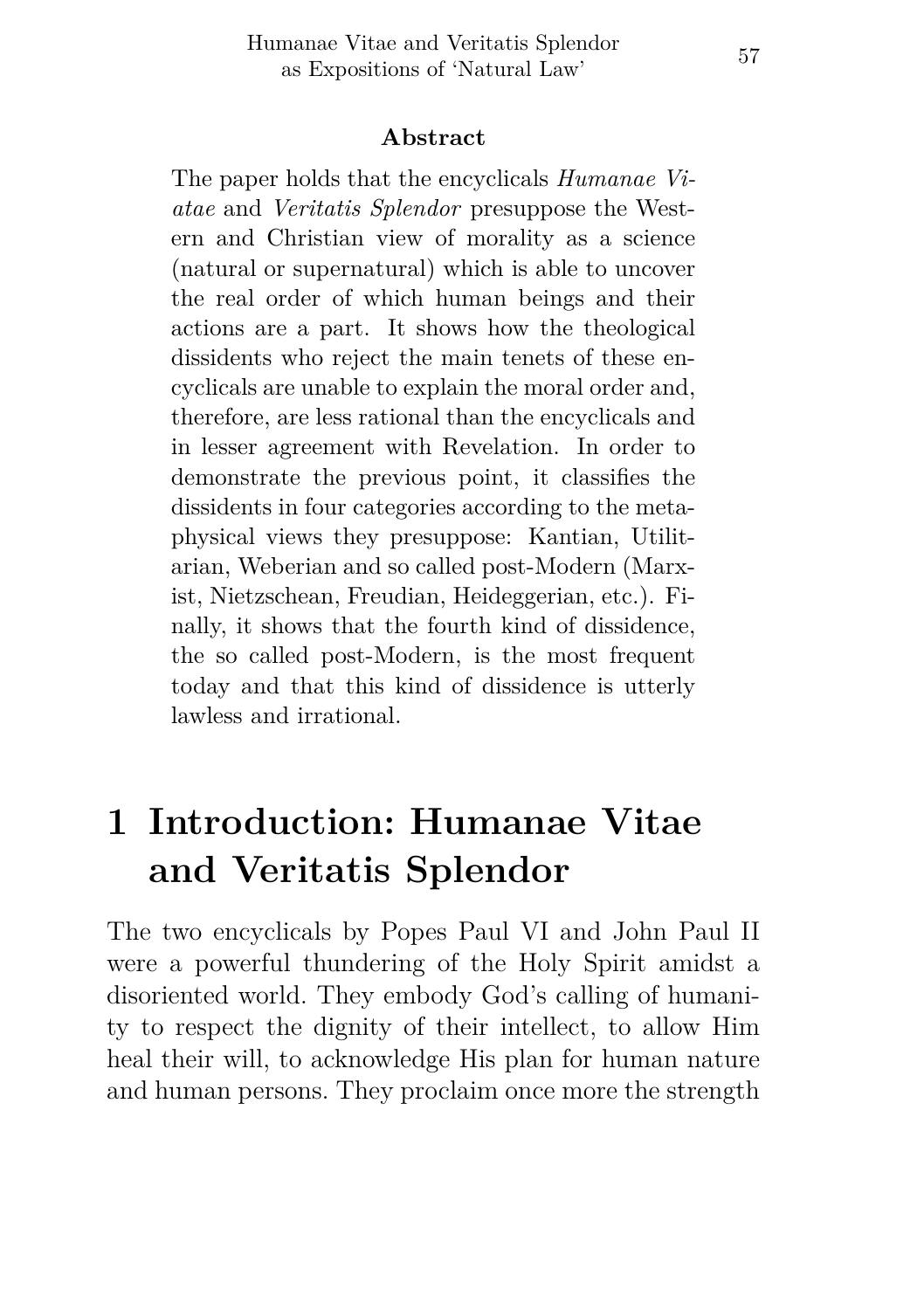of that great discovery of the Greeks: the intellect which for the first time Thales used for the formulation of real demonstrations and to search for the *archaí*, can be used to explore scientifically the moral order. And this science, which flourished under the skillful minds of Socrates, Plato and Aristotle, and under the Stoics and the Roman Jurists, was elevated by the light of Faith and the strength of Grace to a supernatural level and became moral theology under the skilfull minds of the Fathers and Doctors of the Church. Moral theology is a science which can uncover to the extent possible to the human mind assisted by Revelation and grace, the real order, the divine order in which we as human beings, with our nature and our personalities are integrated. As we shall see, the deep meaning of the theological dissidence is precisely that strange breeds have entered the Church of Christ: a breed of men who reject the reality of the divine order and even a breed of men who radically reject rationality.

The doctrine of *Humane vitae* is a confirmation of the perennial teachings of the Church on the matter of sexual morality, considering the new challenges posed by the development of techniques used for the temporal or permanent sterilization of the man or the woman and / or for the killing of the new life in the womb of the mother. (But perhaps the document did not underline sufficiently that Catholic parents in principle must receive the children that God sends, unless there are grave reasons to avoid a pregnancy.) This teaching was declared by Paul VI to be a natural law teaching and not only a revealed teaching. On this latter point, the Pope was entirely right and on a previous occasion I had the opportunity of (a) showing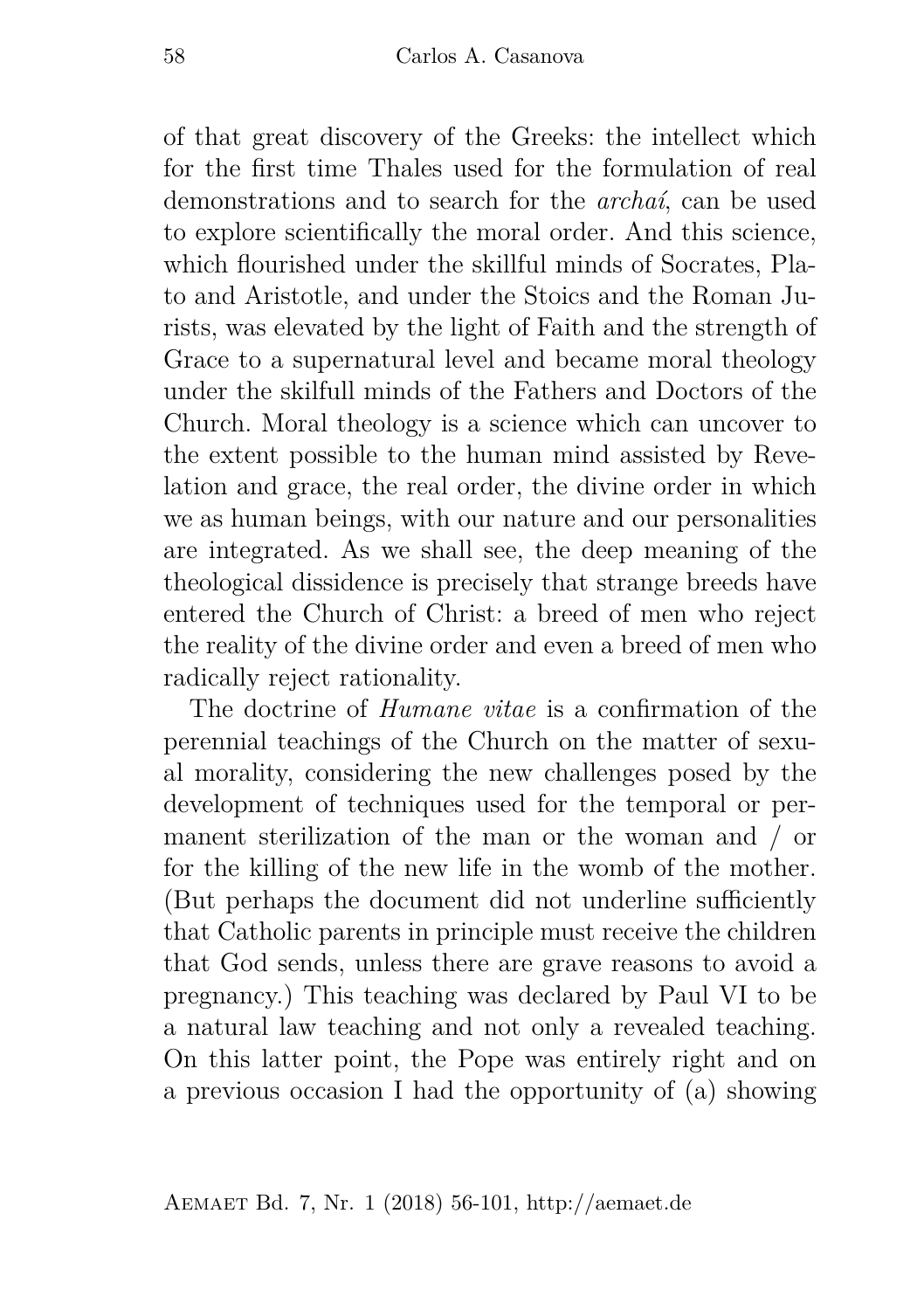that Plato, a gentile philosopher deprived of Revelation, proves the very same doctrine in the 8th book of his *Laws*  $(838-841)$  $(838-841)$  $(838-841)$ ; and (b) proving the depth of the Papal insight.<sup>1</sup>

*Veritatis splendor* is an encyclical of wider scope. There, John Paul II endeavors to reach a clear and updated formulation of moral theology's basic tenets and to place them within the organisms of Christian life and theological wisdom. The Pope makes clear that the commandments are necessary for salvation as Christ Himself has taught unequivocally; that they are, however, just a necessary condition for a higher state of perfection, following Christ; and that the gift of the Holy Spirit is needed for the moral life of the new creature (chapter 1 and nn. 28-29). But then John Paul II confronts the subjects concerning which there has been dissent among theologians with the perennial magisterium of the Church, especially after the II Vatican Council. And he focuses on the meaning of the law and its relationship with human freedom; the relation between conscience and truth; and the structure of the moral act, including the fundamental orientation of the person to his final end. In all these subjects, John Paul II shows a thorough knowledge of Scripture and of the philosophical and theological issues. He, very especially, grasps that the main questions are: (a) whether there is a truth about the good (see n. 30); (b) if the intellect [conscience] and the will [freedom] have to conform to an order which, coming from God, they do not create, and this precisely to achieve the

<span id="page-3-0"></span><sup>1</sup>See "¿Por qué tiene tantas dificultades la razón natural en nuestra época para reconocer las doctrinas centrales de la encíclica *Humanae vitae*?," in Razón y tradición. Estudios en honor de Juan Antonio Widow. Globo, Santiago, 2011, tomo II, pp. 353-377.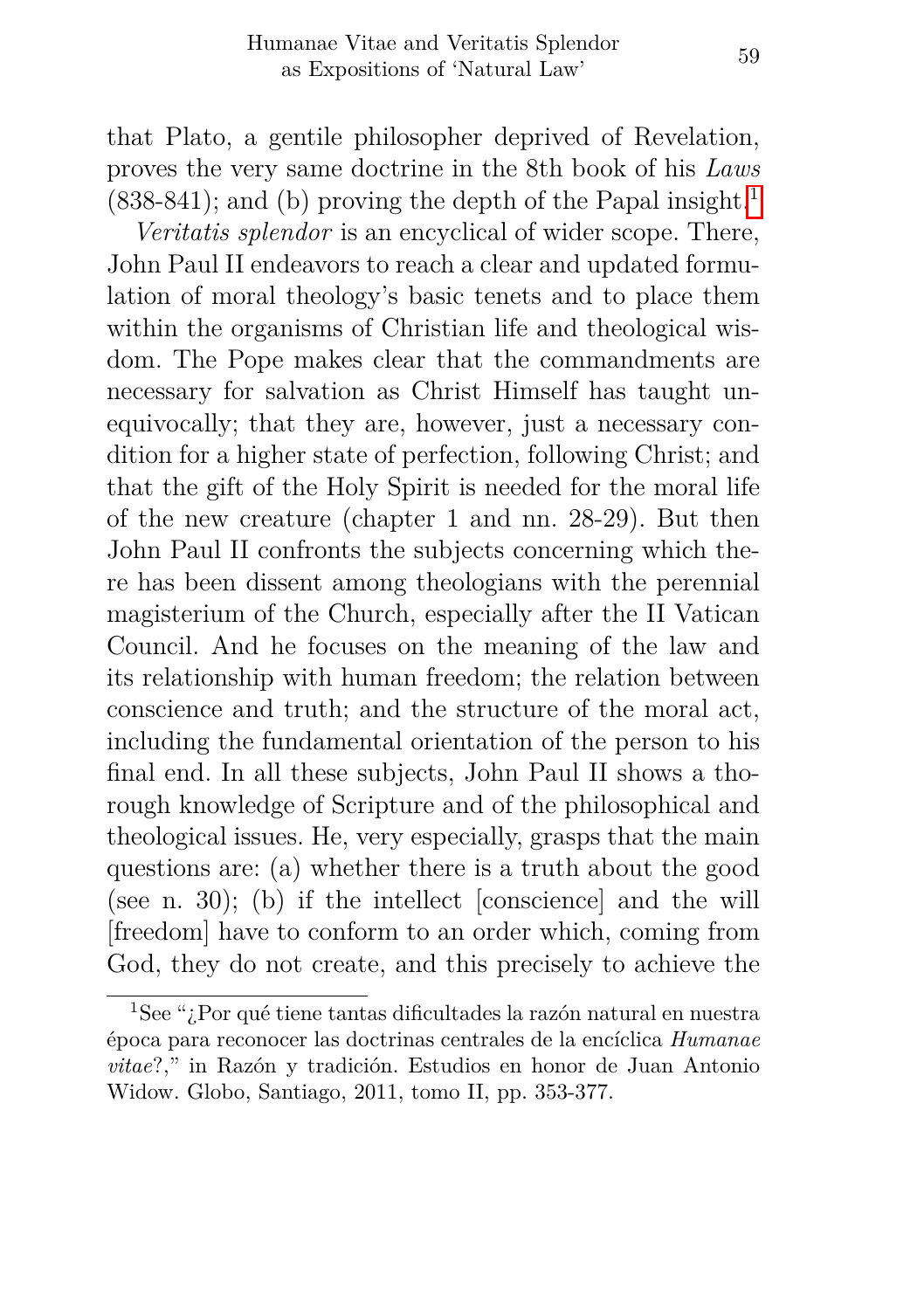sought end (eternal life, happiness) and freedom ("truth will set you free"); and (c) whether there are kinds of actions which, because of their species ["object"], are always evil and therefore forbidden and incompatible with the human good even if the agent has a "good intention" and / or calculates that the total amount of consequences of his action will be good.

*Humanae vitae* was bitterly contested by Catholic theologians and clerics, not suprisingly. The issues dealt with were too dear to the powers of this world (which nowadays are clearly not Christian), and too many theologians and Catholic universities received substantial funding from such powers and wanted to fit in with the neo-Malthusian culture which those powers promote.[2](#page-4-0) But even *Veritatis splendor* received a strong opposition and was harshly contested, despite its dealing with more general issues not so directly applied to human action: some dissident theologians grasped that the basic tenets from which they had criticized *Humanae vitae* were skilfully addressed by John Paul II. The negative critical responses against the encyclicals by Catholic theologians can be classified according to the philosophical categories which theologians necessarily use even if they speak very much against "metaphysics" and "philosophy" and praise instead "social" or other "sciences." There are mainly four kinds of categories on which an author can fall, Kantianism, Utilitarianism, Weberianism and post-Modern. Most authors have traces of two or more of these categories, since Kant and Marx have

<span id="page-4-0"></span><sup>2</sup>See E. Michael Jones, *Libido Dominandi*, Saint Augustine Press, South Bend, 2006.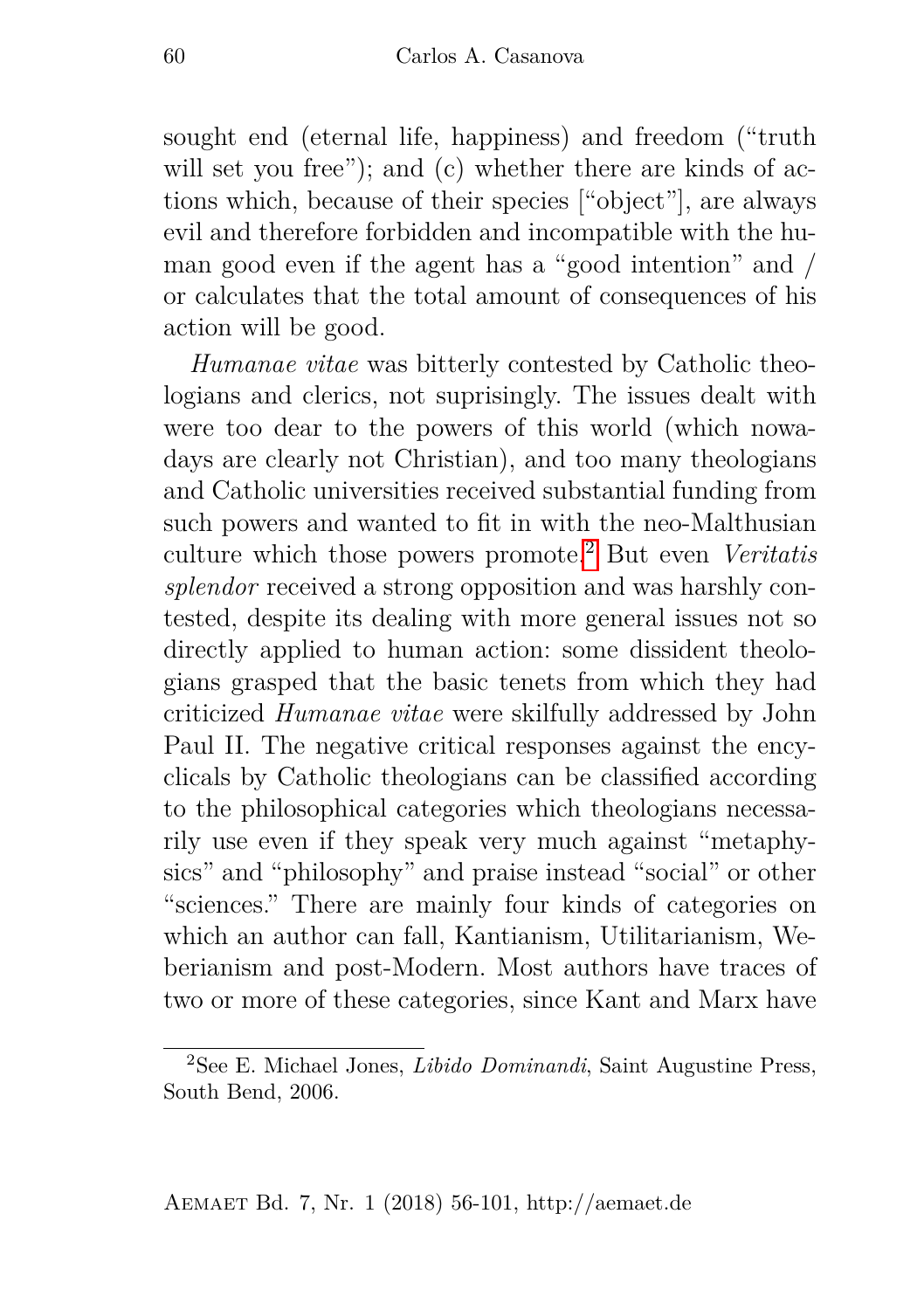influenced the Utilitarian, and authors with Kantian leanings are affected by Utilitarian or so called post-Modern influences. For example, a mostly Utilitarian author such as Louis Janssens has undoubtedly Marxist influences.[3](#page-5-0) The classification is useful, however, because it helps to reduce the different views to their principles.

# **2 Four kinds of positions that reject the real order of reality**

(a) Some responses use Kantian concepts such as "autonomy" (in theological jargon, "conscience"[4](#page-5-1) ), "option," "choice" and the like. In Chile, for example, Tony Mifsud claims that the Law cannot replace the individual's discernment because if it did, the decision would be not free and responsible, but immature and heteronomous.<sup>[5](#page-5-2)</sup>

<span id="page-5-1"></span>4 I do not mean that in every case "conscience" is jargon. I mean that in contexts in which what is meant is [Kantian] "autonomy" the use of "conscience" instead is jargon.

<span id="page-5-0"></span><sup>3</sup> In "Ontic Evil and Moral Evil" he holds mainly a proportionalist view, but he clearly adheres to some Marxist theses such as these: the endeavours to overcome ontic evil require from us that we do not tolerate the current structures of production; the proposal of an utopia without ontic evil, as that contained in Marx's *Communist Manifesto*, is good; thanks to Marx in Belgium was suppressed the work of children. See "Ontic Evil and Moral Evil", in *Proportionalism*. *For and Against*, Christoper Kaczor, editor. Marquette University Press. Milwaukee, Wisconsin, 2000, pp. 100-147.

<span id="page-5-2"></span><sup>5</sup> I must clarify that Mifsud is not a Kantian. He draws from whatever sources to defend lawlessness, as we will see. But one of those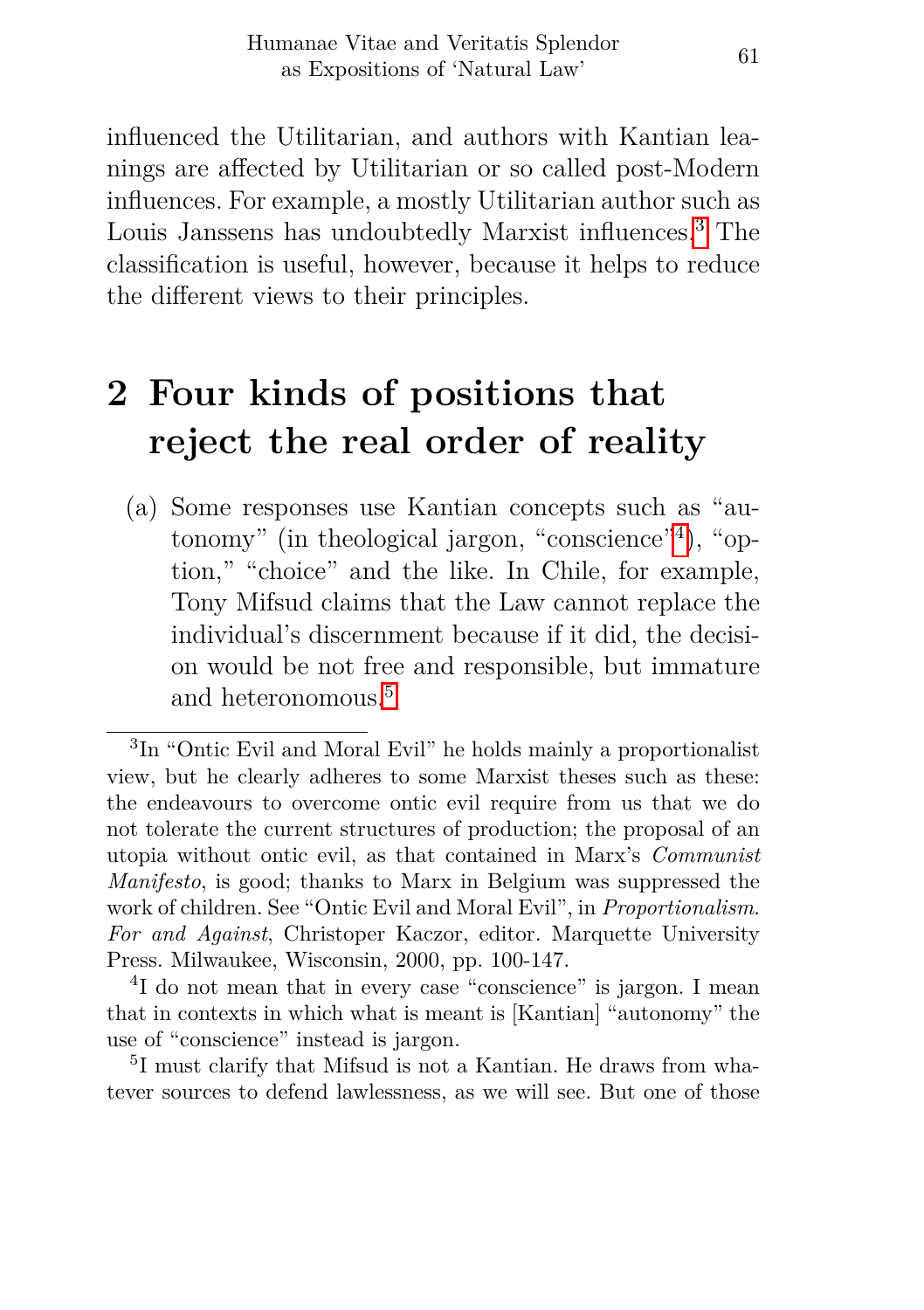(b) Some other responses use Utilitarian concepts such as "pre-moral goods," "well being," simply "goods." In this group we have, of course, a host of philosophers and theologians from the Anglosaxon world and from Europe. These are the most rational and articulate of all. For this reason we will examine here the general type to which they belong (Utilitarianism and its principles) but also the potentially most damaging and truth-like critiques which they particularly formulate. Louis Janssens' reaction to the encyclical was to claim that if John Paul II invoked Thomas Aquinas, then he should have accepted the "teleo-logical", that is, proportionalist (Utilitarian) view.<sup>[6](#page-6-0)</sup> A similar reaction was that of Richard McCormick. John Paul II teaches that the proportionalist theologians have departed from the truth because they hold that some morally wrong or evil actions according to the moral object can become good because of their consequences and because of a good intention. McCormick denies this. He replies that no theologian holds such tenet. Curran's reaction was in the same line and also claiming for his view the support

sources is, without a doubt, Kant. Of course, he does not assimilate Kant, he just uses the "quotable Kant."

<span id="page-6-0"></span> ${}^{6}$ Cfr. "Teleology and Proportionality: Thoughts about the Encyclical *Veritatis Splendor*," in *The Splendor of Accuracy: An Examination of the Assertions made by Veritatis Splendor*, eds. Joseph A. Selling and Jan Jans, (Grand Rapids, Michigan: William B. Eerdmans Publishing Company, 1995), pp. 99-113. Janssen's claim is just outrageous because there is a chasm between the Utilitarian view of ethics and the Thomistic one, as we shall prove.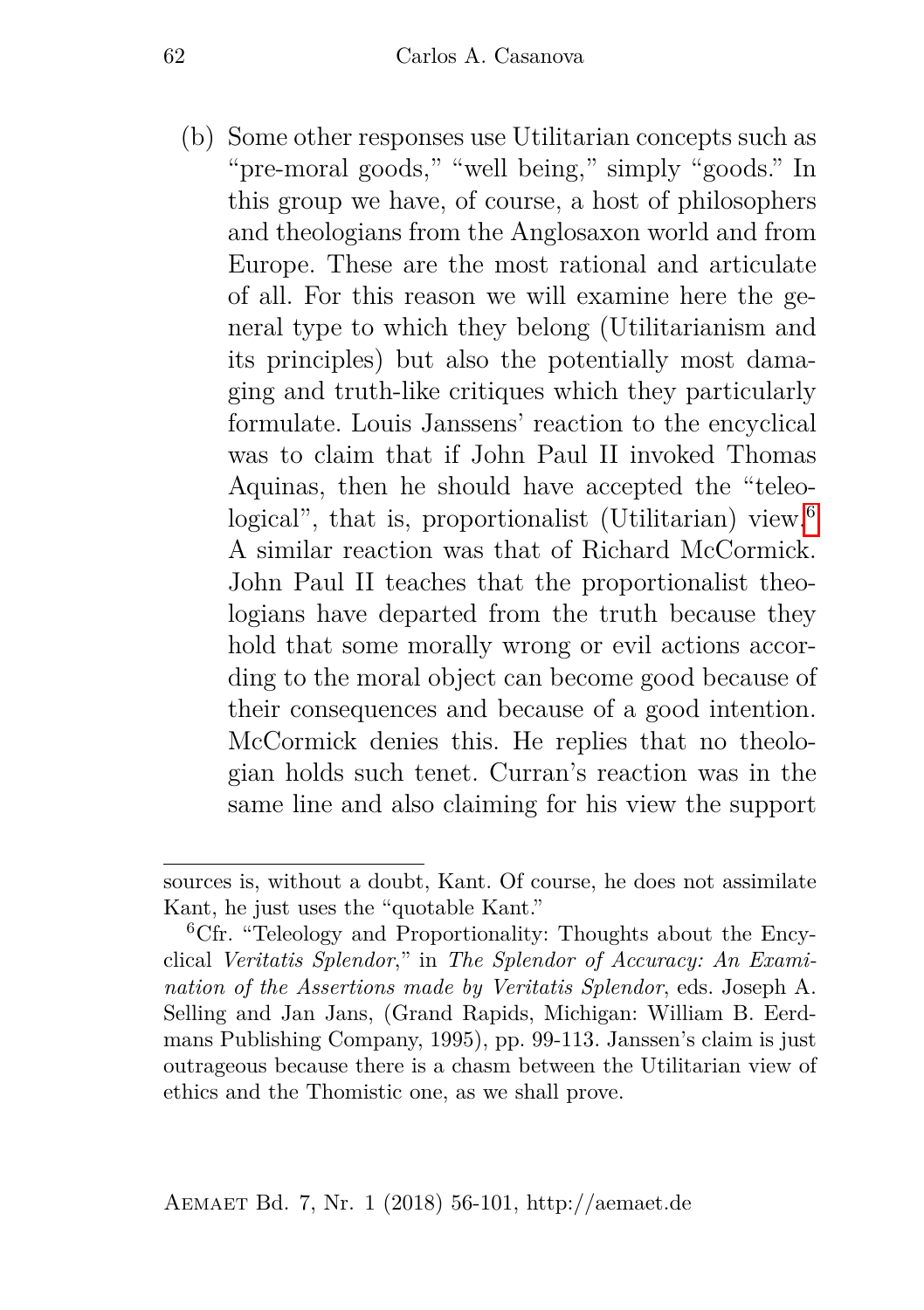of Aquinas by a gross manipulation of the texts and the terms (*happiness* and *teleology*, for example).[7](#page-7-0)

- (c) Some others vaguely follow Max Weber and his attempt to find a way which takes into account autonomy regarding the values and calculations regarding the consequences of an intra-worldly action.
- (d) Some others are utterly irrational and can be inscribed in the tradition of the Marxian, the Nietzschean-Freudian-Heideggerian or Kabbalistic rejection of rationality. Many of these are probably crypto adherents to the gender-ideology movement and many others are open adherents to such movement. The prevalent positions in our time are these of the fourth kind. Clear examples are Víctor Manuel Fernández, Father Tony Mifsud, s. j., and all the liberationist theologians who write about morality. On this fourth group we will not criticize models from which their principles are taken, because the models which do exist are multiple and most of them are anti-moral (they do not have a body of moral thought, therefore). We will present some of the concrete dissenting authors' theses and reasonings.

<span id="page-7-0"></span><sup>7</sup> "*Veritatis Splendor*: *A Revisionist Perspective*", in *Veritatis Splendor: American Responses*, eds. Michael E. Allsop & John J. O'Keefe, (Kansas City: Sheed & Ward, 1995): 226-7. The reactions of these three theologians were summarized by Wilson Muoha Maina in his paper "The Shaping of Moral Theology: *Veritatis Splendor* and the Debate on the Nature of Roman Catholic Moral Theology," pp. 201-208, in *Journal for the Study of Religions and Ideologies*, vol. 12, issue 35 (2013), pp. 178-221.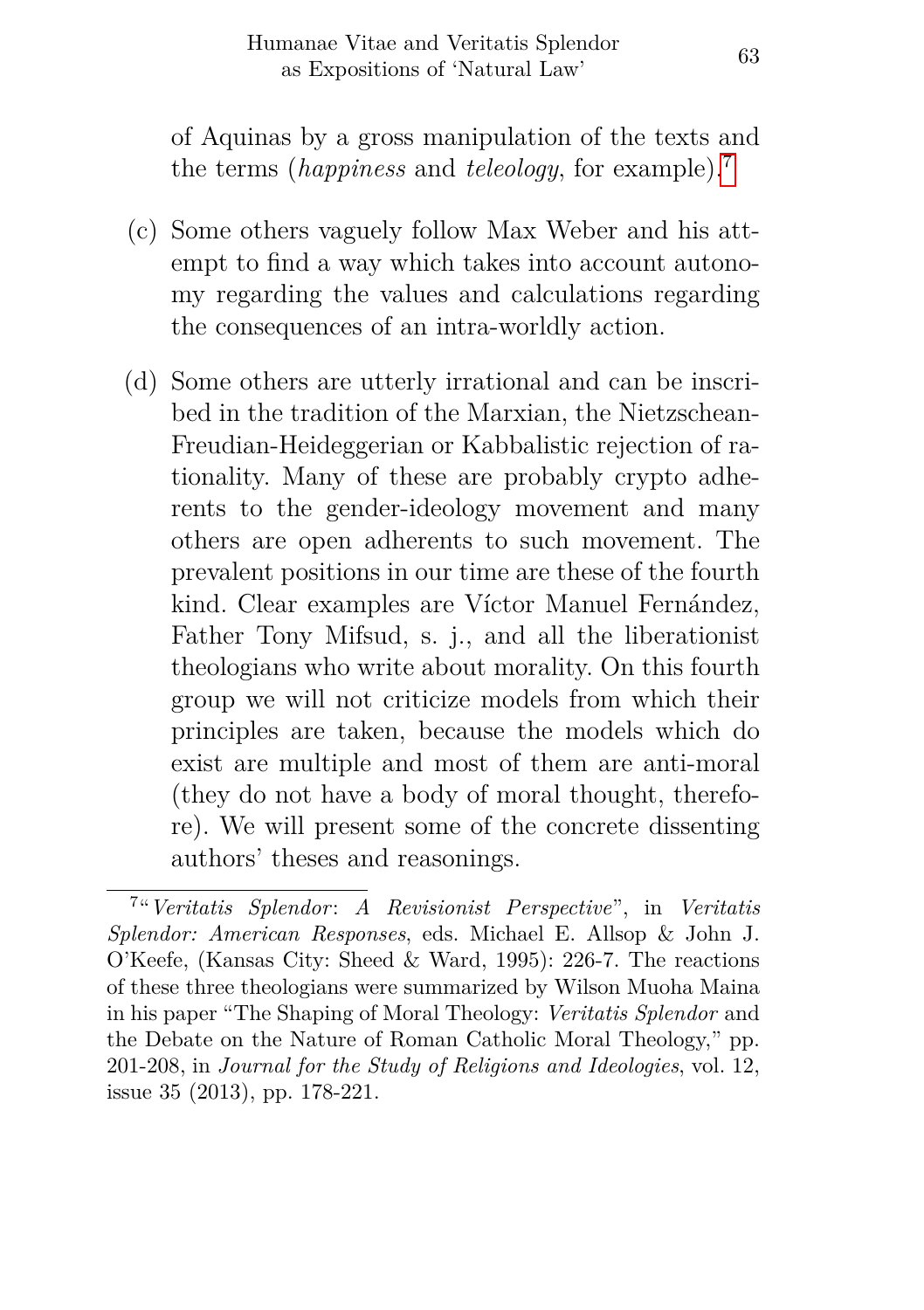What these four kinds of positions have in common is the rejection of the real order of reality to which man has to adhere through his intellect and will, with his freedom. To discover the demands of such real order is what John Paul II calls "the truth about the good" or "the truth about moral good" (VS n. 60).The light of this truth in the human mind constitutes the principles of moral knowledge which guide man amidst the darkness of this world and prevents him from incurring in the indubitable evil excluded by the negative precepts of God's Law. This truth is also the only safeguard of the weak facing today's powerful Leviathan which yearns to usurp the place of God. That is to say, this truth is precisely the way of freedom as the same Pope declares with great clarity, echoing Christ in John's Gospel: "you will know the truth and the truth will set you free" (Jn 8:32, VS n. 31). Indeed, none of the main moral theories which are seen as alternatives to the classical and Christian morality embody even the will to protect the freedom and dignity of common human beings, as we expect to show in this paper.

### **2.1 Kantianism**

Kantianism is known as a defence of any human being *vis à vis* Utilitarianism. But, is it really? The authors who claim so fail to realize that Kant's morality is unable to ground a judicious conception of Law which truly grants freedom. According to Kant, the legislative power cannot do injustice to any person, because any decision of the legislative power is a decision of us all and *volenti non fit inju-*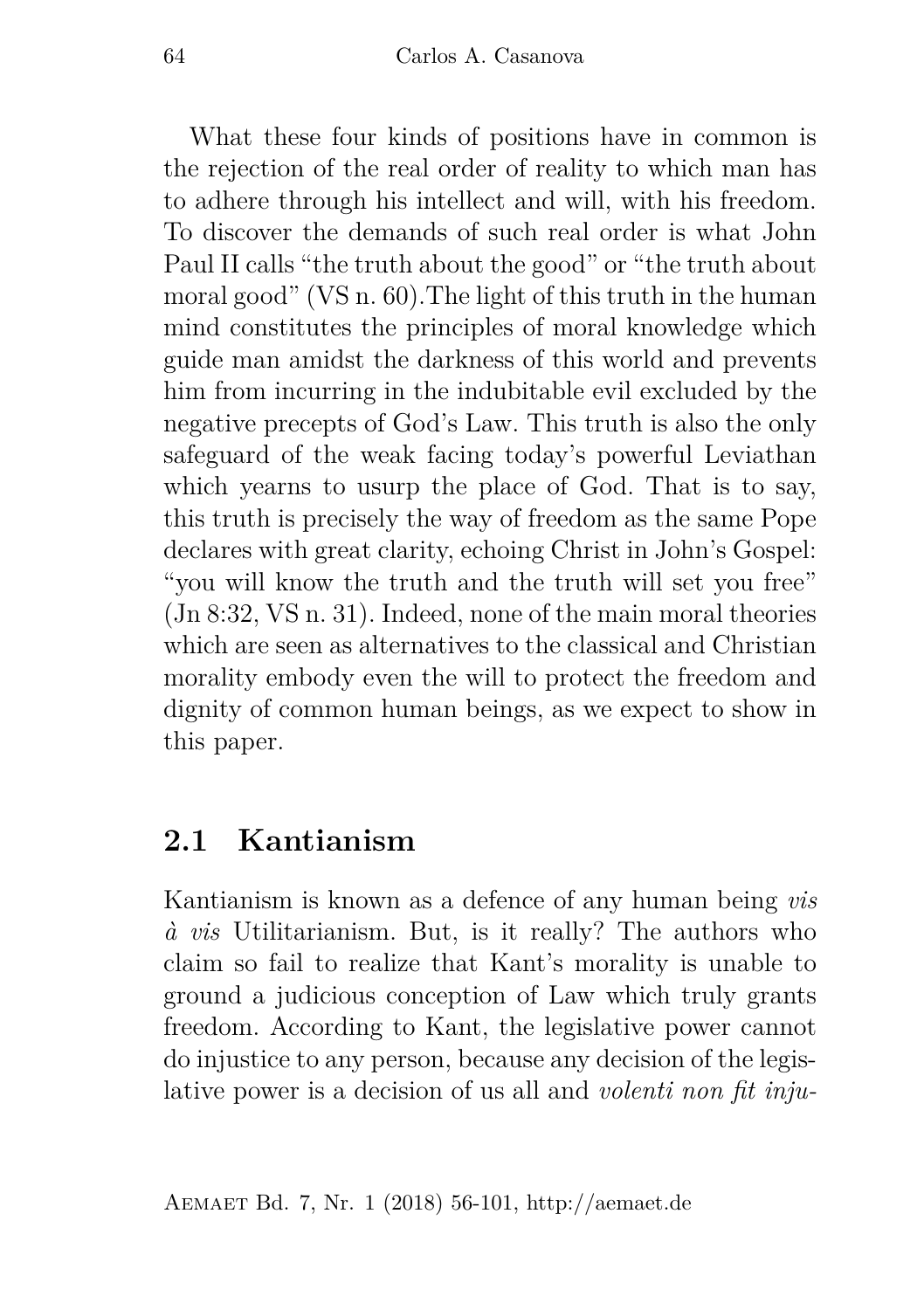*ria*[8](#page-9-0) . This entails such despotism that, in reading Kant and other *enlightened* authors, one can begin to understand the anarchists of the 19th century who bluntly declared: "the representative of the sovereign [the people] will always be the owner of the sovereign", and then proceeded to propose the abolition of all governments, which is no more than an undesirable utopia. The respect of the will of the subjects is not and cannot be the only rule to judge the legitimacy and justice of government. The notion of moral [or practical] truth is necessary to protect the weak from the abuse of power.[9](#page-9-1)

Beside this, as John Stuart Mill pointed out, the categorical imperative does not exclude that all the rational agents agree in a maxim of action absolutely insane, except if one can judge about it in the light of the objects to which it is applied (which Kant forbids). Thus, according to Mill, the categorical imperative could be the ground for

<span id="page-9-0"></span><sup>8</sup>See *Metaphysics of Morals*, Doctrine of Law, Public Law, chapter 46. In chapter 49, general observation A, Kant also claims that the people subject to the supreme power (the *Leviathan*, we could say) may not reason on the origin of such power, which is *inscrutable*. Moreover, such supreme power has no duties but only rights towards its subjects: such would be the meaning of the maxim: "all authority comes from God"!

<span id="page-9-1"></span><sup>&</sup>lt;sup>9</sup>A sad confirmation of this insight is the work of Tristram Engelhardt who, from his negation of the political relevance of moral truth, has come to the conclusion that the only rule which the bioethicist should follow is that declared in the positive norms of his respective political community. That is to say, he has become the servant of power. See "Beyond the Principles of Bioethics: Facing the Consequences of Fundamental Moral Disagreement," in *Ethic. An International Journal for Moral Philosophy* (2012), Vol. 11, n. 1, pp. 13-31.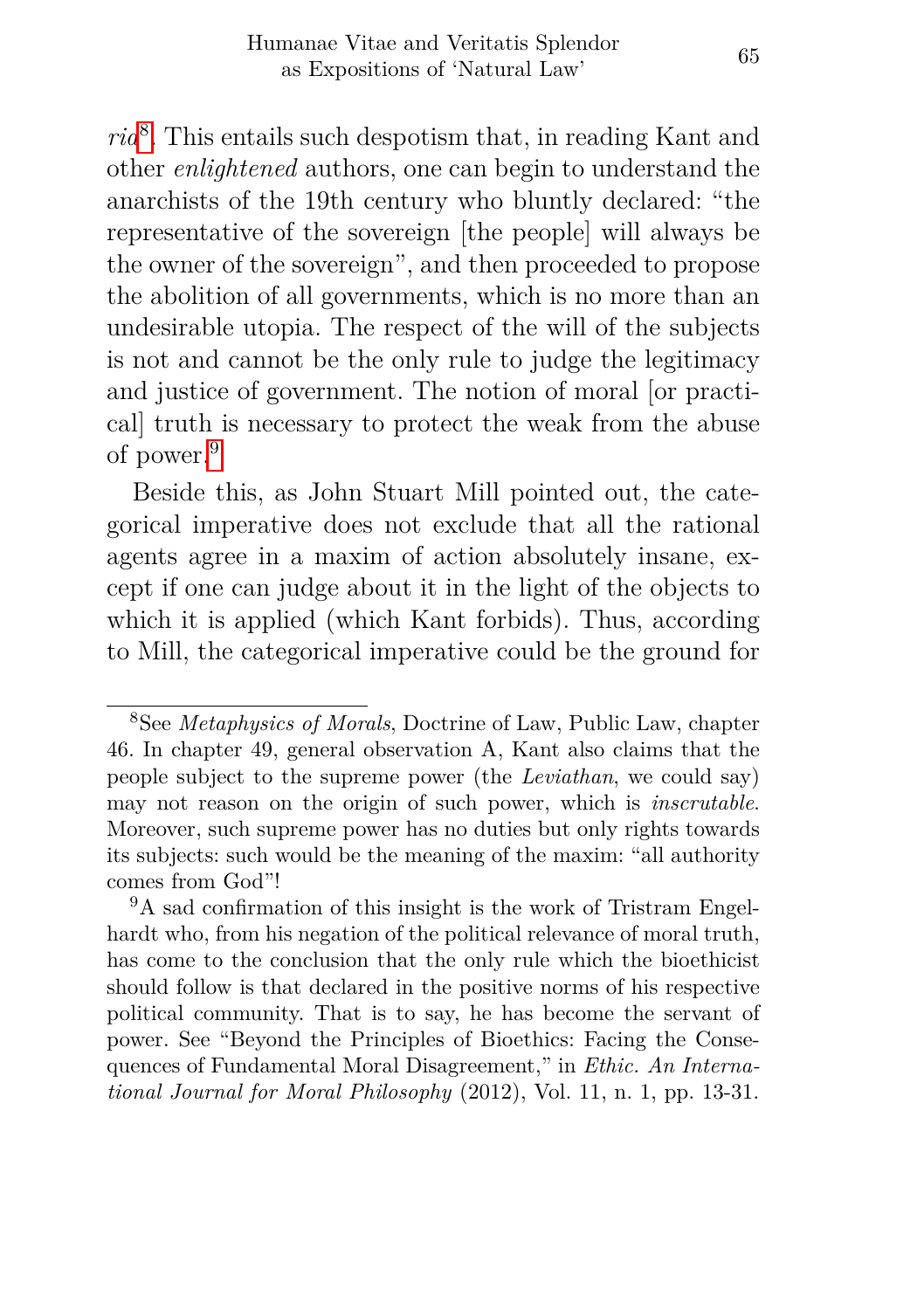an insane rule of action.<sup>[10](#page-10-0)</sup> This is precisely what we see in the work of that eminent Kantian, Hans Kelsen: the "*a priory* ought" commands us to obey the rules of positive Law whatever their content.<sup>[11](#page-10-1)</sup>

Kant himself realized that the merely formal imperative was not sufficient ground for any reasonable morality. Thus, in the Introduction (section 2) to his *Metaphysics of Morals* he claims that the "most elevated principles" must be applied to the objects of experience according to rules. In this way, we are forced to "take as an object the particular *nature* of man, which we only know through experience, in order to *bring to light* in it the consequences which can be deduced from the universal principles [...]". So much for the purity of the *formality* of the categorical imperative. As it turns out, the human will cannot be both right and "autonomous." Moreover, as we have seen, it cannot be "free" from the demands of moral truth and at the same time free from being subject to an exterior tyranny (or to the tyranny of passions). Here John Paul II and Paul VI were fully prophetic: "As Cardinal John Henry Newman, that outstanding defender of the rights of conscience, forcefully put it: 'Conscience has rights because it has duties'." (VS, 34); and "responsible men can become more deeply convinced of the truth of the doctrine laid down by the Church on this issue if they reflect on the consequences of methods and plans for artificial birth control. [. . . ] Finally, careful consideration should be given to the danger of this power

<span id="page-10-0"></span><sup>10</sup>*Utilitarianism*, Capítulo I, p. 165-166; y Capítulo V, p. 216. En: Plamenatz, John*. The English Utilitarians*. Basil Blakcwell. Oxford, 1949, pp. 161-228.

<span id="page-10-1"></span><sup>11</sup>See *Pure Theory of Law* (French edition), chapter 9, section 2.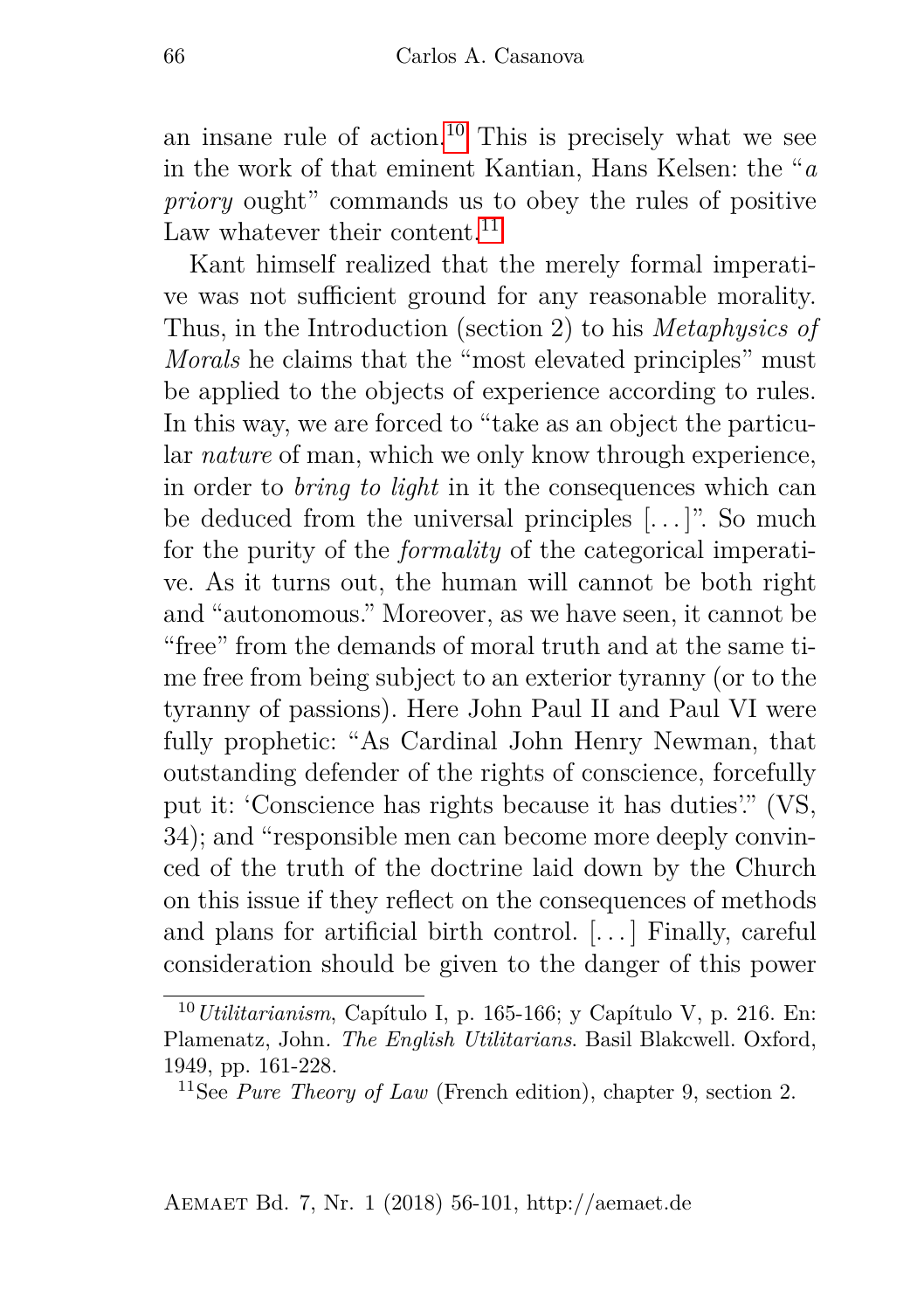passing into the hands of those public authorities who care little for the precepts of the moral law. Who will blame a government which in its attempt to resolve the problems affecting an entire country resorts to the same measures as are regarded as lawful by married people in the solution of a particular family difficulty? Who will prevent public authorities from favoring those contraceptive methods which they consider more effective? Should they regard this as necessary, they may even impose their use on everyone. It could well happen, therefore, that when people, either individually or in family or social life, experience the inherent difficulties of the divine law and are determined to avoid them, they may give into the hands of public authorities the power to intervene in the most personal and intimate responsibility of husband and wife." (HV, 17)

We need to take into account the reality, nature of things to find moral [and political] judiciousness. But, are we to take it into account in the Utilitarian way? Let us see.

## **2.2 Utilitarianism**

Utilitarianism rose from John Locke's statement of the "good" as that which causes or increases pleasure.<sup>[12](#page-11-0)</sup> An old English tradition had rejected the existence in reality of a goodness which could be grasped by the intellect and which could proportionately move the will and, for this reason, had postulated that God's commandments and, therefore, the dividing line between [moral] good and evil, were arbitrary. Locke laid the ground to build a new moral con-

<span id="page-11-0"></span><sup>12</sup>*Essays Concerning Human Understanding* II 20.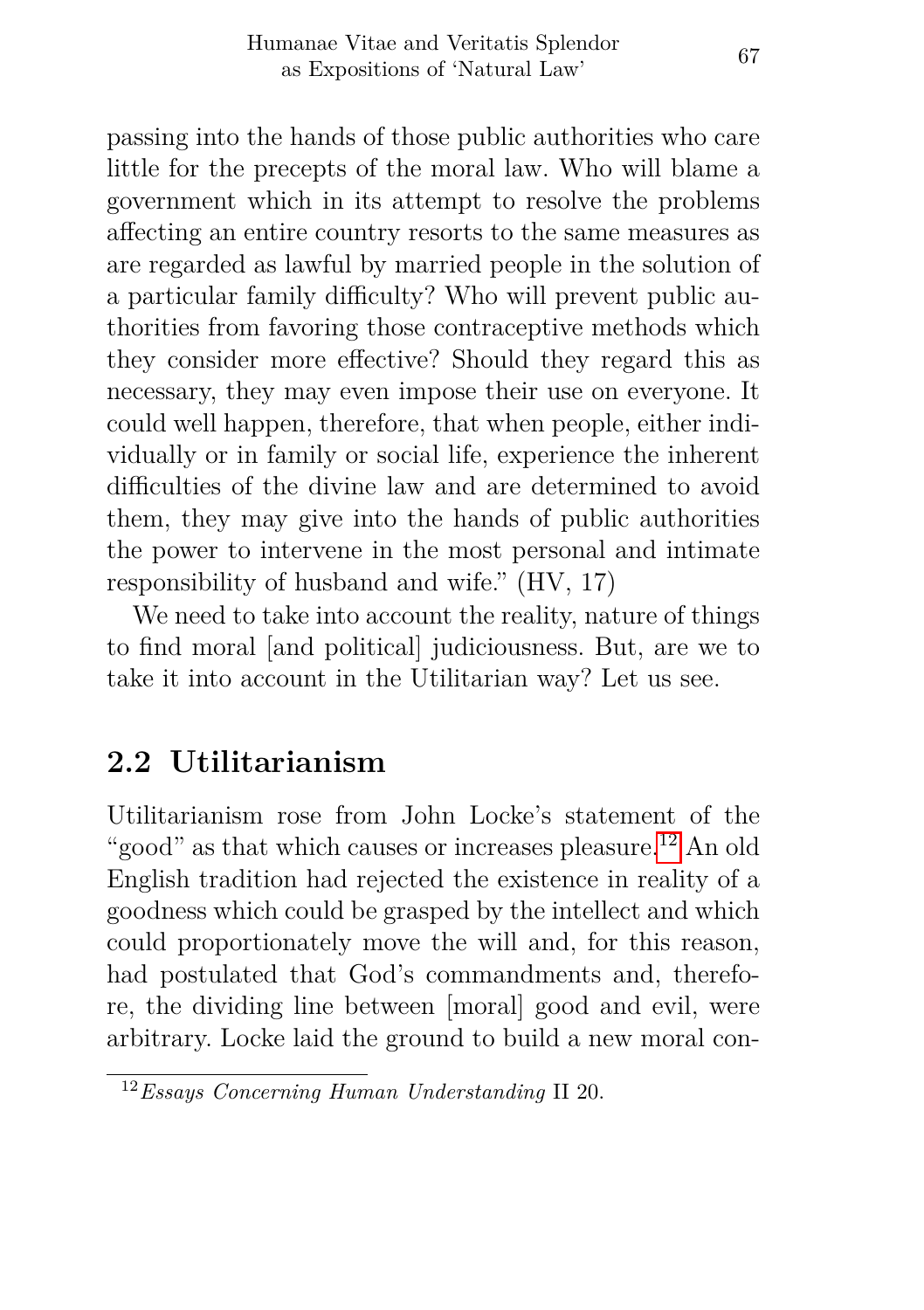ception. Helvetius and Bentham put themselves hard to work: "good" would be that which procures the greatest amount of pleasure not for me, the Utilitarian philosopher, but for the greatest number of people.

Utilitarianism in all its forms, including proportionalism and consequentialism, entails an essential paradox which, according to Eric Voegelin, is the mark of the driving force of the Utilitarians, the will to power.<sup>[13](#page-12-0)</sup> Indeed, according to them, human beings are "pleasure machines" unable to build by themselves any moral or political order. They need the Utilitarian, who, out of his philanthropy (!) proposes a system in which the general interest is or can be realized: the greatest pleasure of the greatest number. So, the One who does not seek his own pleasure is the Utilitarian. Wow! He is a god among animals. The despotic tendencies of Utilitarianism are very apparent in Mill's works. He, for example, stated:

[...] education and opinion, which have so vast a power over human character, should so use that power as to establish in the mind of every individual an indissoluble association between his own happiness and the good of the whole; especially between his own happiness and the practice of such modes of conduct, negative and positive, as regard for the universal happiness prescribes; so that not only he may be unable to conceive the possibility of happiness to himself, consistently with conduct opposed to the

<span id="page-12-0"></span><sup>13</sup>Cfr. *From Enlightenment to Revolution*. Durham, Duke University Press: 1975, pp. 50-52.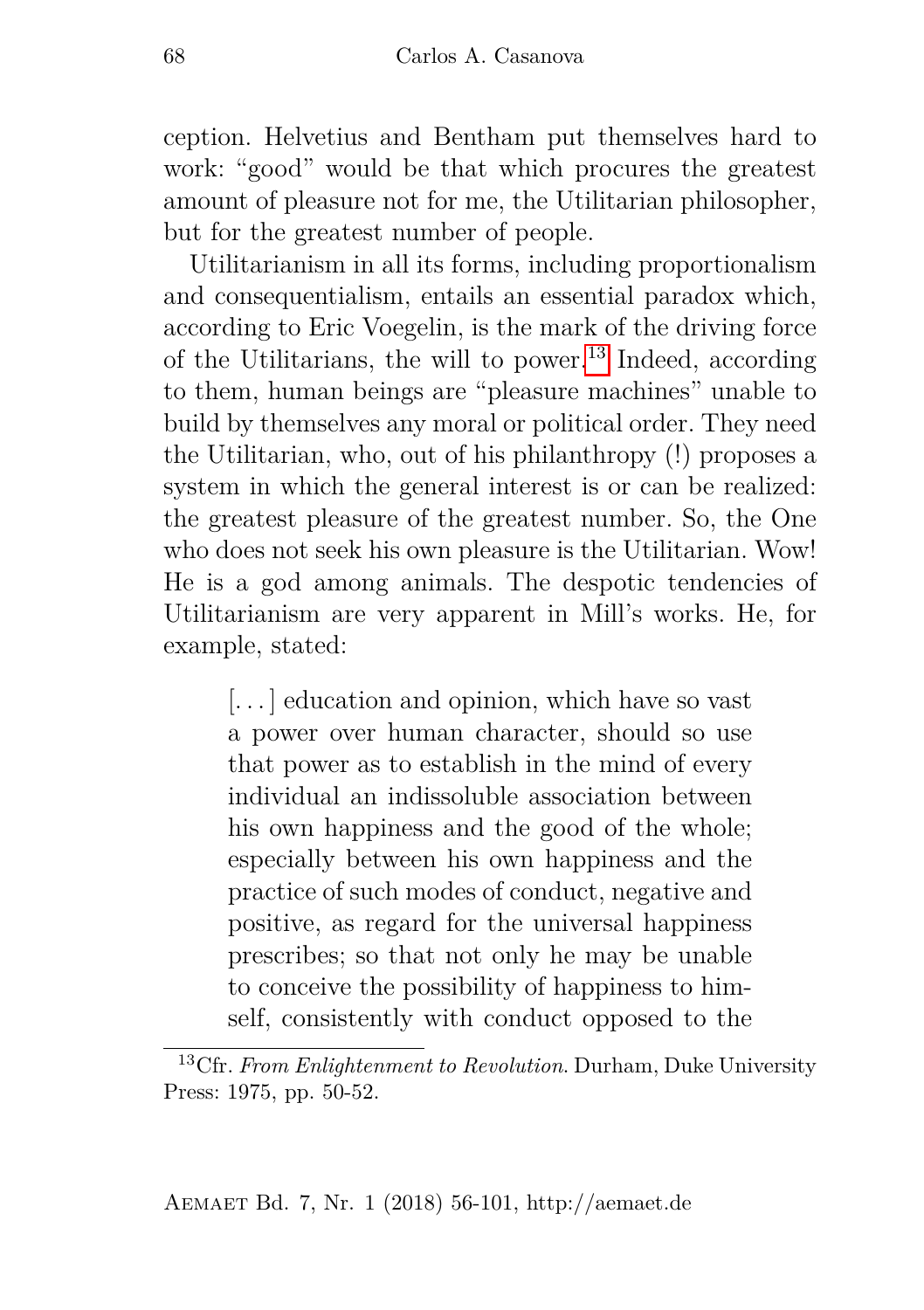general good, but also that a direct impulse to promote the general good may be in every individual one of the habitual motives of action, and the sentiments connected therewith may fill a large and prominent place in every human being's sentient existence.[14](#page-13-0)

But the despotic potential of the principle was fully developed by a different author, Aldous Huxley, in his famous *Brave New World* towards which we are marching at full speed.

Some authors have pointed out the essential shortcomings of Utilitarianism with great acumen. And some of them have done so despite they are unable to find an alternative which satisfies them. Perhaps the clearest of these is H. L. A. Hart. Let us briefly examine his criticism to then draw the necessary consequences.

In "Between Utility and Rights," H. L. A. Hart has achieved an important critique of Utilitarianism. He has objected that in the Utilitarian doctrine, "separate individuals are of no intrinsic importance but only important as the points at which fragments of what is important, i.e. the total aggregate of pleasure or happiness, are located;" moreover, Utilitarianism treats "individual persons as of no worth; since not persons for the Utilitarian but the experiences of pleasure or satisfaction or happiness which persons have are the sole items of value;" besides, "there is nothing self-evidently valuable or authoritative as a moral goal in the mere increase in totals of pleasure or happiness abstrac-

<span id="page-13-0"></span><sup>14</sup>Chapter 2, pp. 179.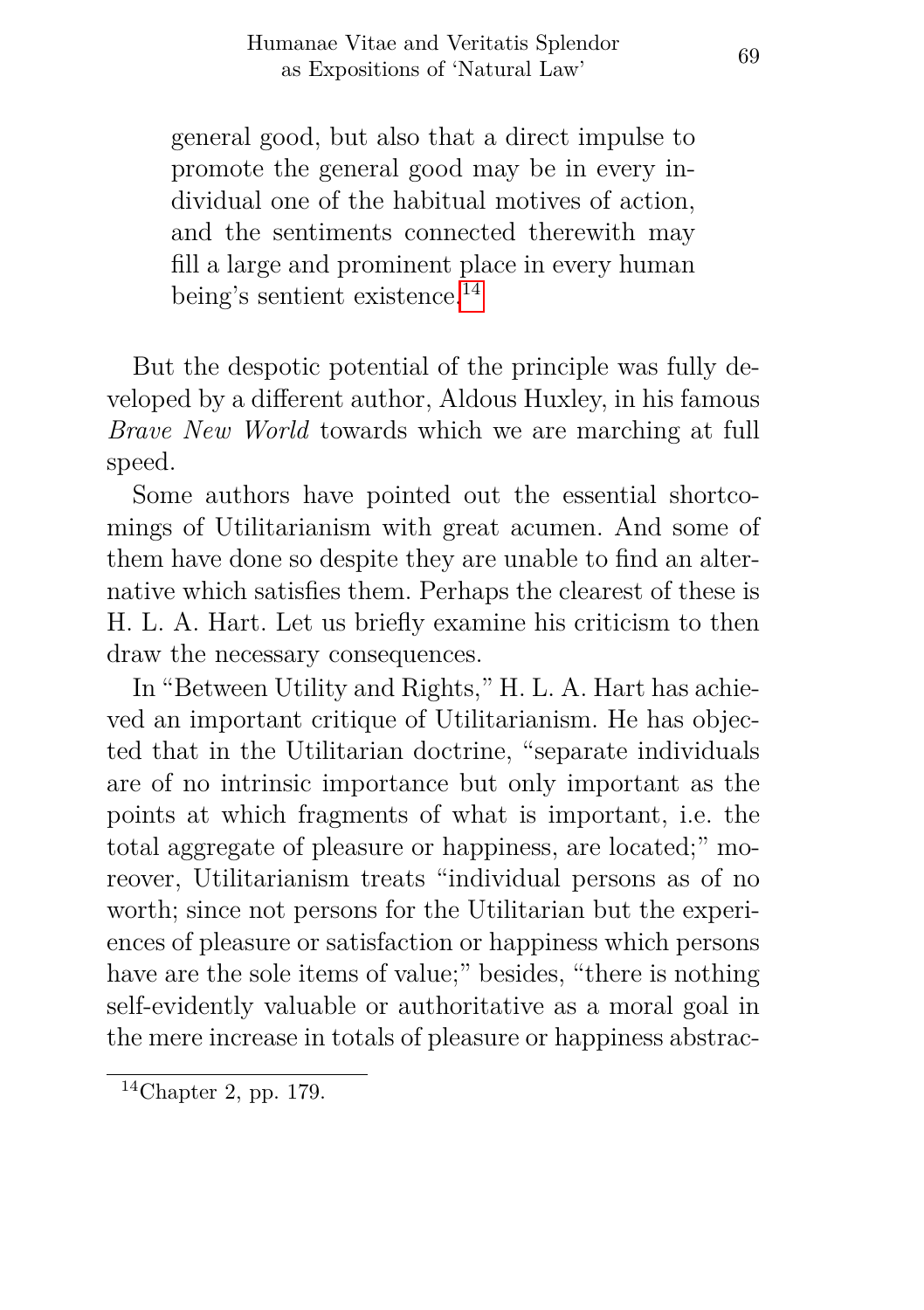ted from all questions of distribution;" and, lastly, Utilitarianism "treats the pleasure or happiness of one individual as similarly replaceable without limit by the greater pleasure of other individual. $15$  The most important point he makes is that in which Hart´s agreement with John Paul II is apparent: there is nothing intrinsecally valuable [or disvaluable], not even persons [much less actions], according to Utilitarianism.

After examining the general principle of Utilitarianism, let's examine now the most powerful of the concrete objections against *Veritatis splendor* raised by the dissident theologians who follow the Utilitarian pattern. As already pointed out, McCormick denies that any theologians hold as good actions that are bad according to their moral object. Both Janssens and McCormick give the example of stealing in extreme need, in order to try to show that the object "broadly understood" could include as "relevant circumstances" the calculus of the consequences.[16](#page-14-1) McCormick added another similar example: saying a falsehood to a person who asks for information he does not have the right to obtain. In the light of these cases, Mc-Cormick claims that in order to establish if the object of an action is good or not, one has to use the proportionalist principle: whether some premoral disvalues are caused, and whether they are caused "for a proportionate reason."

<span id="page-14-0"></span><sup>15</sup>See "Between Utility and Rights", pp. 829-831, in *Columbia Law Review*, Vol. 79, No. 5 (Jun., 1979), pp. 828-846.

<span id="page-14-1"></span><sup>16</sup>Richard McCormick, "*Veritatis Splendor* and Moral Theology," p. 10, in *America* (October 30, 1993, Vol. 169 No. 13), pp. 8-11.; Louis Janssen, "Teleology and Proportionality: Thoughts about the Encyclical *Veritatis Splendor*," pp. 108-109.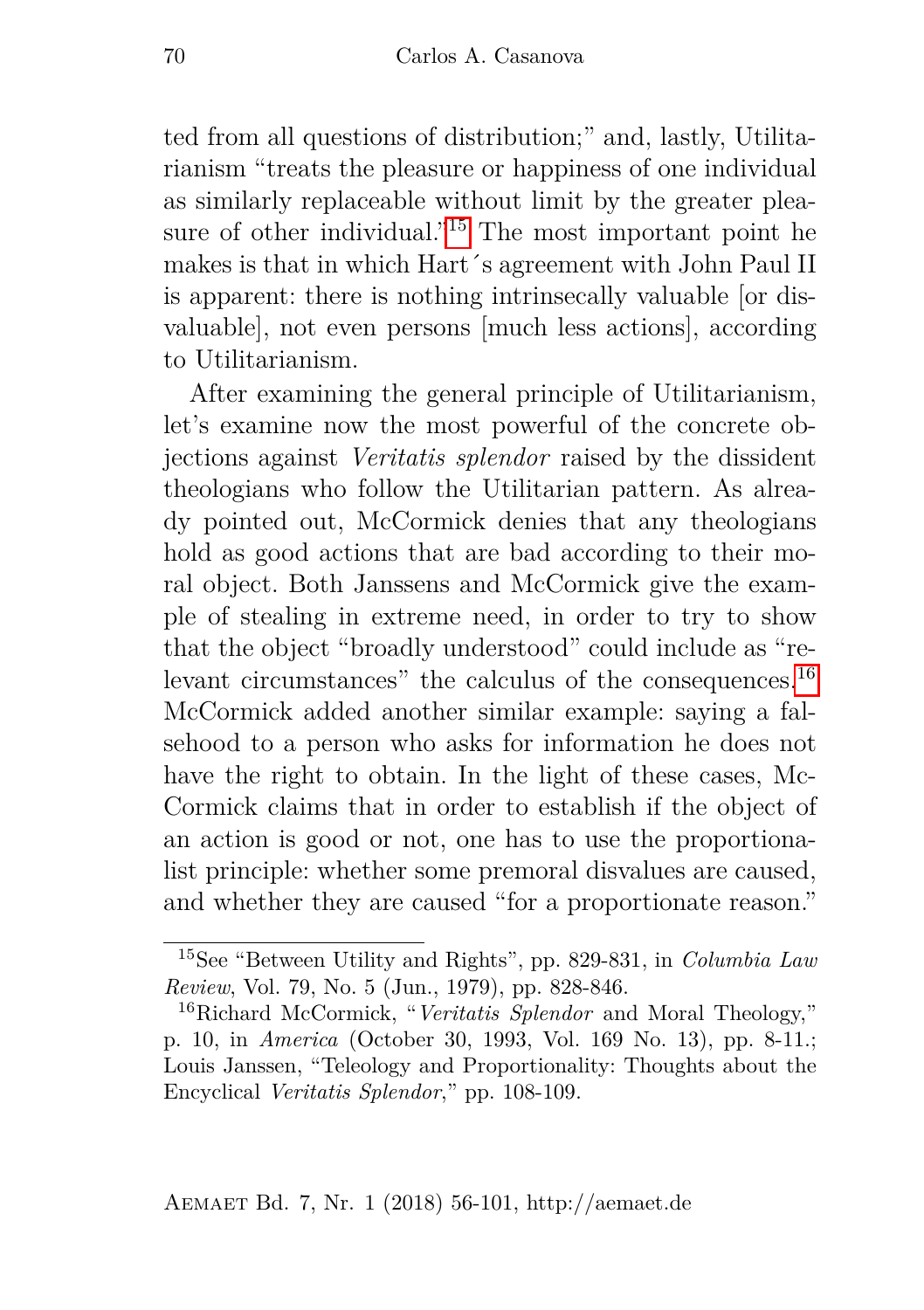But this equates to applying precisely the Utilitarian calculus of all the consequences. He particularly applies this view of the moral object to masturbation and sterilization which, according to him, would be wrong or evil only when performed against the good of marriage.[17](#page-15-0)

The bottom of what is the matter concerning Utilitarianism in general and proportionalism in particular was pointed out by Immanuel Kant: any pleasurable object [or "pre-moral" good] is judged with the faculty of feeling [pleasure] and so understood is unworthy of becoming the source of a rule for the will.<sup>[18](#page-15-1)</sup> If this is the core of what is wrong about Utilitarianism, as it is, moral thinking, therefore, must transcend the tradition that denies that there are goods which can be grasped by the intellect (and not by the senses) and towards which the will may proportionately direct itself. Here is where John Paul II's "truth about the good" or "about the moral good" comes in. Such truth encompasses the real intelligible good and

<span id="page-15-0"></span><sup>17</sup>Richard A. McCormick, "*Veritatis Splendor* and Moral Theology," pp. 9-10. That McCormick's ethics is Utilitarian can be perceived more clearly in his paper "Ambiguity in Moral Choice", in: *Proportionalism. For and Against (cit.), pp. 166-214*. He assumes here other positions, close to that which Leo Strauss praises in Machiavelli, Hobbes and Locke: resigning to enflesh in this life the Christian "ideal," heoric charity which, supposedly, *nobody* has enfleshed [this is a way to elliminate the saints as the measure of moral action, and, thus, it is also the way to elliminate moral absolutes as "impossible." See pp. 211-213.

<span id="page-15-1"></span><sup>18</sup>*Critique of Practical Reason*, Parte I, Libro I, Capítulo I, Teorema II, Nota 1; and Remarck II (pp. 42 and 47 of the original edition). Notice that J. S. Mill in the copied text talks about the "sensient existence" of human beings.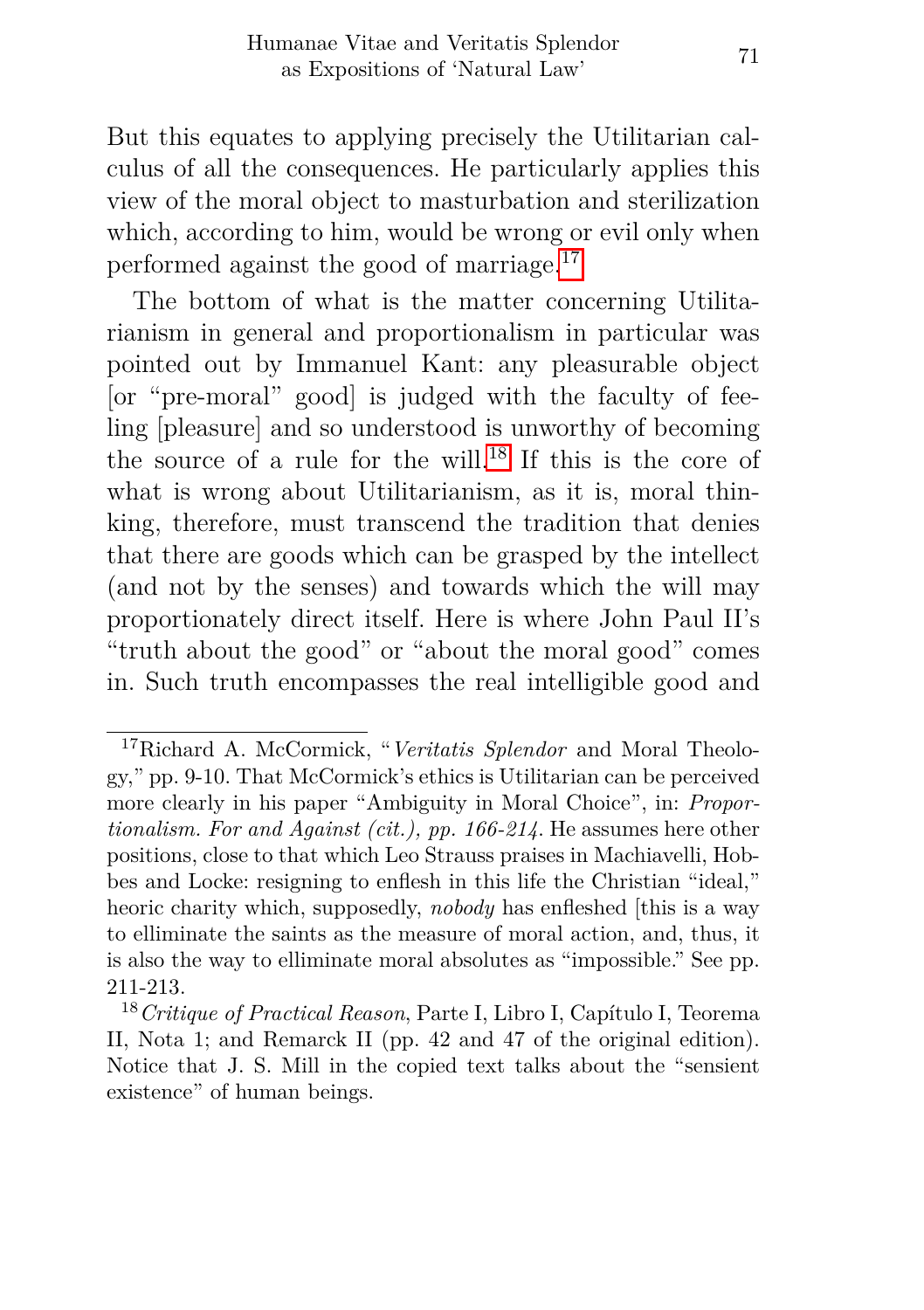its proportion to the agent. This is formulated in the first principle of morality: "the aprehended *convenient* [proportionate] good must be done and evil avoided."[19](#page-16-0) The very notion of "truth about the good" places us in the context of a real order<sup>[20](#page-16-1)</sup> which we have to investigate rather than technically devise by a calculus of consequences. The prudential reasoning in difficult situations does not intend to see if the harm inflicted to a *premoral* good is proportionate to the good consequences which will follow from it. It attempts rather to unveil whether the nature of things is such that the action respects it. For example, if I kill in legitimate self-defence, whether the killed agressors are two, three or one is indifferent, because what is at stake here is not a Utilitarian calculus. And, when a terrorist asks me to kill an innocent with the promess that if I do it he will not kill, it is indifferent whether he threatens to kill two, three or a thousand more. What matters is the nature of things. In the same way, when I have to consider if I can get involved in sexual activity, I have to judge whether I will respect the nature of my body and that of my partner in such activity, because, as John Paul II states very accurately, "the natural moral law expresses and lays down the purposes, rights and duties which are based upon the bodily and spiritual nature of the human person. Therefore this law cannot be thought of as simply a set of norms on

<span id="page-16-0"></span><sup>19</sup>In *De malo* VI 1 c., Aquinas states that the proper object of the will is the "bonum conveniens apprehensum", and not just the "bonum apprehensum."

<span id="page-16-1"></span> $^{20}$ In VS there are many indications that John Paul II is talking about this real order. See, for example, nn. 60, 61, 62, 72, 73, 79, 80, 82.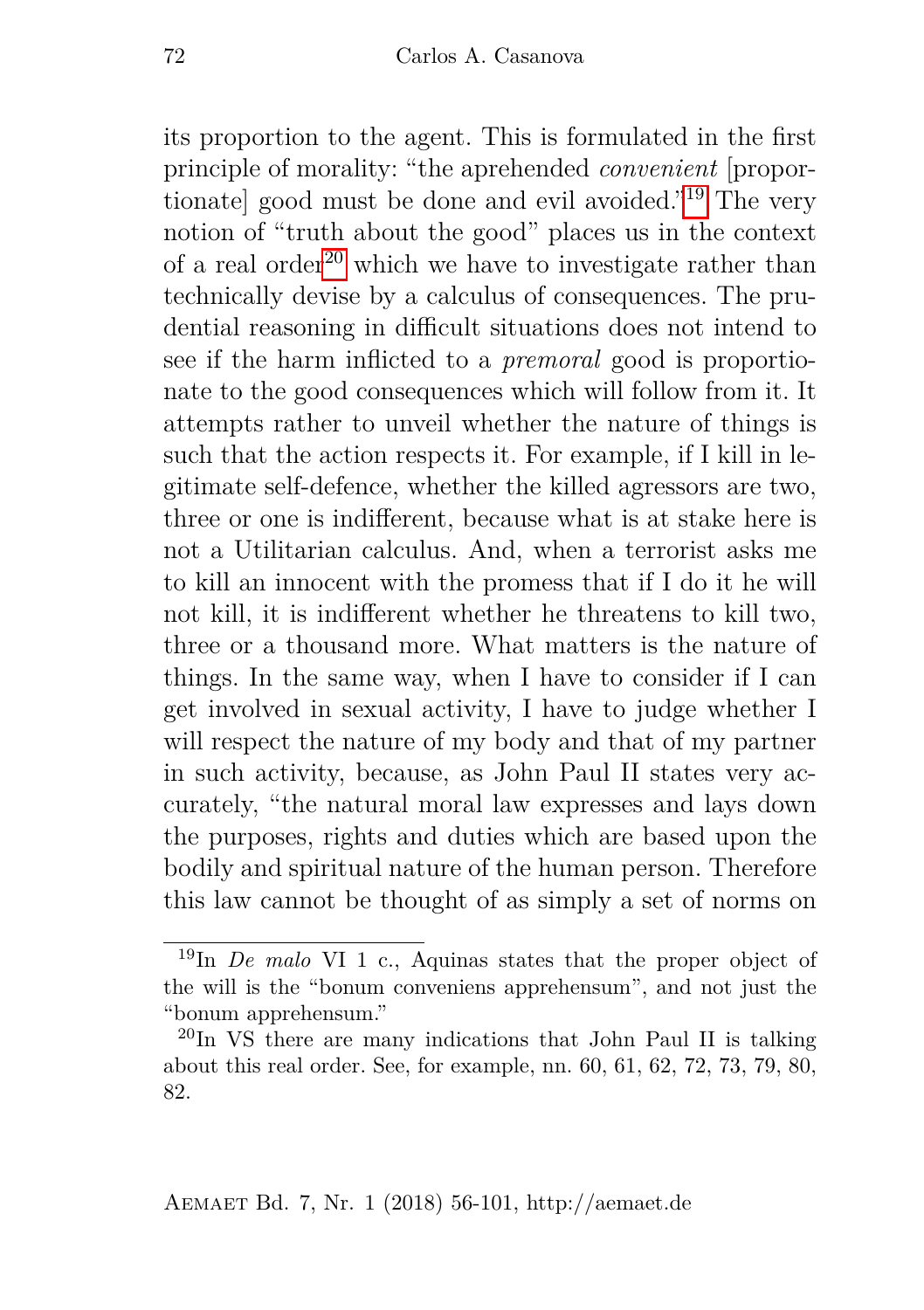the biological level;<sup>[21](#page-17-0)</sup> rather it must be defined as the rational order whereby man is called by the Creator to direct and regulate his life and actions and in particular to make use of his own body." (VS, 50, quoting CDF) The morality concerning moderation is rooted, as John Paul II and Paul VI understood very well and McCormick instead refused to understand (only God knows why!), in the order of the natural inclinations. This was pointed out by Plato in the *Phaedrus* (237e-238a) and in a superbly clear way in the *Laws* (8, 838-841), as I have already pointed out.

A different issue is whether I can intervene the human body to really heal a really grave sickness, even if I know that from such intervention sterility will follow. Already Pius XII had made the relevant distinction:<sup>[22](#page-17-1)</sup> one can do this because this would be an act of serving human nature not of submitting it to dualistic domination. In Modern language which I do not entirely like, one would be directly healing and only in an indirect way sterilizing. Here one can see that we are not speaking of "material descriptions" of actions, but of moral descriptions. The key difference is the acceptance of the existence of a real order to which moral action must conform instead of a "pre-moral world" which we shape through our designs and having as our

<span id="page-17-0"></span><sup>21</sup>This is the way in which José Arteaga, Tony Mifsud and Waldo Romo understand "nature." And this understanding is the reason they give to reject it as a canon of morality. Anybody can see they just misunderstand the magisterium of Paul VI and John Paul II. See Pablo Concha, "Pensamiento moral en *Teología y vida*. Imperativo de renovación surgido del Concilio Vaticano II," in *Teología y vida* (2000) 41, nn. 3-4, pp. 10-11.

<span id="page-17-1"></span><sup>22</sup>*Humanae vitae* mentions this in its n. 17.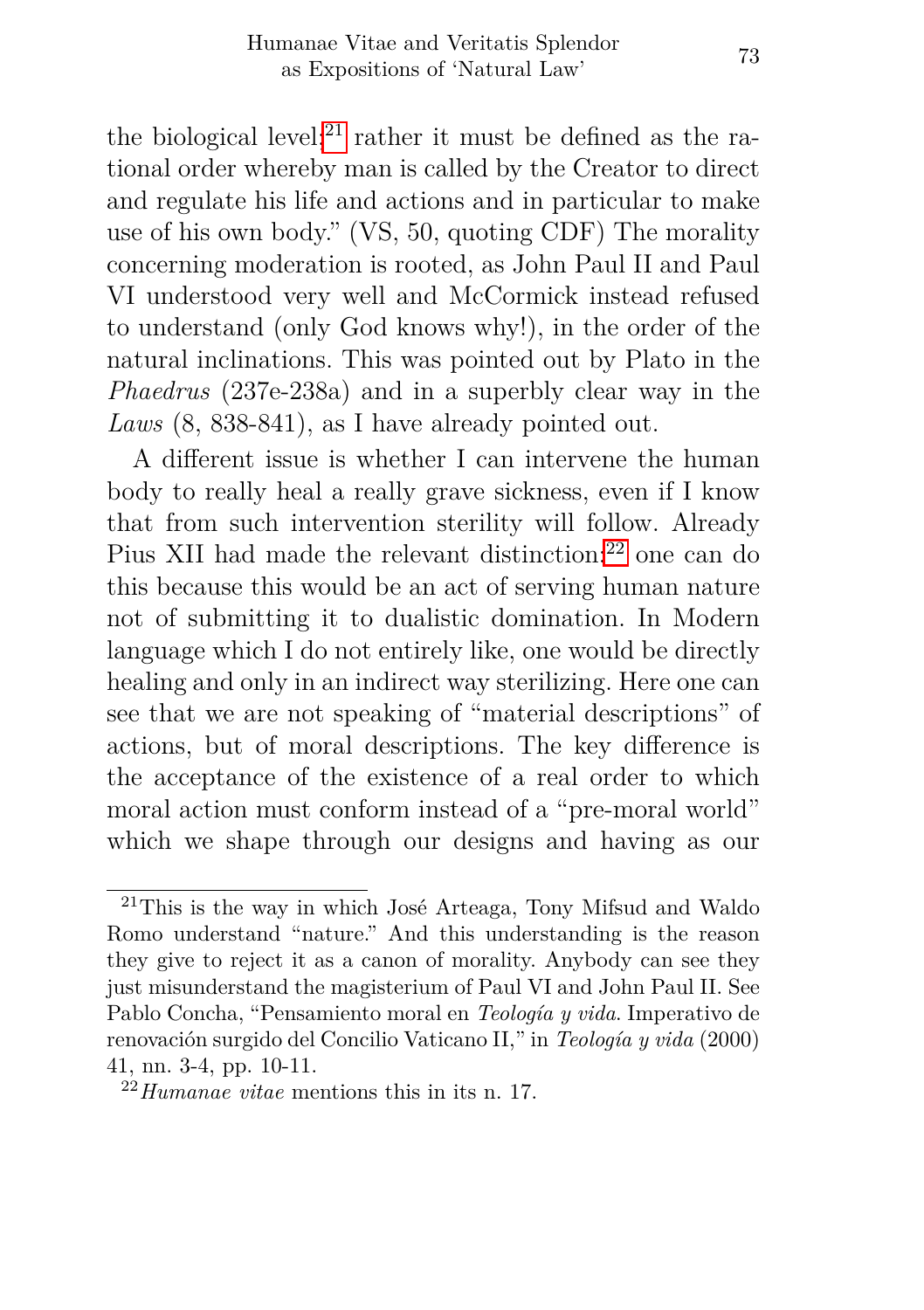North a calculus of "consequences." But from this radical difference rises a second one. The most important aspect of the "real order" (besides the divine good towards which it is directed) is the "order of the soul." I can fail in a technical attempt to rescue an old person in danger, but if I do it for love of that person, and I do it prudently, the chiefest moral good is achieved, even if the old person dies.[23](#page-18-0) As Augustine pointed out, morality is the "order of love." The highest practical good is the rectitude of the will and of the whole person through the will.<sup>[24](#page-18-1)</sup> It is higher than any "pre-moral" goods even if they pile to infinite height. As Plato and Aristotle saw, the good which *práxis* and prudence seek is not reducible to the addition of all the goods of the techniques. In other words, a rich person, with all the perks of technology and a perfect healthcare, even

<span id="page-18-0"></span> $23$ After careful reflection one can understand that this is what most essentially is missing in Aldous Huxley's *Brave New World*, the paradigm of a fully Utilitarian world.

<span id="page-18-1"></span><sup>&</sup>lt;sup>24</sup>Paul VI makes reference to this good in *Humanae vitae*  $\#$  16  $\&$ 21. In proportionalism there is a distinction between the moral good (which would be the "good intentions" of the agents) and the premoral goods. But the "moral goods" are such because they intend to produce the greatest amount of pre-moral goods. The difference with classical and Christian ethics lies exactly here: the latter ones accept the intelligible good, as we have seen, and therefore accept a hierarchy of goods which is crowned by persons and by God as the highest Good and Source of all goods. From here derives that the perfection of persons is perceived as (a) a good infinitely higher than any "pre-moral" good and (b) the main object of moral action, besides the union with God. (On the proportionalist distinction, see Christopher Kaczor, "Proportionalism and the Pill: How Consistent Application of Theory Leads to Contradiction to Practice", pp. 473- 474. En: *Proportionalism. For and Against*, (cit.).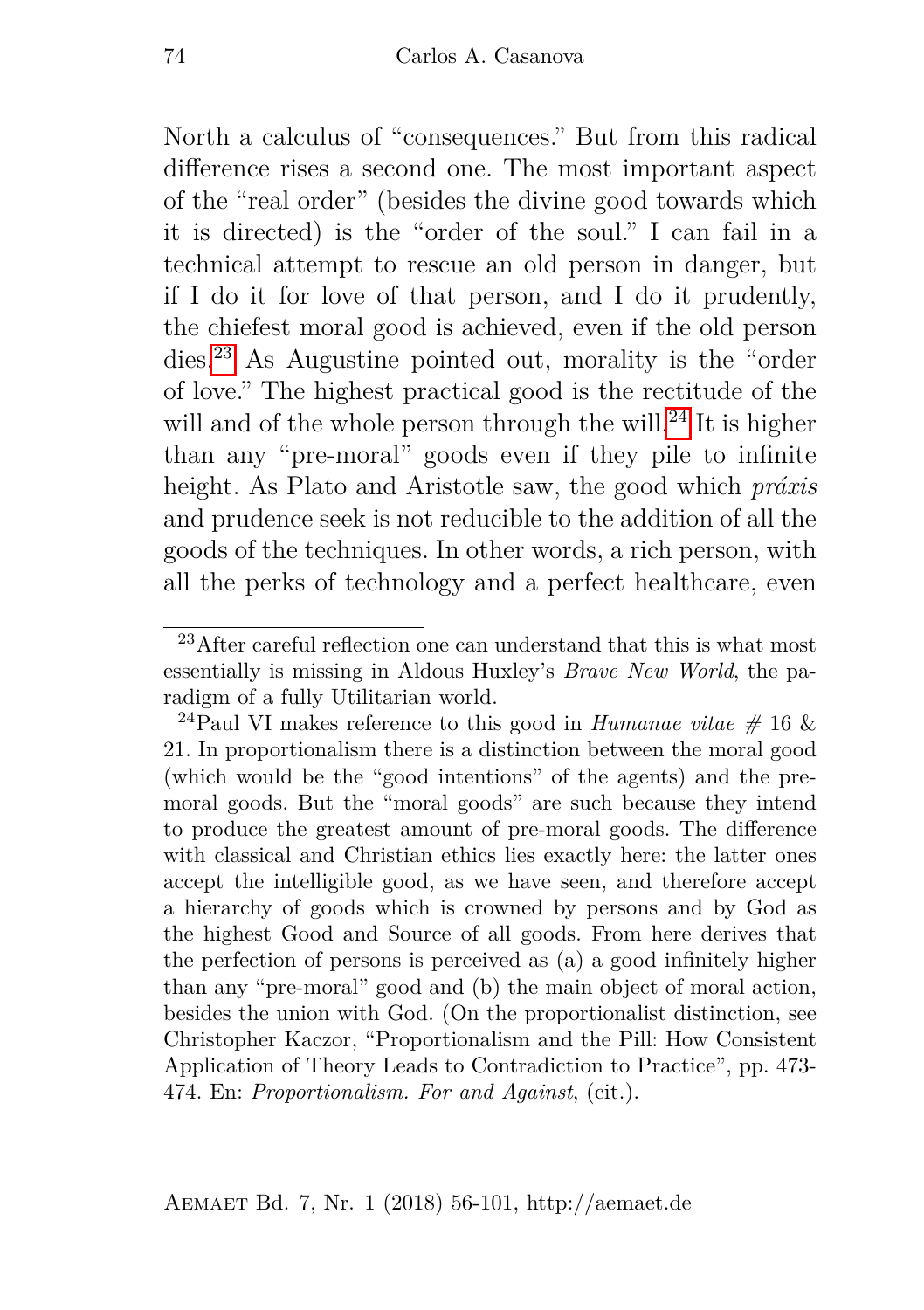with immortality, can be a wretched. A poor person can be happy. Happiness understood in the classical and Christian way is not an accumulation of "pre-moral" goods; it is not either a mountain of pleasure.[25](#page-19-0) It is being united to God and to His images in loving contemplation.[26](#page-19-1)

It is true that, according to Aquinas, circumstances enter into the object, as McCormick holds. But only those that are essential to define the kind of action. Other circumstances are accidental. Also the intention informs the action and helps to constitute the moral object, but it does not replace the intrinsic and proximate end (VS 78) of what I really do. Because an apparently "good" intention can really reveal itself as bad if it uses actions which do not respect, for example, other people's property, if it incurs in theft. (In this case, even the intention fails to conform itself to the real order.) Moreover, a real good intention can act imprudently and constitute a kind of action which is bad not for its consequences, but in its kind. It would be so if, for example, I as a judge really want justice but through my ignorance of the Law I pass sentence against what has been proven in the legal procedures. In such a case, instead of "administering justice," I am prevaricating.

<span id="page-19-0"></span><sup>25</sup>See *Nicomachean Ethics* 10, 3, 1174a4-8. "there are many things that we would be eager for even if they brought no pleasure for instance, seeing, remembering, knowing, having the virtues," says Aristotle. (I follow Terence Irwin's translation: Hackett Publishing Company, Indianapolis, 1999).

<span id="page-19-1"></span><sup>26</sup>On this point, the difference between classical philosophy and Christianity is that [real] Christians know we are called to contemplate God face to face, which absolutely transcends what Aristotle could conceive as "contemplation of God."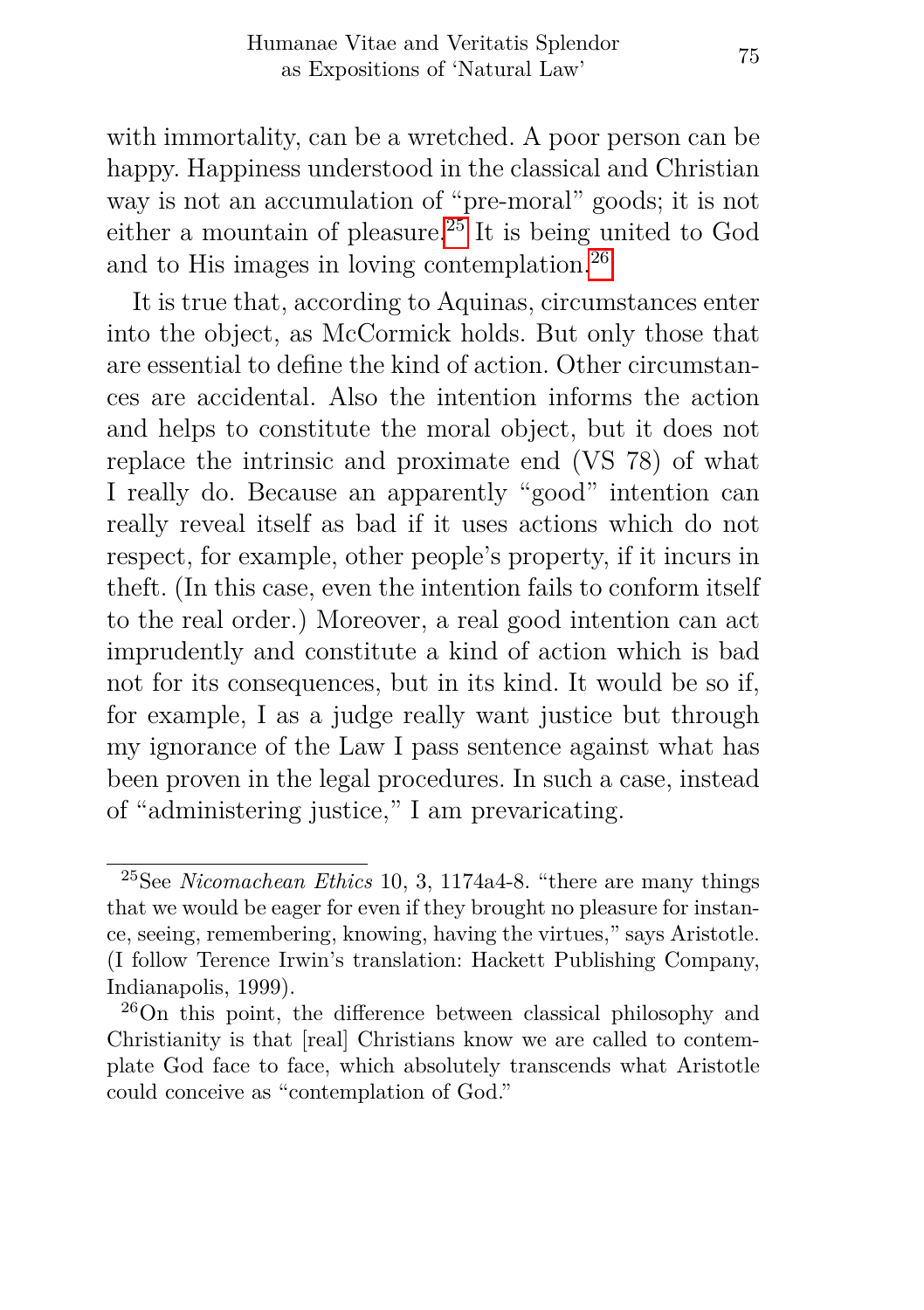The examples given by Janssens and McCormick are difficult cases which they, however, fail to analyse properly. When a man takes a piece of food which is up to that point other person's food and he takes it because he is dying of starvation and just in order to save his life, he is not taking other person's property. Christian thinkers always said that since there is a "universal destination of material goods" in a state of starvation that piece of food is his. All the other titles yield to such extreme necessity. There is no question of a calculus of consequences, but of the nature of property over material goods and of the nature of persons. Similarly, when Aquinas explains why lying is a sin, he says with Cicero that it is so because social convivence is based on faith or trust.[27](#page-20-0) But lying goes against the very core of trust. This is why some "saying something different of what I think to be the case" (like me telling a story or a myth to a small child) is not morally lying, because it does not strike at the core of social convivence, I am not destroying trust, unless the myth involves the "big lies" of which Plato wrote in his *Republic*. And this also is why in some extreme circumstances (not in everyday life as McCormick seems to claim),  $28$  seriously and in a statement of reality one could say something different of what one thinks is the case, without morally lying. For example, if an SS officer

<span id="page-20-1"></span><span id="page-20-0"></span><sup>27</sup>Cfr. *In librum Boettii* de Trinitate *expositio* q. 3, a. 1, c.

 $^{28}$ In everyday life I may not lie. I can (a) not answer, (b) answer a partial truth or (c) answer a truth which disorients the questioner. Of Saint Athanasius it is said that the henchmen of Julian went to arrest him and he met them in his barge. They asked: "Do you know where Athanasius is located?" And he answered: "Yes, very close, keep paddling".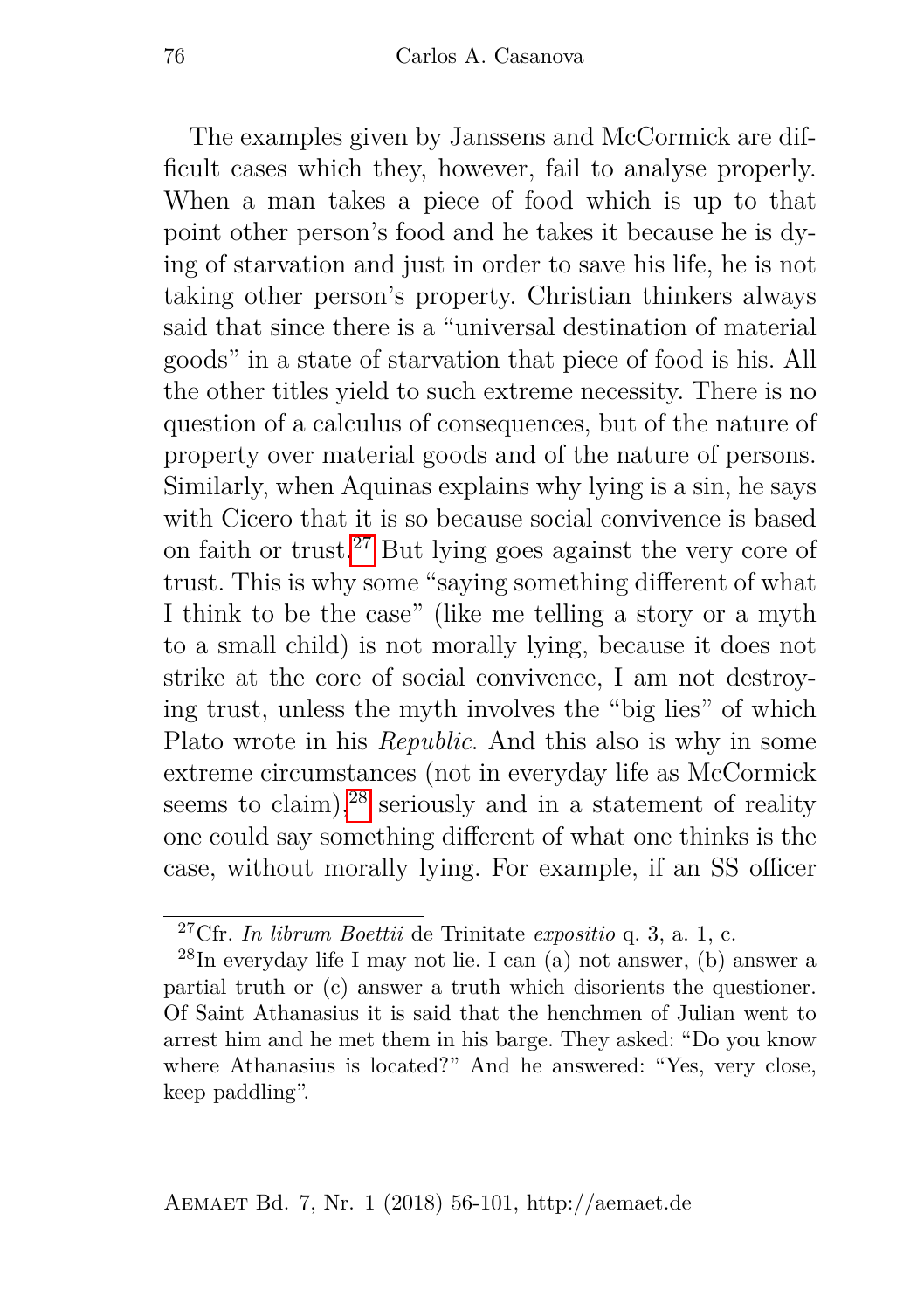asks me if I have some Jews hidden in my house, and I do have them, I can say that I do not. In this case, what I am really doing is restoring the trust from which the wretched victims of totalitarianism have been excluded. But the reason why I may do this is neither a calculus of consequences nor the lack of "right" of the SS to the information he is asking for, but the inner order of speech, faith and trust.[29](#page-21-0)

It turns out that indeed proportionalist theologians consider some actions as good despite their moral object is bad according to a Thomistic conception. Indeed, McCormick failed to point out that, when he denied this, he was understanding the moral object in a way different from that used by John Paul II. Actually, he was understanding "broadly" the moral object, that is to say, in a proportionalist way in which it becomes not the Thomistic concept of moral object to which John Paul II was referring.

## **2.3 Weberianism**

Many dissenters talk about the "ethics of responsibility" and speak about moral goodness issuing from choosing the fundamental orientation of their life towards God or Christ, on the one hand; and about the rectitude of intra-worldly actions being measured according to the consequences, on the other. *Veritatis splendor* mentions them in n. 75.[30](#page-21-1) If

<span id="page-21-0"></span><sup>29</sup>I have dealt with this problem in my paper "El bien común como regla última de la verdad práctica," pp. 13-14, in *Cuadernos Salmantinos de Filosofía* (2010) XXXVII, pp. 327-363.

<span id="page-21-1"></span><sup>30</sup>According to James Keenan, McCormick, Janssens, Fuchs and others would conform to the description of *Veritatis splendor*. See "Proposing Cardinal Virtues," p. 716, in *Theological Studies* (1995)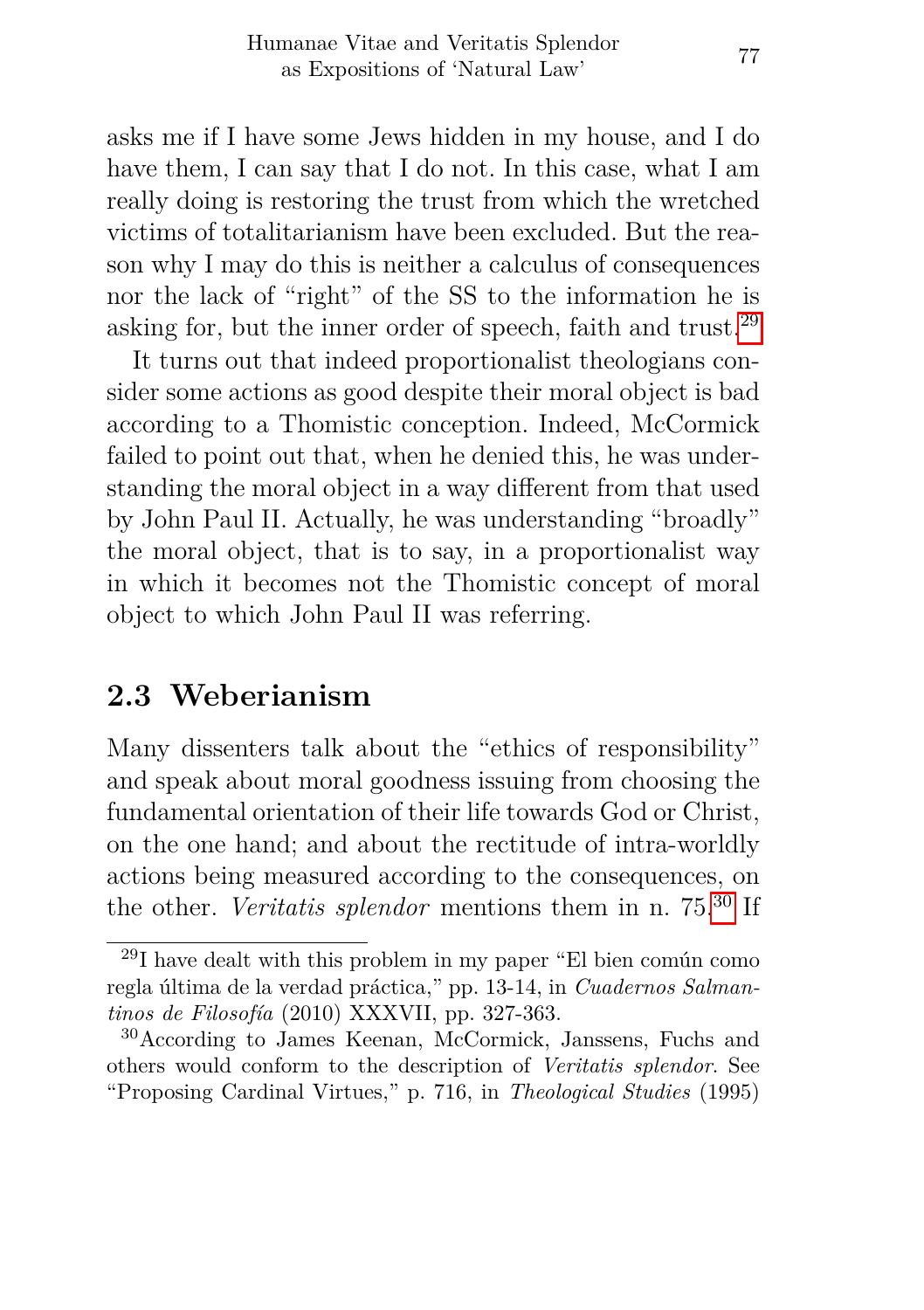this set of mind escapes Rahnerianism and seeks a balance between "[Kantian] deontology" and "[Utilitarian] realism," we are facing a Weberian kind of moral conception. But if Rahnerianism predominates, then we are really facing one species of the fourth kind of dissenters. Many theologians who are predominantly Utilitarian or liberationist invoke the "ethics of responsibility" just because the expression coined by Weber is prestigious.

A careful analysis of Weber's lecture "Politics as a vocation," however, shows that Weber acknowledged that "rationality" was at the service of a "value." I cannot rationally evaluate the consequences of a politico-economical action, for example, if I do not have a measure to use when evaluating, and such measure comes from a "value" or "final end." As a positivist, he holds that the end or value is the subject of a demonic choice, cannot be measured as "right" or "wrong." However, he was able to transcend this positivistic view and recognize that there is an order of reality and, therefore, there are actions which may not be done even if they are required by the demonically chosen "value." On this point, he is *toto coelo* superior to the dissident theologians as a [social] philosopher in search for truth.<sup>[31](#page-22-0)</sup>

<sup>56,</sup> pp. 709-715. But their way to determine the rightness of concrete actions is proportionalist. Mifsud makes use of the expression "ethics of responsibility" or similar ones, but I doubt he has ever tried to assimilate Weber's mind. See pp. 73-74 and 76. It is possible that in his pen "responsibility" means just the autonomy of individual conscience from restraints coming from the teachings of the *Magisterium*.

<span id="page-22-0"></span><sup>31</sup>I have dealt with this issue in my *Racionalidad y justicia*. Second edition. Globo, Santiago, 2013, pp. 254-269. The same point was made by Eric Voegelin in the introduction to his *New Science of Politics*, University of Chicago Press: 1952.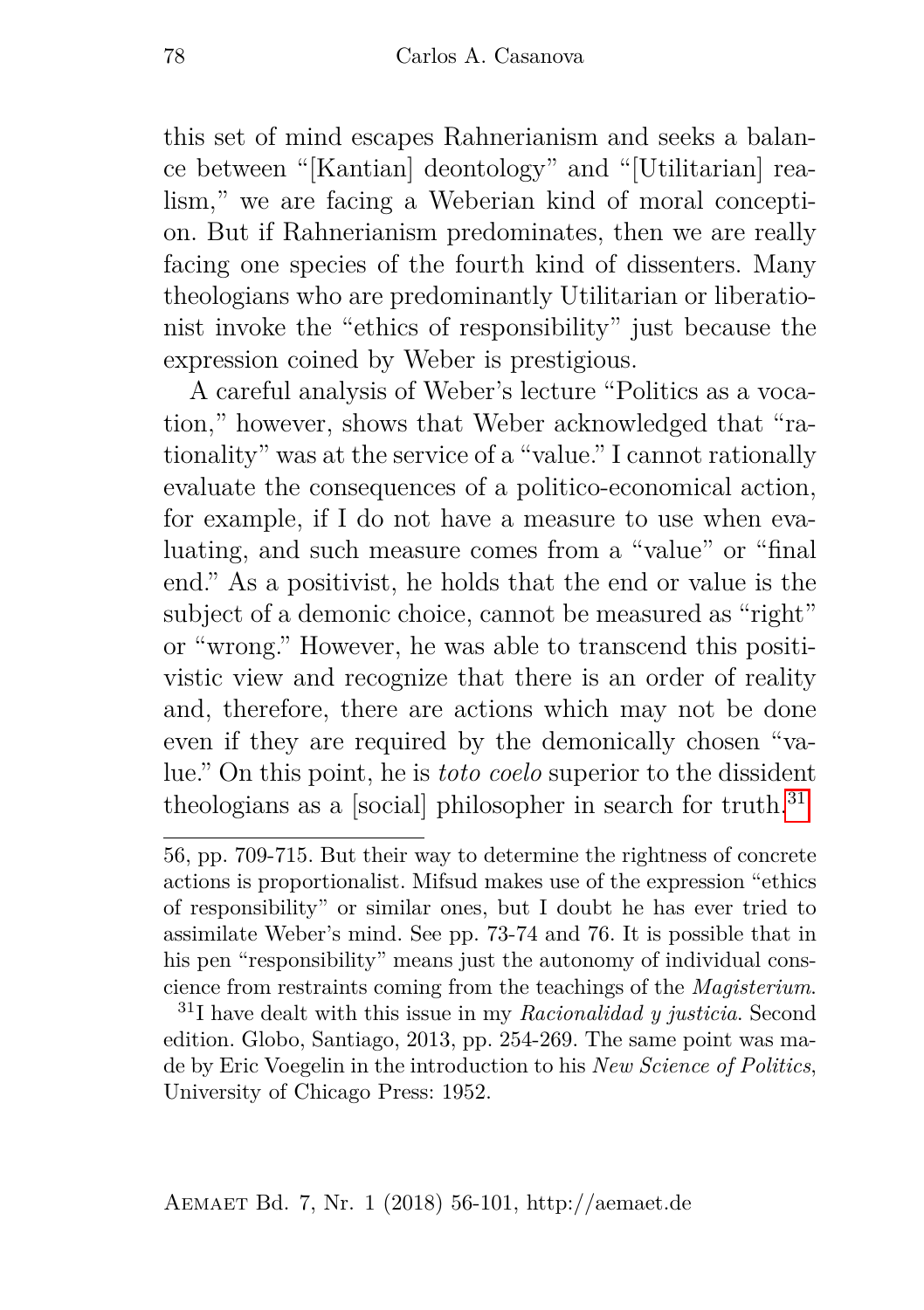## **2.4 Lawlessness in moral theology**

This kind of "theologian" is paradoxically the most harmful and difficult to cope with. $32$  The reason is that, since he has no concern for rationality, he is "free" to just play with words and authorities in order to make his wild tenets *appear*, besides tempting to the youth and to the immoderate, both (1) as conformable to Christian revelation and tradition and (2) as truly liberating and salvational. He normally uses received authorities and formulae, but then slowly deprives them of content until he has an empty structure which he fills with his supposedly salvational lawlessness. We will examine a few examples to illustrate and criticize their technique.<sup>[33](#page-23-1)</sup> It seems to me that this will

<span id="page-23-0"></span><sup>32</sup>I leave aside Cardinal Kasper, since he would require a separate study.

<span id="page-23-1"></span><sup>33</sup>I would say that Josef Fuchs fits here. But he is a mixture of Rahnerianism and consequentialism. Briefly, according to him, natural law is given us by God in the creative light of reason (?) the use of which never gives us direct access to the Eternal Law. Therefore, we might never have access to God's wisdom (and therefore to moral absolutes). See "El acto moral: lo intrínsecamente malo", pp. 201 and 216, in several authors, *La teología moral en fuera de juego. Una respuesta a la encíclica "Veritatis Splendor"* (Barcelona, Editorial Herder:1995), pp. 199-217. The most elementary distinctions of traditional theology would suffice to answer to this objection: human reason is not creative; it is measured by reality and reason's conformity to reality is truth. In the same way as the First Truth is the ultimate source of all truth although we do not know the First Truth directly, thus, all practical truth (and natural Law) issues from Eternal Law, although we do not directly know the Eternal Law. (I have dealt with the relationship between natural law and Eternal Law in my paper "La verdad práctica como piedra angular de la ética", in *Cuadernos salmantinos de filosofía* (2007), vol. XXXIV, pp.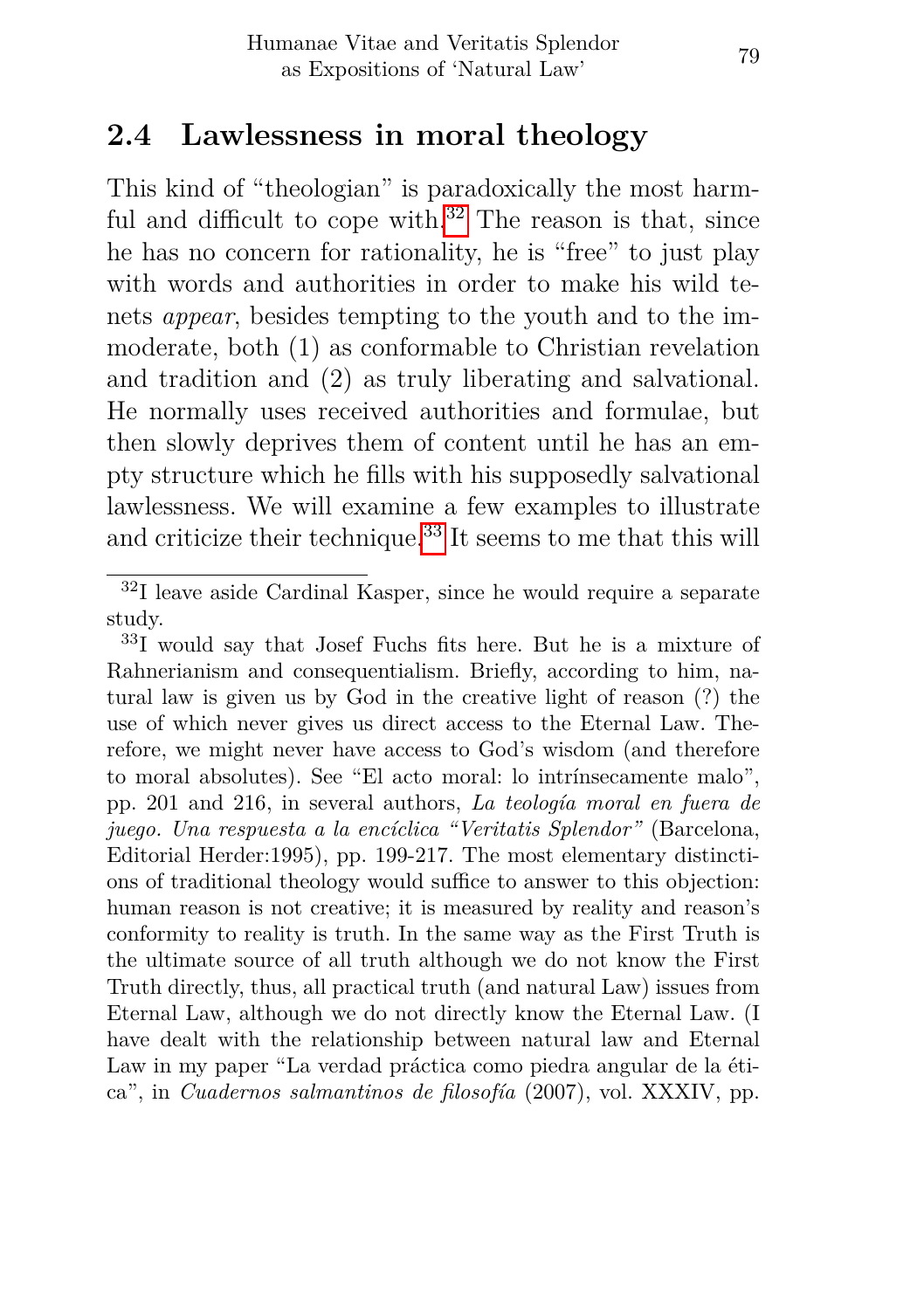be the most fruitful method.

#### **2.4.1 There is no universal norm for concrete situations**

#### **2.4.1.1 The opinions and reasonings of the fourth group of dissenters**

Among the theologians of this kind that there cannot be a general law which solves all situations has become a common place. They usually quote Aquinas on this point and make their claim truth-like since, according to Aquinas, in practical matters truth is what conforms to the concrete reality rather than to abstract formulations.

Tony Mifsud, for example, quotes *S. Th.* I-II q. 14 a. 1, c: "there is much uncertainty in things that have to be done; because actions are concerned with contingent singulars, which by reason of their vicissitude, are uncertain." From this point he wants to draw the conclusion that ethics must be "of discernment" and the human agent cannot decide just in accordance to the Law because this would be "heteronomous" and immature: the last criterium of action is one's own conscience "verified in sincerity before God," because, according to Aquinas (!), conscience may not be disregarded even in extreme cases: *fidelity to conscience is fidelity to God* (see *S. Th.* I-II q. 19, aa. 5-6; II-II q. 67, a. 2, 4 [sic]; *Catechism of the Catholic Church*, n. 1782).[34](#page-24-0)

<sup>402-434.)</sup>

<span id="page-24-0"></span><sup>34</sup>"El sello conciliar de la reflexión moral en América Latina", pp. 75-77. in *Roczniki Teologii Moralnej* (2012) Tom 4 (59), pp. 59-78.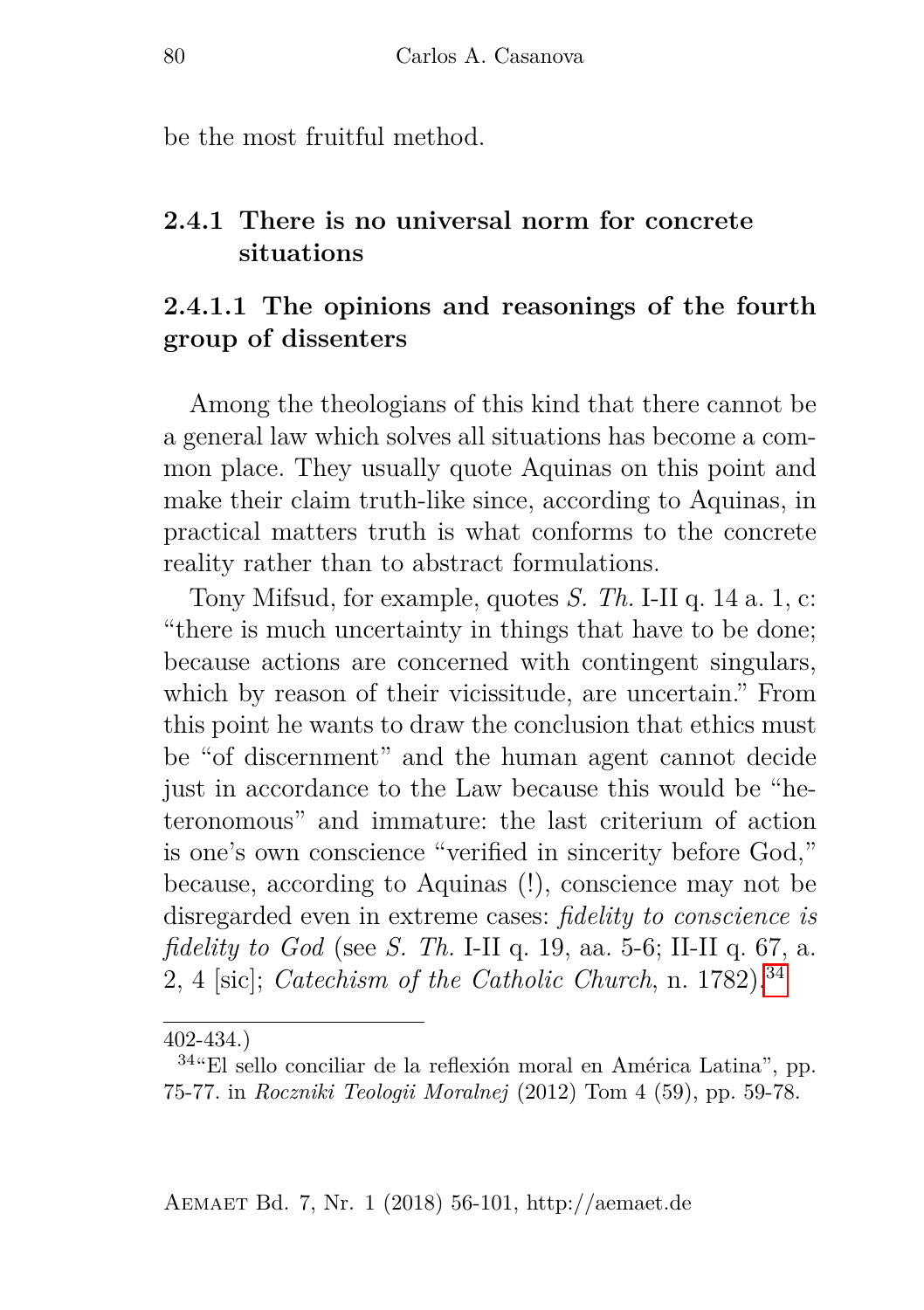Mifsud does not dare to explicitly draw the consequence he seems to have in mind (*Humanae vitae* and *Veritatis splendor* can be rejected). However, he holds a doctrine concerning conscience contrary to the explicit teachings of *Veritatis splendor*, [35](#page-25-0) and he quotes praisingly other authors who have rejected these encyclicals. In note 44 he quotes James Keenan and precisely a passage of his paper where he claims that in Aquinas the concept of intrinsically evil actions does not appear, but is coined much later by a prominent anti-Thomist, Durandus.[36](#page-25-1) In p. 73 he quotes Bernard Häring holding that a fruit of the II Vatican Council was the spirit of dissent among theologians towards the "dictates of the official Church." And, in that context, Härring himself and Charles Curran appear as heroes of the new "paradigm" of "adult Christians."

Víctor Manuel Fernández's concrete reasoning is different and so are the Thomistic loci on which he bases it.[37](#page-25-2) But the goal is very similar to Mifsud's, to open the way for the plausibility of "righteous" (or at least not-guilty) violations of God's law.

He first quotes a *S. Th.* I-II q. 19 a. 10 c., where saint Thomas states: "a judge has a good will, in willing a thief to be put to death, because this is just: while the will of another—e.g. the thief's wife or son, who wishes him not to be put to death, inasmuch as killing is a natural evil, is also

<span id="page-25-0"></span><sup>35</sup>See VS nn. 54-64. John Paul II's teaching on this point, by the way, is entirely Thomistic.

<span id="page-25-2"></span><span id="page-25-1"></span><sup>36</sup>See James Keenan, "Proposing Cardinal Virtues" (cit.), p. 720.

<sup>37</sup>"La dimensión trinitaria de la moral. II. Profundización del aspecto ético a la luz de 'Deus caritas est"', in *Revista de teología*, XLIII/89, pp. 133-163.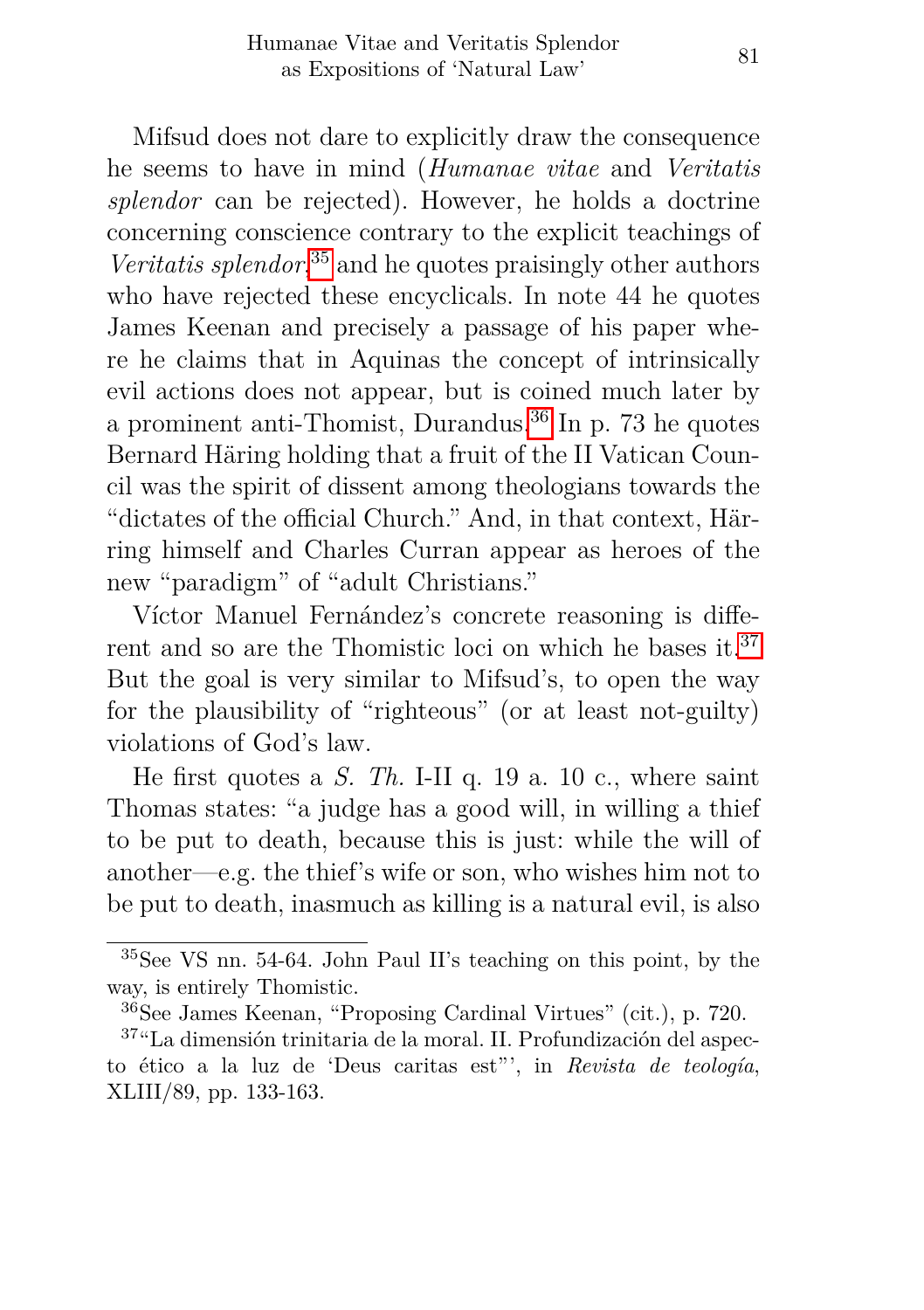good." From this quotation, Fernández wants to draw the wildest conclusions. He first states that the wife or the son wills something against justice. Then he adds that although the wife wills something *materially* unjust, she conforms to the divine Will because she wills what God wants her to will, since that natural inclination is also God's work.<sup>[38](#page-26-0)</sup> "Thus, willing something against justice, she conforms to divine will 'in the same formal and universal motive of God's Will"' (*S. Th.* I-II, 19, 10). This fact would demonstrate, according to Fernández, that in concrete situations there can be diverse formulations of God's Law, Law which has two branches, one natural and the other *evangelic*. "In a concrete situation there is no conflict of duties, but simply a conflict of 'formulae', formulating in limited words the demands of nature. Because in a concrete situation the nature created by the good God cannot ask from the beloved creature two contradictory things, but only one" (pp. 154-155).

What Fernández means is that the lady of his example does not will what is just, because that does not conform to her concrete situation. She conforms, however, to the formal motive of God's will, which is the evangelic law, i. e., love. As one can see in pp. 158 and 160 of his paper, he applies this principle to homosexuals and to spouses who

<span id="page-26-0"></span><sup>38</sup>Some Jesuits in Chile use this statement as an argument to claim that God wills the homosexuals to act based on their inclination, which for them would be "natural." See, for example, Jorge Costadoat,"Hacia un concepto teológico de la homosexualidad," in *El Mostrador* 03.02.2016, available here: http://www.elmostrador.cl/noticias/opinion/2016/02/03/haciaun-concepto-teologico-de-la-homosexualidad/#print-normal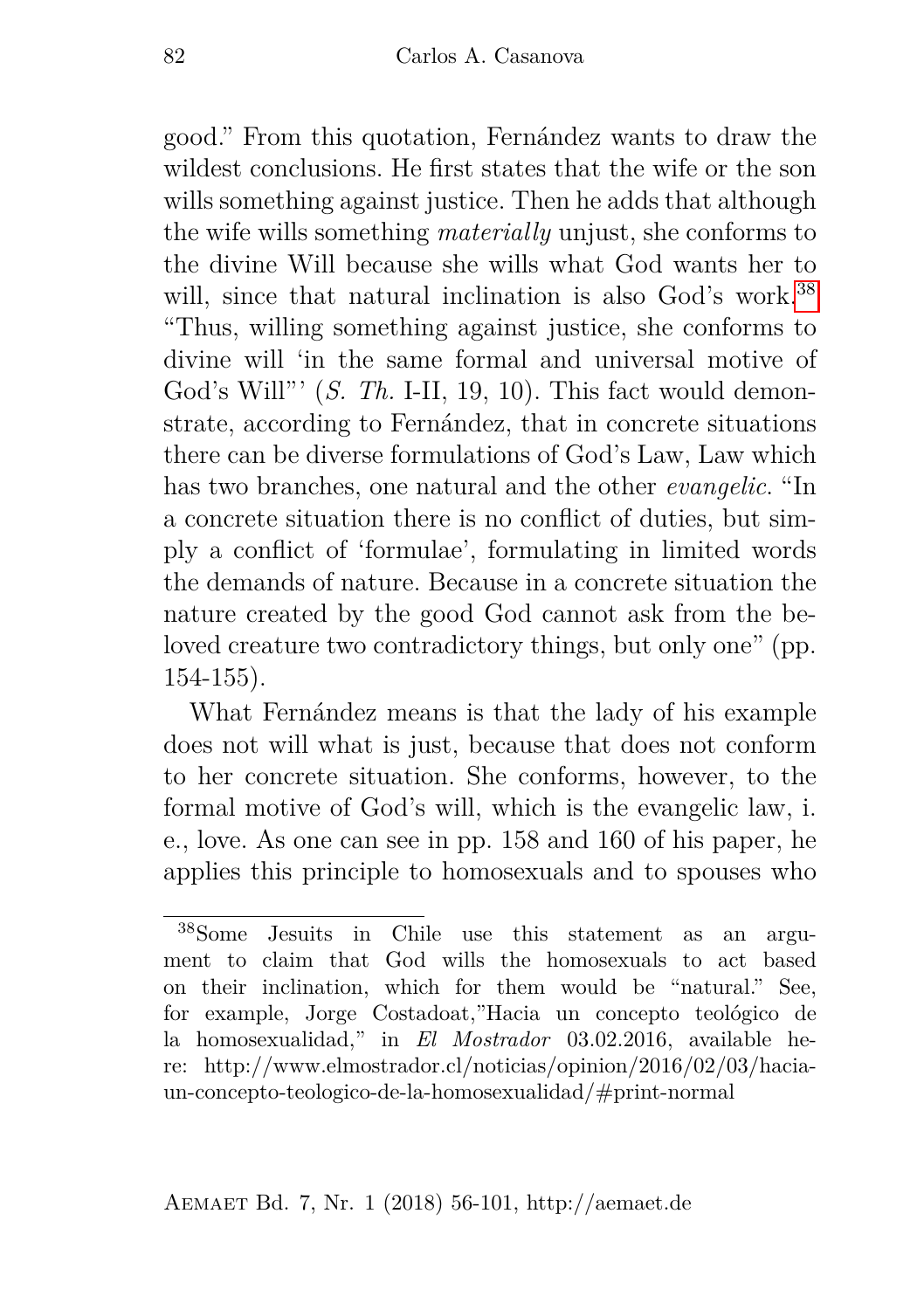"need" to use the condom. In their concrete situation, there are two laws applicable: the one of justice and the one of love. Love demands to yield to the "natural" inclination. "This is neither a double morality nor a 'situation' morality, because one does not deny the permanence in all circumnstances of an objective morality [. . . ] which must be always proposed as the ideal of an integral fullness of the moral good" (p. 160).

#### **2.4.1.2 Response**

Already Father Bonino has dealt with the general problem of using Aquinas as an authority and with the issues of the prevalence of the concrete in ethics and the existence or inexistence of actions which according to Aquinas can never be done rightly. Let us see briefly his conclusions, and add further relevant observations concerning the general problem and the reasonings of Mifsud and Fernández.

#### **2.4.1.3 Bonino's observations and conclusions**

What I am going to bring here from Father Bonino's text does not conform to his intention. He did not want to write what he wrote in order to criticize anybody, but just to see the conformity to the Thomistic texts of some interpretations found in *Amoris laetitia*. I wish to leave that clear from the start. I am using his observations and conclusions with an end different from the original one, and I assume the responsibility for doing so.

First of all, Father Bonino makes an observation which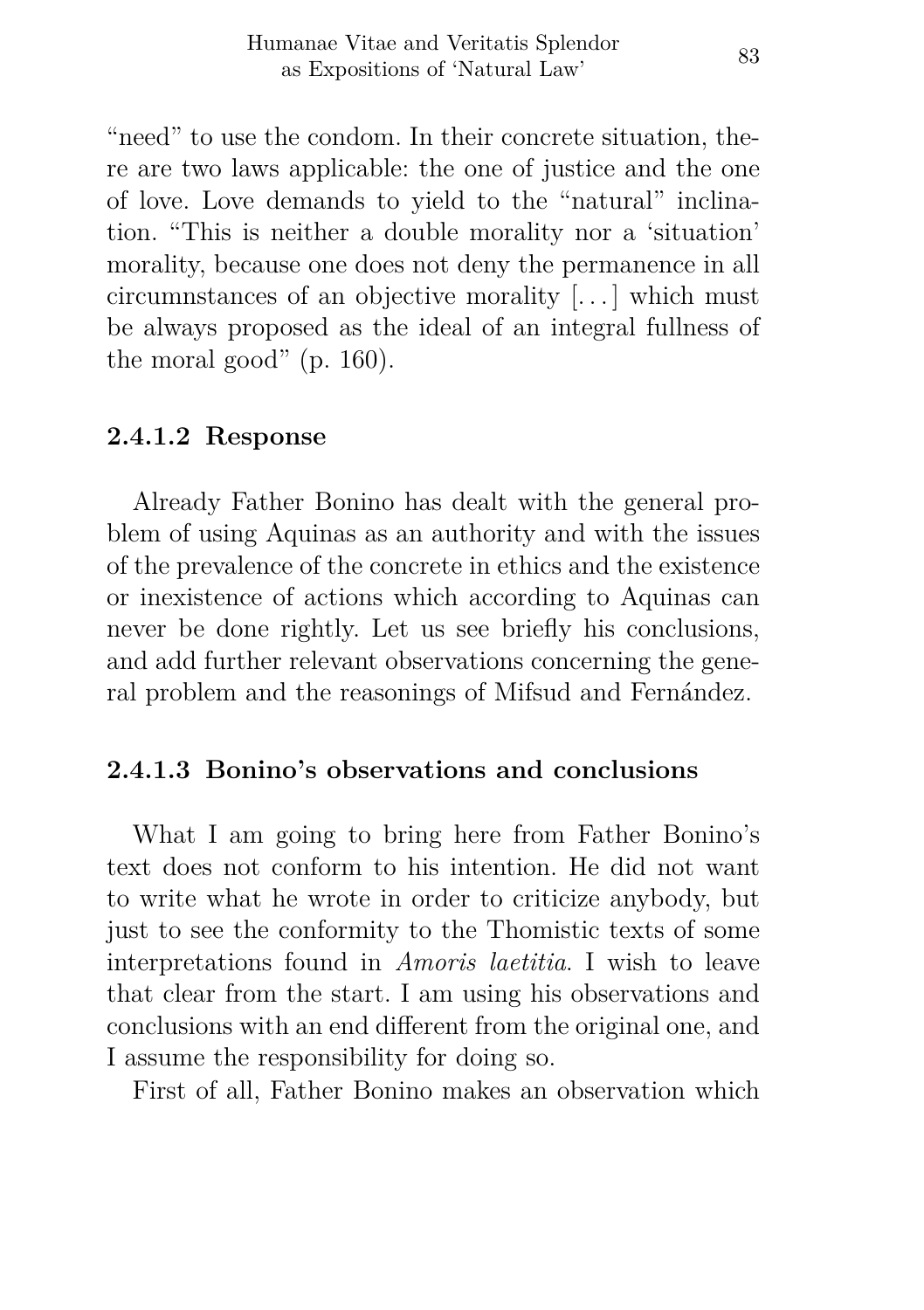is in his paper a side-comment, but which, I think, throws abundant light presently. Here it is:

Related to this temptation is one found among other persons –interested very little in Thomism but aware of his authority in the Church– a temptation, also entirely "political," of paradoxically using this authority in order to fool others about their discontinuous reading of pontifical teachings. In placing apparent "novelties" under the patronage of that paragon of orthodoxy, St. Thomas, they think that they can protect themselves against the reproach of promoting a hermeneutic of rupture.[39](#page-28-0)

As we will verify in a moment, the divergence between Mifsud's and Fernández's theses, on the one hand, and the real meaning of Aquinas' text, on the other, is so big that Father Bonino's observation, which I and only I apply to the present cases, is perhaps the only plausible explanation.

Concerning the bottom of the matter, Father Bonino also demonstrates that Aquinas indeed holds that "the application of general moral norms to action, which is always contextualized, admits a certain flexibility. The prudent man does not govern his actions by contenting himself with mechanically applying general, common rules" (p. 515). But, Bonino adds: "St. Thomas teaches several times that the positive precepts (for example, 'Honor your father and your mother") can be realized in multiple ways as long as the

<span id="page-28-0"></span><sup>39</sup>"Saint Thomas Aquinas in the Apostolic Exhortation *Amoris Laetitia*," p. 501, in *The Thomist* 80 (2016), pp. 499-519.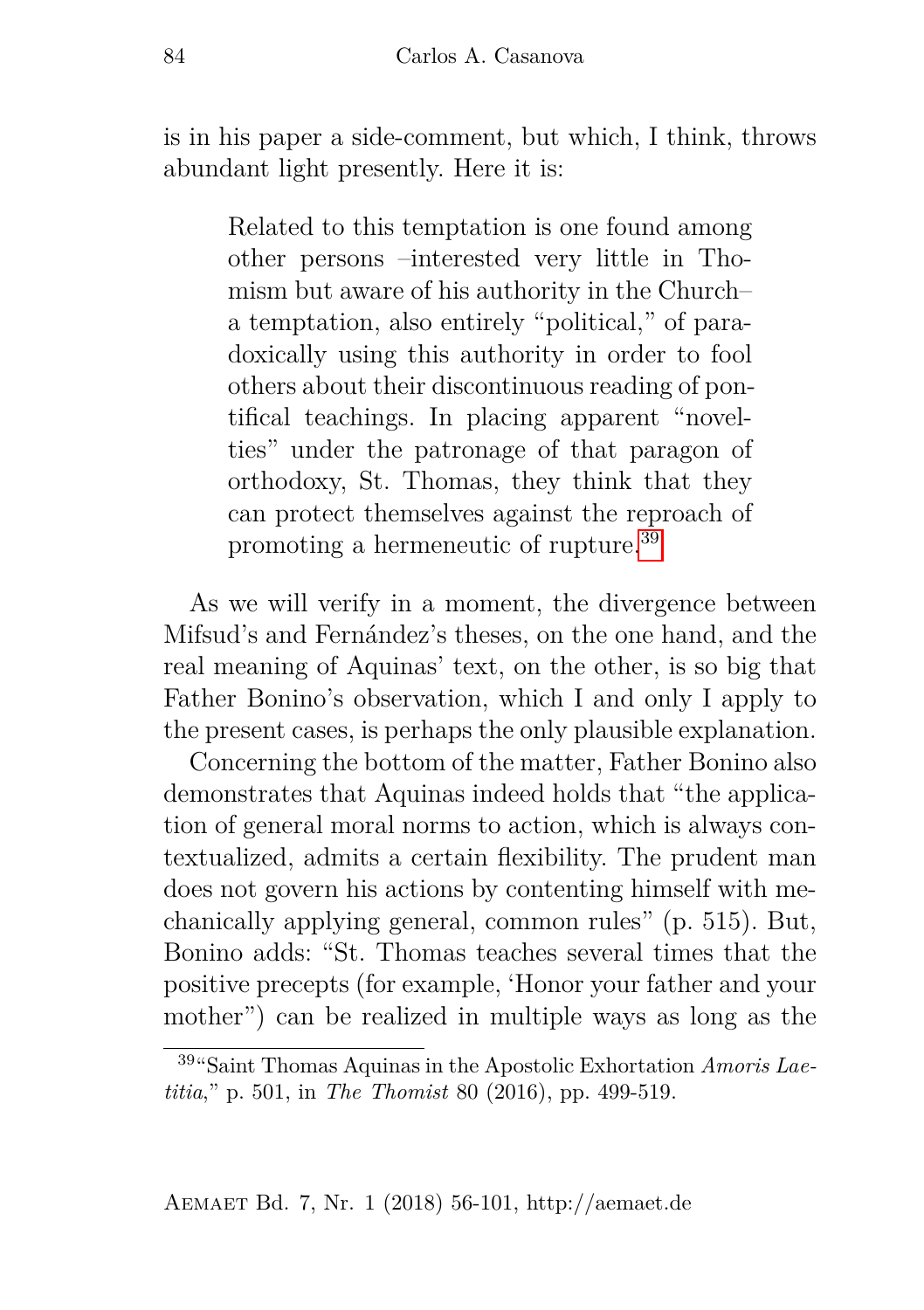subject keeps in mind the intention of the end. They do not oblige always and in every circumstance (*semper et ad semper*). In contrast, the negative precepts (for example, 'You shall not kill [the innocent],' or 'You shall not commit adultery') oblige always and in all circumstances, without any exception, because the prohibited act is directly opposed to the end" (p. 516). And he quotes the relevant passages: *Summa Theologiae* II-II q. 33 a. 2; *De Malo* q. 7 a. 1 ad 8m; *Super Rom.*, c. 13, lect. 2; *Super Gal.*, c. 6, lect. 1.

Finally, Bonino presents a sound interpretation of *Sententia libri Ethicorum* VI 6: "if only one of the two [kinds of knowledge, general and particularl is present, it is preferable that it be the knowledge of the particular reality, which is closer to the act." Bonino shows that what is meant here is not that there is a concrete knowledge which clashes with the general law and that in such clash it is better to follow the concrete. What Aquinas contrasts is rather two ways of possessing the same knowledge, an abstract way and a concrete one. The second way is preferable. And Bonino brings the relevant text from the commentary, which actually just unfolds a bit an Aristotelian teaching: "[. . . ] if a doctor knows that light meats are easily digestible and healthful but does not know which meats are light, he cannot help people to get well. But the man who knows that the flesh of fowls is light and healthful is better able to effect a cure."

One could take another step to close this point. Ethics or morality is a discipline which uses a dialectical, topical method. This is so because the ethical reasoning moves between two limits: the universal principle and the concre-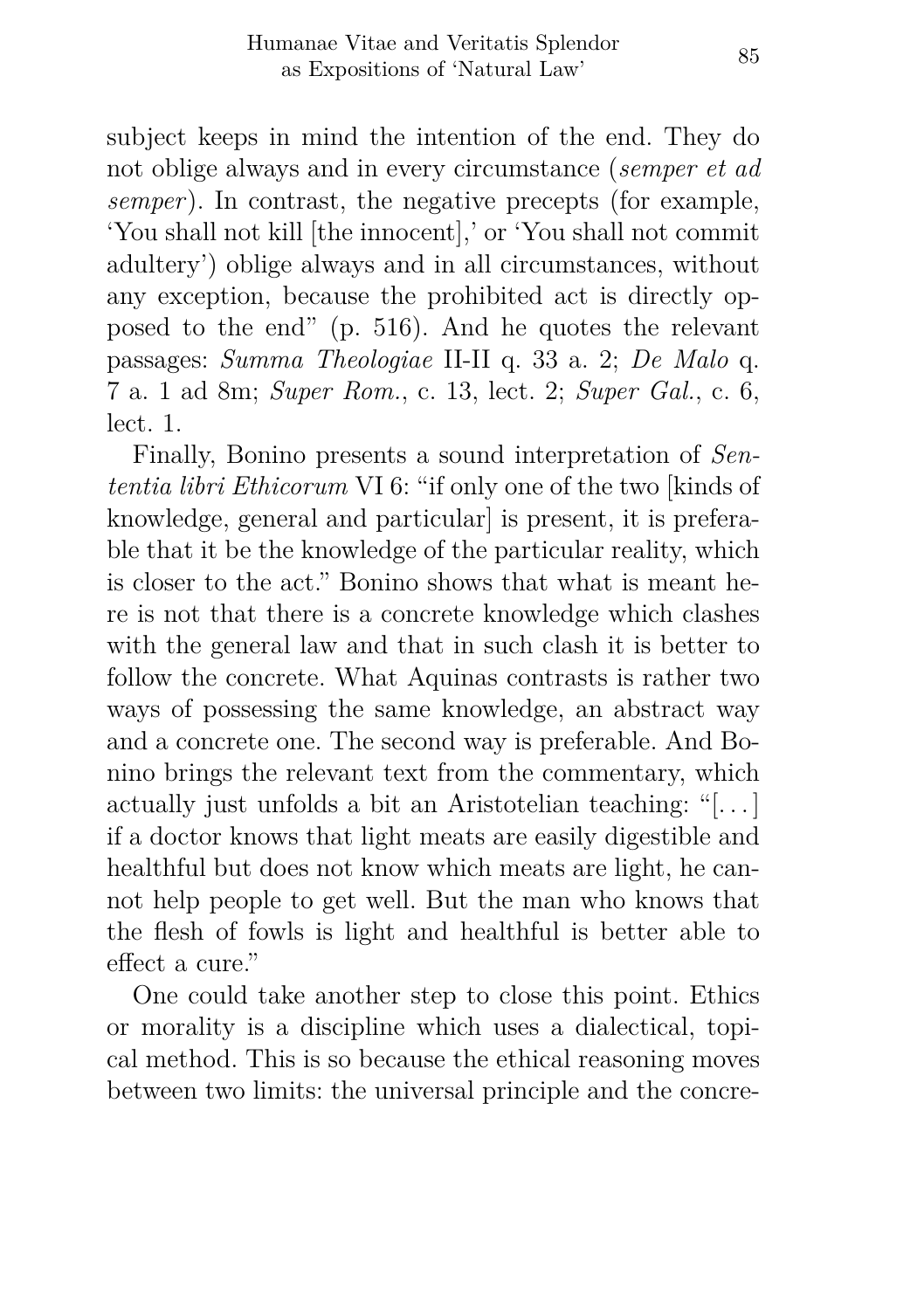te situation. Of these two limits there is *intellection* [*noûs*]. In principle, what one does is to apply the first premiss, the general principle, to the second, the factual premiss. But it turns out that, since the universals come from experience, it could happen that the situation demanded a further general formulation. This happens sometimes because actions are concrete and the relevant formality in ethics is the good, which is realized in concrete things.[40](#page-30-0) The intellectual ability to find the right answer to the concrete situation is *gnome* and is dealt with in the 11th chapter of book 6 of the *Nicomachean Ethics* and in Aquinas' *Expositio*. But the virtue which applies the new general formulation to the situation is equity, *epieíkeia*, as Father Bonino pointed out in note 17 of his paper. This virtue is needed because, since human beings are mutable, the *natural right* of human beings is mutable, as said in chapter 7 of book 5 of the *Nicomachean Ethics*. But this variability does not affect the essence or nature of justice as it does not affect the essence or nature of man. This is the reason why there are some actions that are always bad, as Aristotle teaches in chapter 6 of book 2 of the *Nicomachean Ethics* (1107a8-13): murder, theft and adultery. This is also why the principles of morality cannot change and among such principles, one finds the negative precepts: many times it is hard to know what to do, but it is clear what the limits which may not be trespassed are. (Except because concupiscence sees as good what is pleasurable or

<span id="page-30-0"></span><sup>40</sup>This happens neither in mathematics, which are abstract nor in the demonstrative way of physics.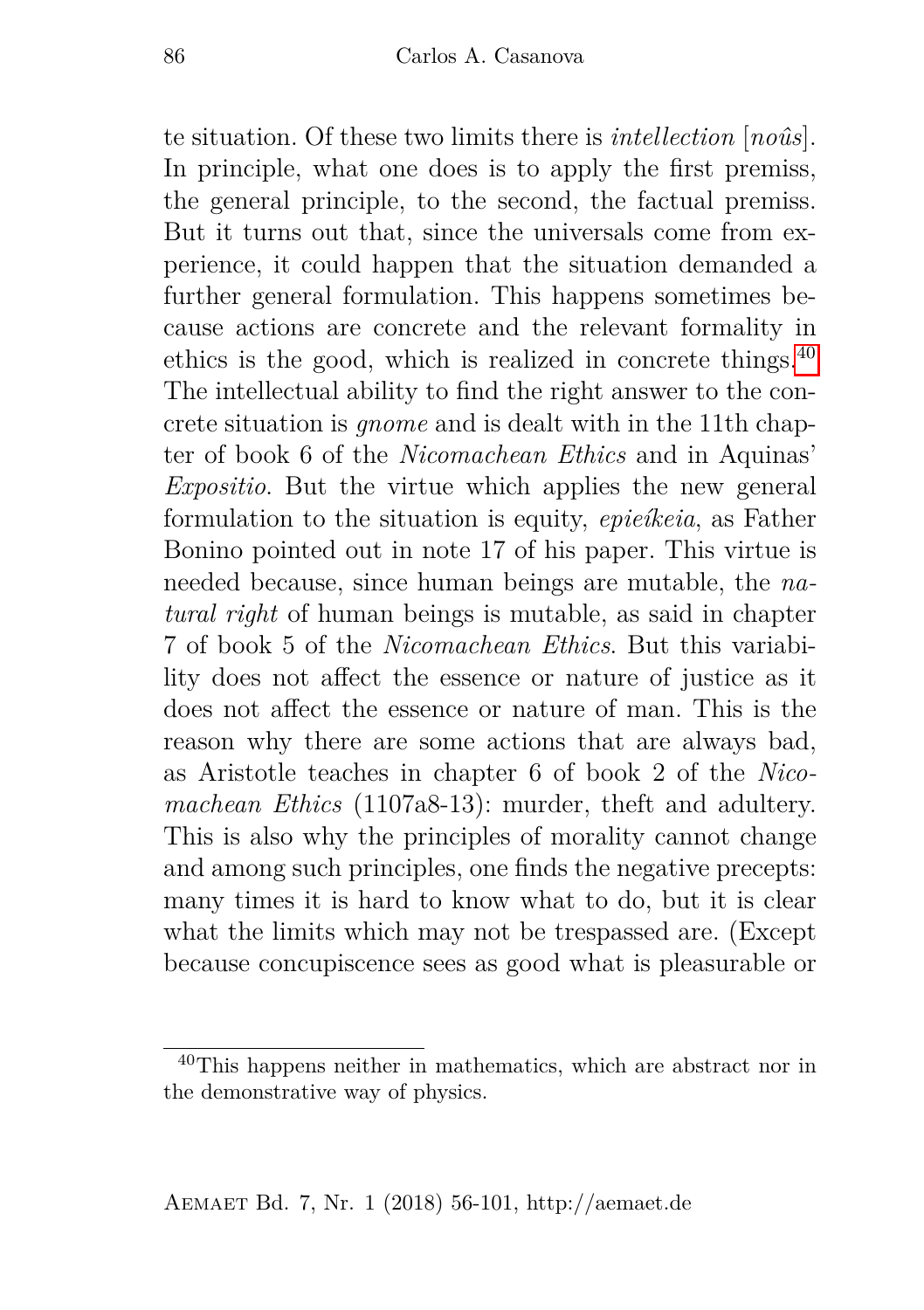as bad what is painful.)<sup>[41](#page-31-0)</sup> As even a gentile philosopher like Aristotle said, there are actions which we should never commit, even if a tyrant threatens us with a terrible death after a painful torture (see *Nicomachean Ethics* III 1, 1110a26-27; and Bonino, "Saint Thomas Aquinas in the Apostolic Exhortation *Amoris Laetitia*," note 17). In the infinity of the concrete sometimes one does not know what one should do, but in those situations one can know what one *may not do*, the limits beyond which one may not go. Even Max Weber, coming from a positivistic mindset and environment, came to acknowledge this much.<sup>[42](#page-31-1)</sup>

#### **2.4.1.4 Response to Mifsud's and Fernández's concrete reasonings**

Mifsud's interpretation of *S. Th.* I-II qq. 14; and 19, aa. 5-6 is just wild. The trumped quotation from Aquinas' text is a typical technique of the liberationist. If one sees the context of the phrase, one perceives that the text is very far indeed from grounding Mifsud's claims. I-II q. 14 a. 1 c. says that the uncertainty of practical matters is what requires that the election be preceded by an inquiry by reason, which is called counsel. The passages are far from claiming the sovereignty of conscience. And I-II q. 19 a. 6 precisely says that "conscience" is reason and therefore, an erring conscience may excuse the agent only when the

<span id="page-31-1"></span><span id="page-31-0"></span><sup>41</sup>See *Metaphysics* Lambda 7, 1072a27-30.

<sup>42</sup>See "Politics as a Vocation" H.H. Gerth and C. Wright Mills (Translated and edited), *From Max Weber: Essays in Sociology*, pp. 77-128, New York: Oxford University Press, 1946.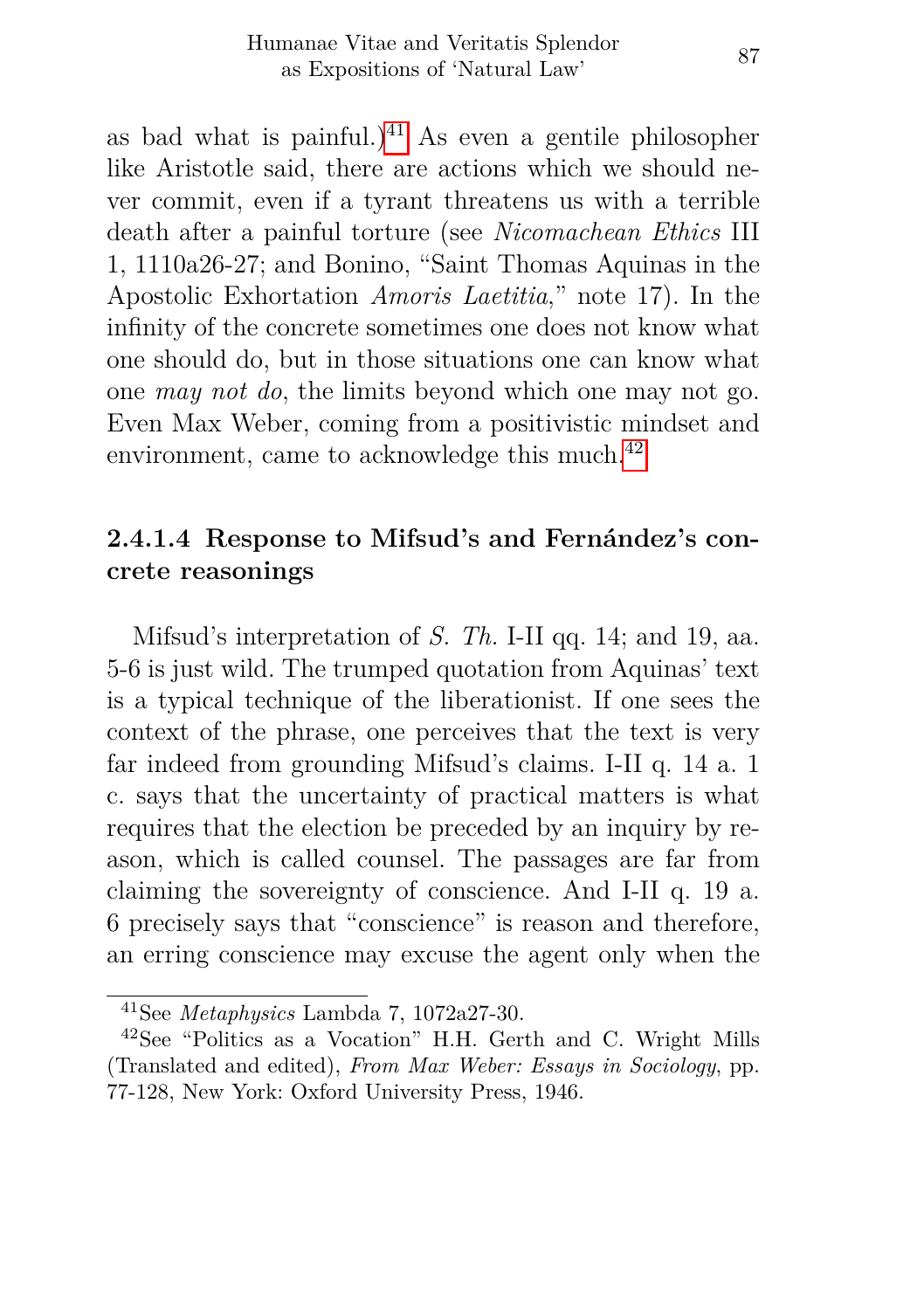cause of ignorance is not voluntary. So that the ignorance about the law of God does not excuse, because the agent ought to know it; while sometimes the ignorance of the circumstances may excuse the agent. In this, Aquinas follows Aristotle in books 3 (chaper 1, 1110b18-1111a21;  $\&$ 5, 1113b21-1114a22) and 5 (chapter 8, 1135a23-1135b3) of the *Nicomachean Ethics*.

Víctor Manuel Fernández's interpretation of Aquinas is as subversive as Mifsud's, but much more elaborate. The background which Fernández does not consider is that practical truth is the conformity of a judgment or practical proposition with the proportion between a real intelligible good in a concrete situation and a concrete agent. This is why for an attorney it could be wrong to lift a person who has been ran over by a car and bring the person to the hospital, while the same action could be a duty for a medical doctor. This is the reason why a judge must condemn to death a defendant if the allegations and proofs point at his been guilty of a capital crime, while the wife may wish that her husband does not die. This is not willing an unjust thing, because her role is neither to condemn her husband nor to execute him. The different kinds of agents in different situations must act differently and God expects them to act differently. This is as well the reason why a defendant's close relative or friend must decline the office of judge.

But this aspect of classical ethics could have been ignored by Fernández alright. However, there are graver misrepresentations of Aquinas' text. According to him, the wife, "willing something against justice, conforms to the divine will 'in the same formal and universal motive of God's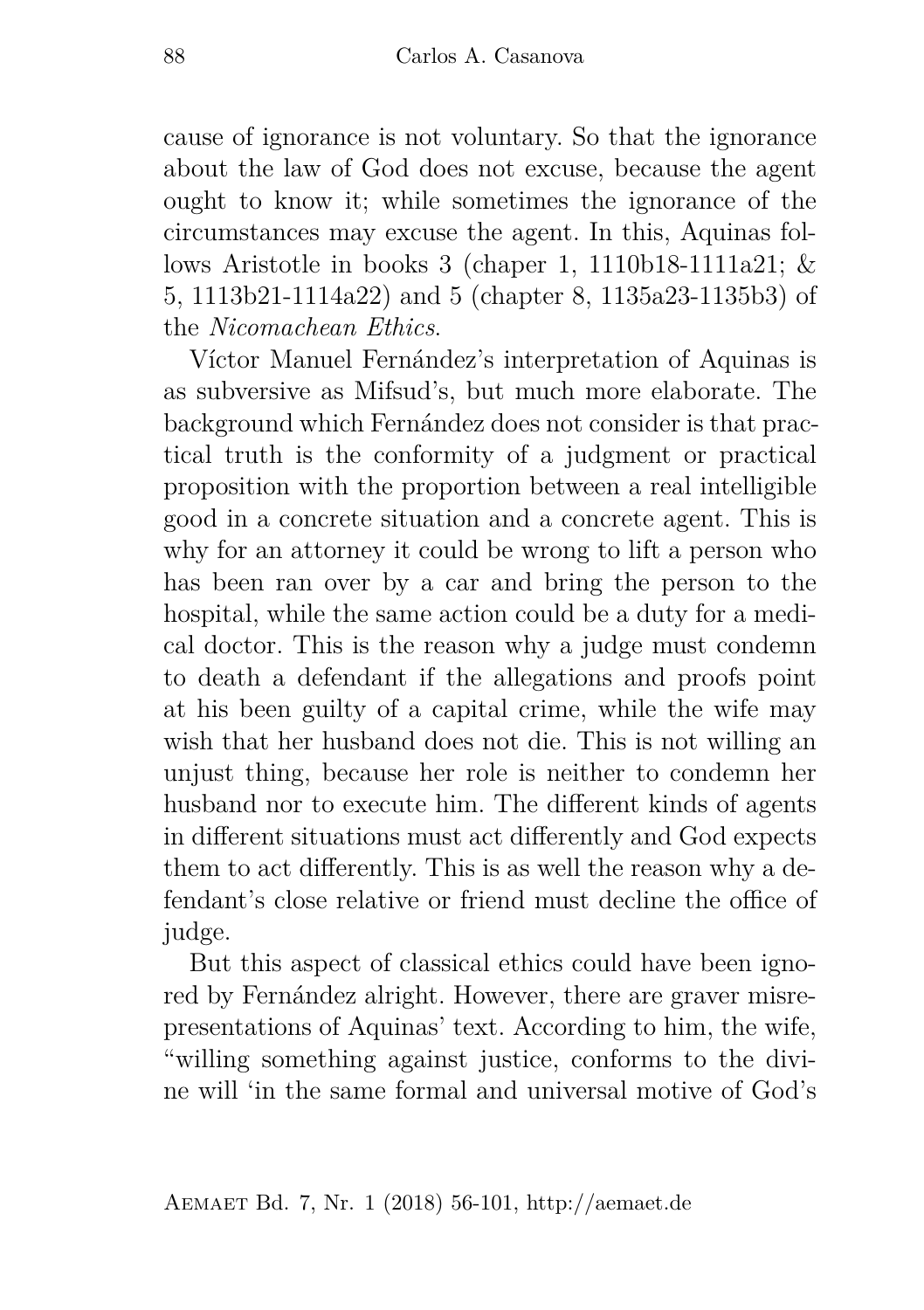Will' *(S. Th.* I-II, 19, 10)." This statement goes directly, and one is tempted to say *maliciously*, against the *letter* of the text. Aquinas says that the will has to conform to the good under the apprehension of the intellect. This is why there can be different perspectives if different persons have different positions. Thus, a judge who has to take care of the common good considers the good in the situation under a light different from that under which the wife, who has to consider the private good of the family, considers it. Now, God considers all goods under the light of the good of the universe. This is why different persons can have good will while willing opposite outcomes. But for the particular wills to be right they must conform formally to the will of God even if materially they will particular goods. It is not true that the material will is the same as the formal motive of God's Will. On the contrary, because they could be in disconformity, the particular will could be unjust. This means precisely two things: that the agent may not will something unjust; and that the agent must accept God's will even if it contradicts her own will. That is to say, if the wife were forced to be judge of her own husband, she would have to decide in accordance to what has been alleged and proved, even if the right decision was the death penalty and if at the same time she regrets such decision because of the good of her family and her own love towards her husband. Also, the wife cannot bribe the judge or a witness in order for her husband to be acquitted. Moreover, when her husband is executed, she must bear it with patience. It is clear that the different situations do not authorize any agent to violate the negative precepts of God's law. It is also clear that Fernández is in too much of a rush to draw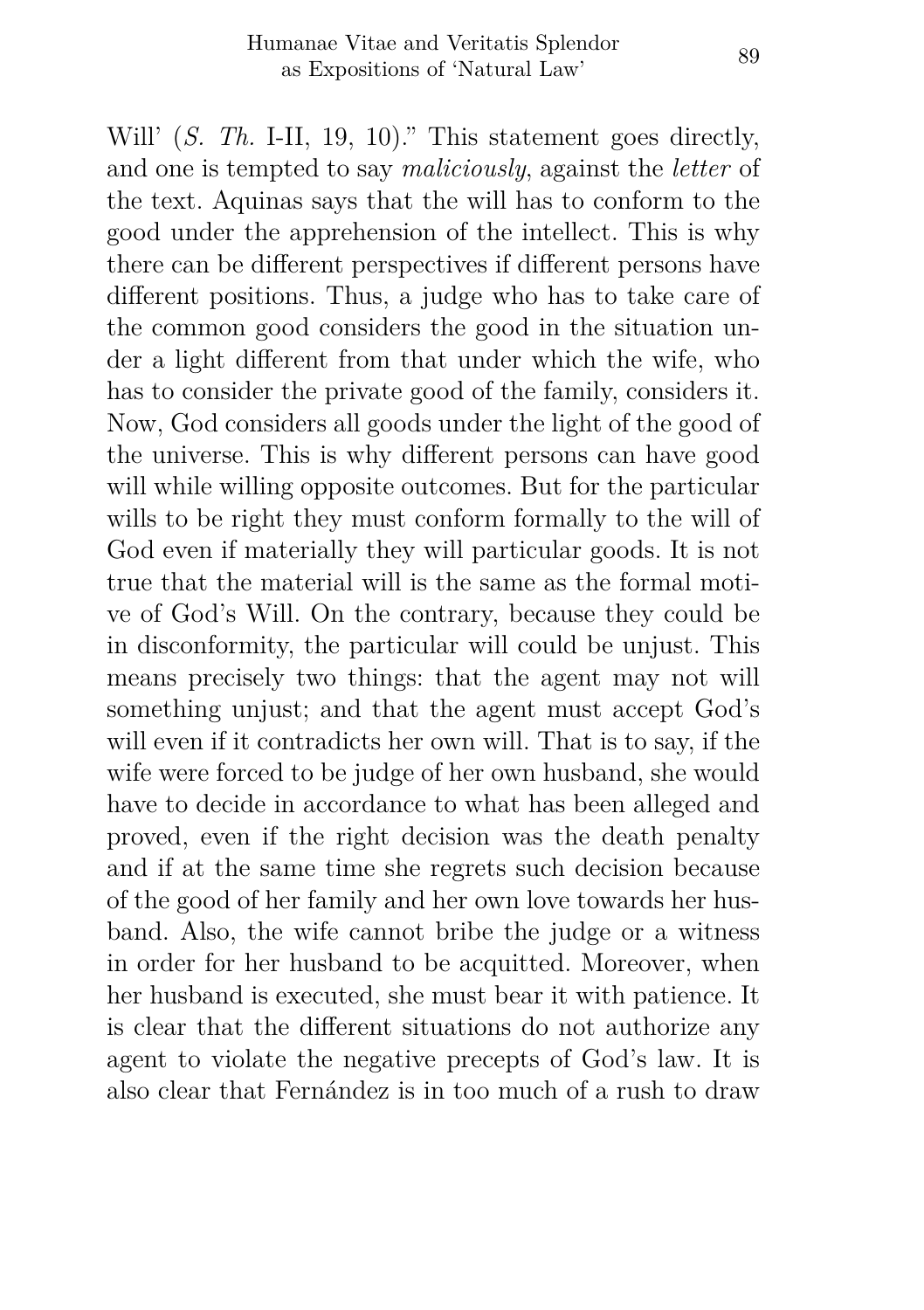lawless conclusions from Aquinas' text.

## **2.5 Mercy vs. justice**

#### **2.5.1 The opinions of this fourth group of dissenters**

The second example I want to delineate is taken also from Fernández' already quoted paper. There he makes use of texts in which Saint Thomas deals with mercy in order to radically revolutionize Christian morality. Since Cardinal Kasper has done the same (and I am not going to analyse here Kasper's work), it could prove extremely helpful to examine this acute man's ways of proceeding.

Fernández quotes Saint Thomas holding that mercy is the highest of all virtues, "*qua* regarding external works" (*S. Th.* II-II q. 30 a. 4 ad 2m); and that mercy seeks to succor our neighbors' deficiencies (p. 135). From these isolated phrases, Fernández draws the surprising conclusion: "an efficient activity which endeavors to solve the social needs and increase people's happiness, in the construction of a bridge [notice well!!], in the sanitizing of the environment, in the scientific research directed to solve the people's problems, in a communal fight for [the relief of] the poorest ones' needs, in an adequate economical proposal to solve the drama of unemployment, and so on. Any of these actions which cooperate with the construction of the Kingdom, performed for one's neighbour's love and seeking his or her wellbeing [wellbeing!], qualifies as an action of the highest of virtues" (p. 136). Then Fernández quotes a couple of passages from Scripture, out of context, trying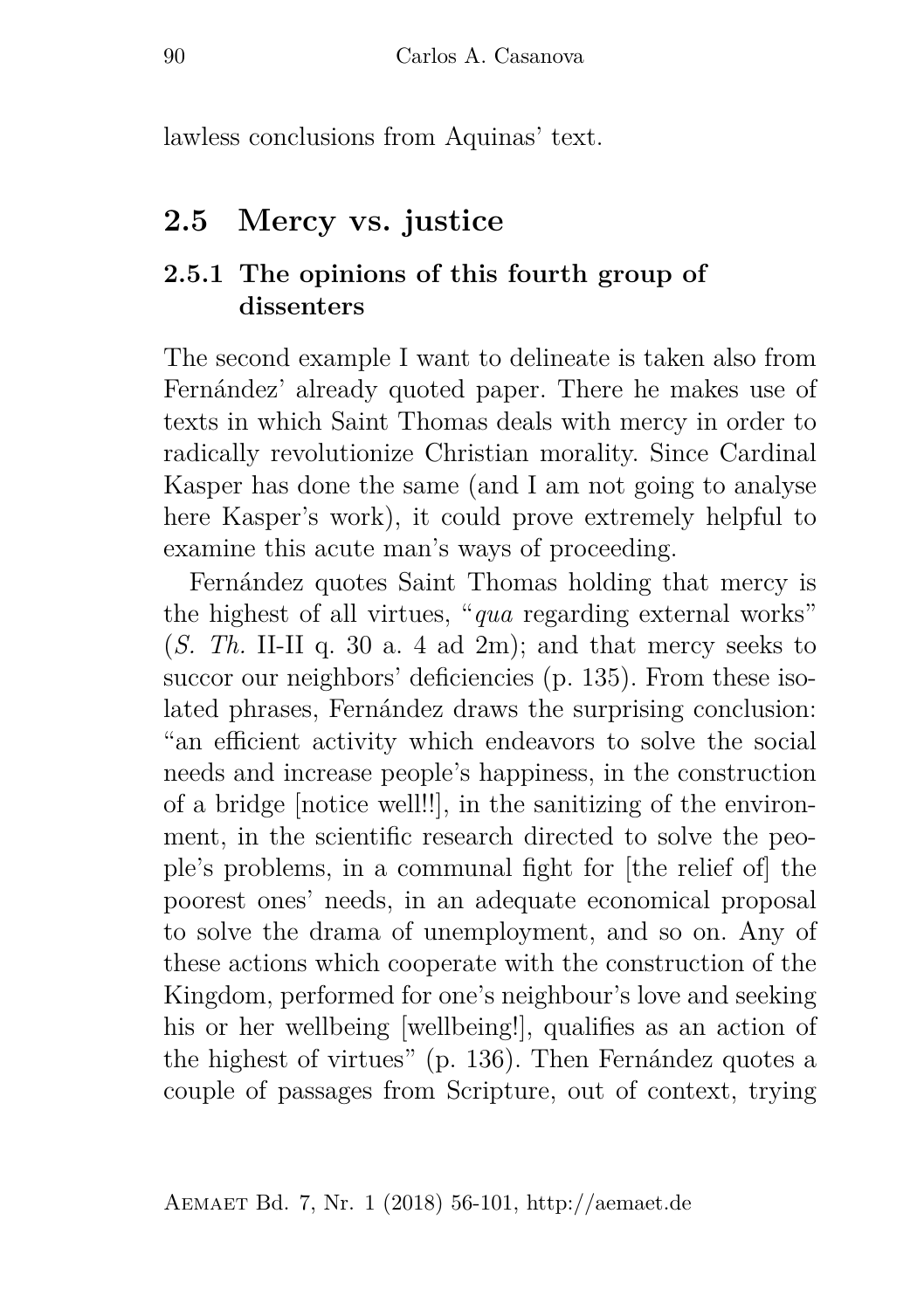to show that pleasing oneself or others is an act of mercy: "[God] who gives us richly all things to enjoy" (1 Tim.  $6:17$ <sup>[43](#page-35-0)</sup>; and "Son, My child, treat yourself well according to what you have  $[\,\ldots\,]$ . Enjoy a good day, and don't let your share of a good desire pass you by [unfulfilled]" (Syr. 14:11.14).[44](#page-35-1)

From this starting point, Fernández proceeds to turn upside down the Christian life and for that he quotes Aquinas again: "We worship God by external sacrifices and gifts, not for His own profit, but for that of ourselves and our neighbor. For He needs not our sacrifices, but wishes them to be offered to Him, in order to arouse our devotion and to profit our neighbor. Hence mercy, whereby we supply others' defects is a sacrifice more acceptable to Him, as conducing more directly to our neighbor's well-being, according to Heb. 13:16: 'Do not forget to do good and to impart, for by such sacrifices God's favor is obtained."'[45](#page-35-2) In the light of

<span id="page-35-0"></span><sup>43</sup>I follow the King James' version, with an updated spelling. The text is taken out of context. With its context, it precisely tells the rich not to place their hope in riches, which are so uncertain, but in God. That is to say, the text is a calling for the frugal and sober life wich does not unduly worry about the things of this world, but places its trust in God.

<span id="page-35-1"></span><sup>44</sup>This quotation comes from the Old Testament: see note 46 below. But here the context changes the meaning too: it speaks of giving offerings to the Lord, thinking of death and being generous with one's friends, all of which Víctor Manuel Fernández overlooks in his use of the text.

<span id="page-35-2"></span><sup>45</sup>*S. Th.* II-II q. 30, a. 4, ad 1m. Notice well that Fernández, as usual, suppresses any reference to the relationship with God entailed in the acts of mercy. Here he suppresses the quotation from Hebrews, which I left in the text.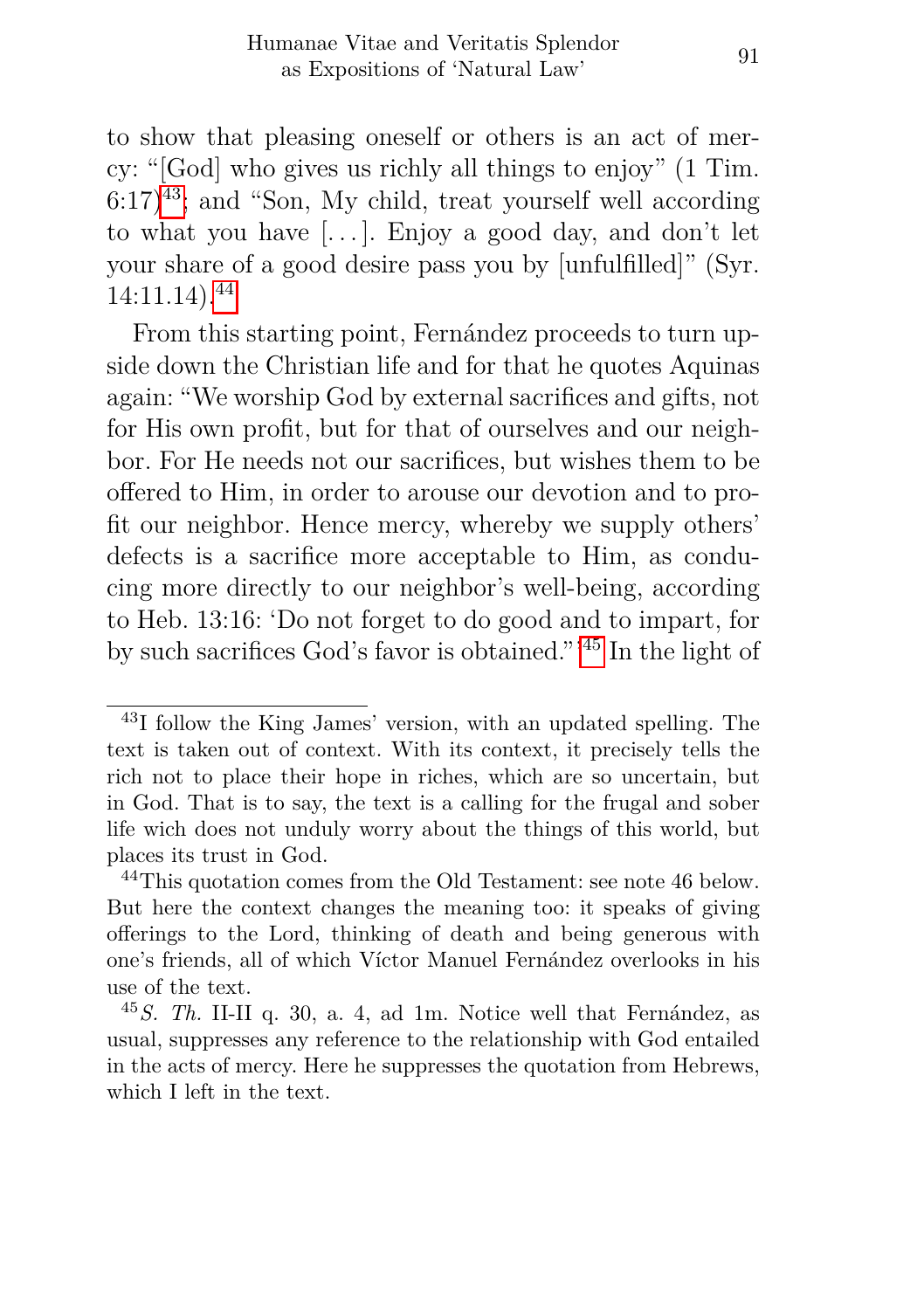this Thomistic text, Fernández explains: worship is not necessary except as helpful in order to do our "merciful" acts, because God does not need our sacrifices, while the poor need our external works. For this reason, in mercy what mostly matters is the external act, not "that gorgeous inner movement of compassion which goes with it." The inner movement is not as relevant as the external acts, according to Aquinas, says Fernández. Such inner movement belongs to the moral virtues, while the external acts belong to charity, which is higher than the moral virtues. Moreover, the good which one wants for other persons is not the object of moral virtues (including moderation) but those goods which can be achieved through the external actions, because otherwise it is not clear that there is charity, it is not clear that we treat our neighbor as a "final end" or an "end in him or herself" (p. 144).

The next step in Fernández' itinerary (pp. 138-141) is to underline that love is what matters and that it can exist in a person who does not acknowledge the existence of God, if the person "respects" the image of God, that is to say, man. This is confirmed with several scriptural quotations taken out of context (Mt 25:40; Mt 25:31-[46](#page-36-0)<sup>46</sup>; I Jn  $2:10^{47}$  $2:10^{47}$  $2:10^{47}$  and

<span id="page-36-0"></span><sup>46</sup>Since this passage speaks about the acts of mercy, I will not bring here a special discussion of the same. The subject will be discussed when we submit to criticism Víctor Manuel Fernández's conception of mercy.

<span id="page-36-1"></span><sup>47</sup>Fernández fails to mention, for example, that I John a few verses earlier has said: "we know we have known Him if we keep His commandments" (verse 3), so that the perfect charity inhabits in the person who abides by His word (verse 5). The love of neighbor is a sign of living in the light. Fernández deals similarly with all scriptural quotations.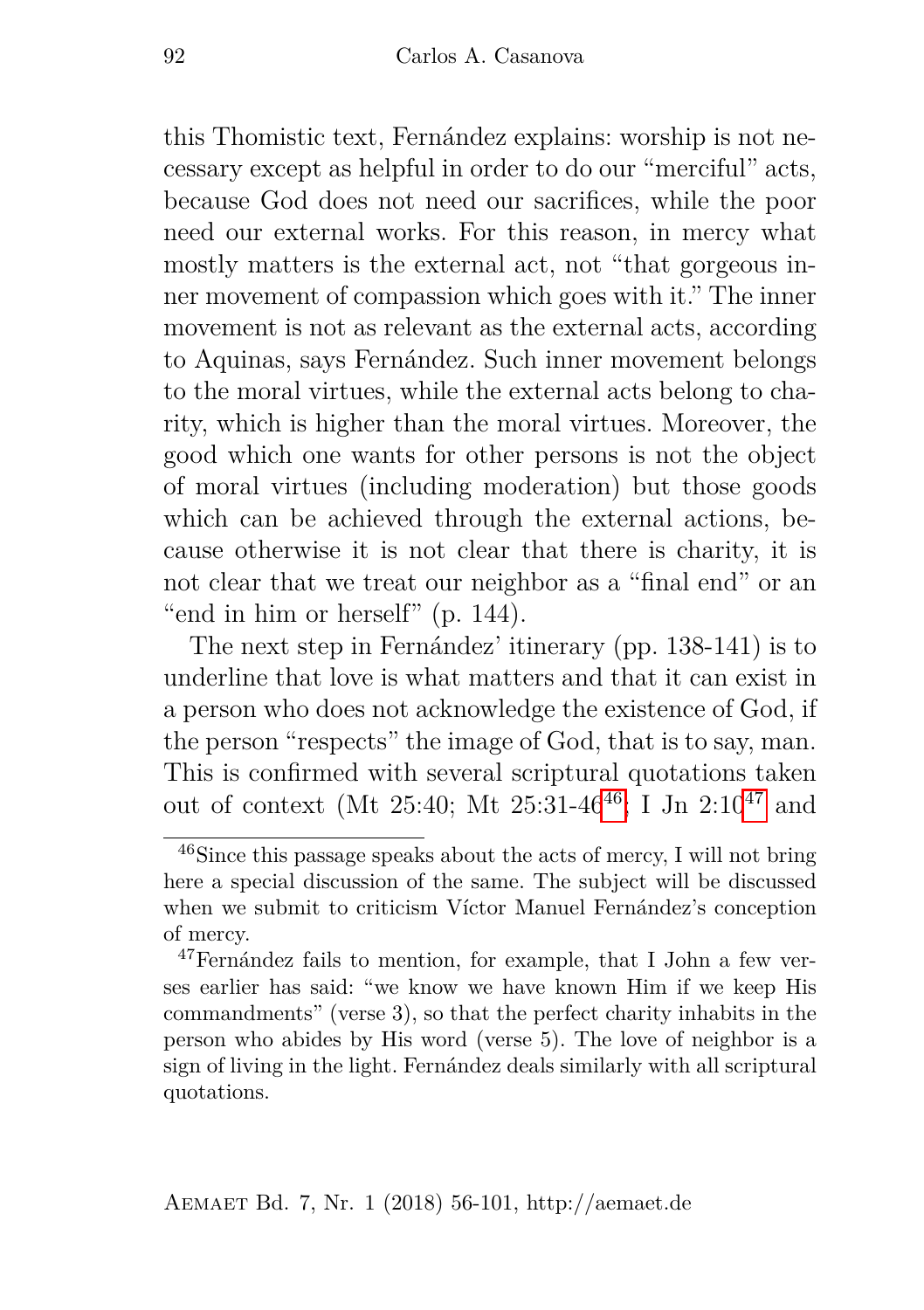3:14). His conclusion is that "under this hermeneutical light of the primacy of mercy we must interpret all other moral demands" (p. 141). He invokes Paul's freedom from the law and adds that Paul foresaw the danger of taking occasion of this freedom to abandon charity. His texts, says Fernández, show that "moderation must be accepted not as an absence of sexual performances, but as a subordination of sexuality to the 'gift of self' to the other" (pp. 141-142). He then goes forward to say that love wills good for the beloved, quotes Aquinas on this regard, and claims that such good which the lover wills might be just the wellbeing of the beloved, reached through the external mercyfull works (p. 144). To understand this well, one has to avoid diluting the love of neighbor with the love of God and the search for moral virtue. What really matters in a "Trinitarian" morality is discernment of what the neighbor needs from us (pp.144-147). We must keep in mind the golden rule which is our "project" of life as Christians, so that our decisions in different contexts never contradict the central Christian option, mercy (p. 148). In the context of social morality, remembering the primacy of charity and mercy over the virtues is extremely important, because otherwise one would love in the context of an "objective rationality," and then one would yield to the logic of the market as if this were a "scientific rationality" (pp. 149-150). In the context of sexual morality we come to the core of the matter from the perspective of this paper.

Indeed, Víctor Manuel Fernández, in the context of sexual morality has the opinions most contrary to both encyclicals and to the II Vatican Council, by the way. He states that "it is the case some times that there is a sexu-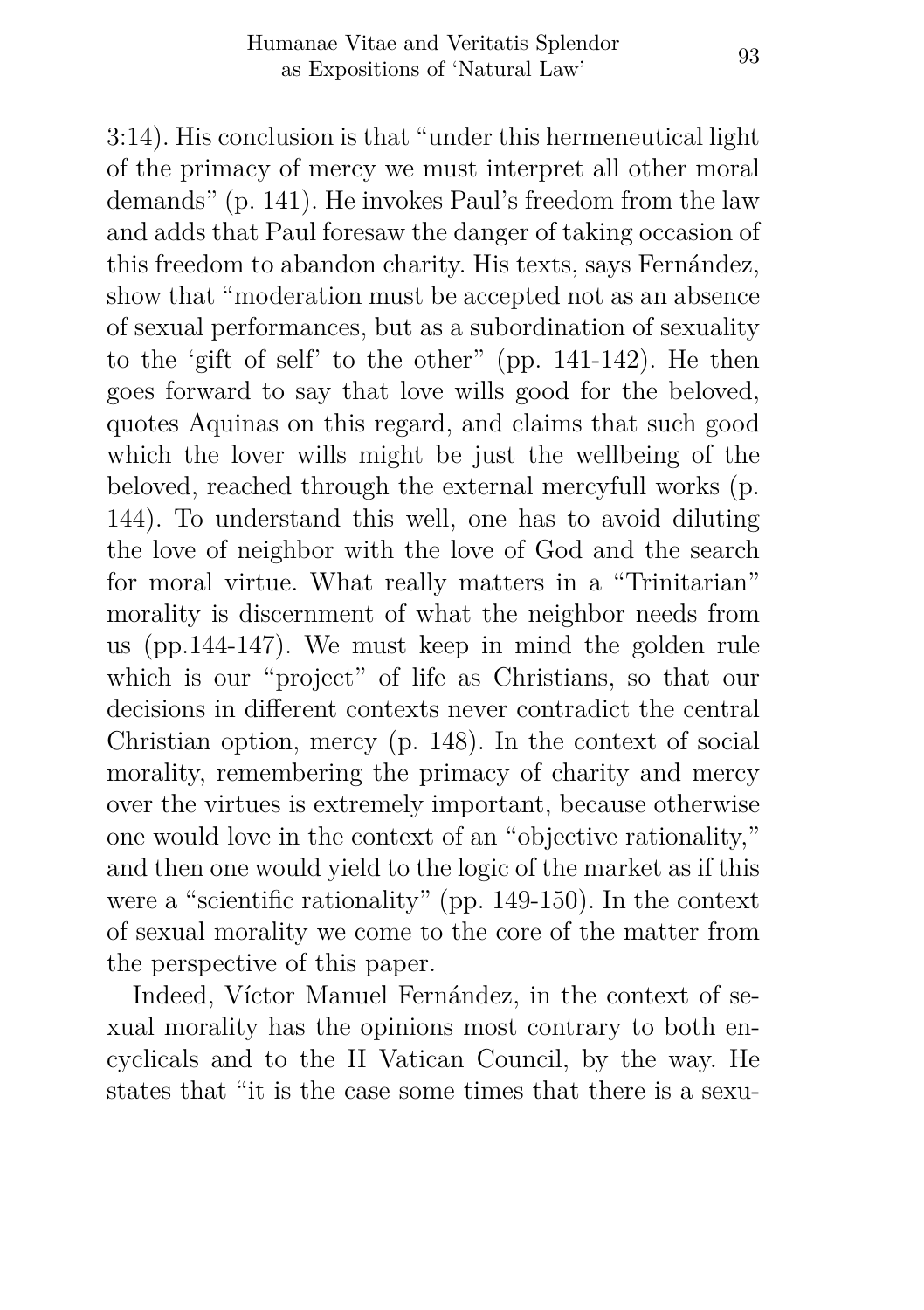al abstinence which contradicts the Christian hierarchy of good works crowned by charity. We cannot close our eyes, for example, to the difficulty which a woman faces when she perceives that the stability of her family is at risk if she unpractically subjects her husband to periods of continence. In this case, an inflexible rejection of every use of the condom would equate to giving the primacy to an external norm over and above the grave obligation of taking care of the loving community and spousal stability which are more direct demands of charity," of fraternal love (p. 150).[48](#page-38-0) And a bit later Fernández adds: "One should not forget that the objectively correct decision could imply a true egocentrical, backward movement in the path of personal growth and within the framework of a particular stage in personal history" (p. 151). That is to say, the good decision in some contexts could be contrary to God's Law, because the goodness of the decision is based on mercy and

<span id="page-38-0"></span><sup>48</sup>The II Vatican Council, in the Constitution *Gaudium et Spes*, n. 51, acknowledges this difficulty, but teaches exactly the opposite of what Fernández states here: "this council realizes that certain modern conditions often keep couples from arranging their married lives harmoniously, and that they find themselves in circumstances where at least temporarily the size of their families should not be increased. As a result, the faithful exercise of love and the full intimacy of their lives is hard to maintain. But where the intimacy of married life is broken off, its faithfulness can sometimes be imperiled and its quality of fruitfulness ruined, for then the upbringing of the children and the courage to accept new ones are both endangered.

To these problems there are those who presume to offer dishonorable [inhonestas] solutions indeed; they do not recoil even from the taking of life. But the Church issues the reminder that a true contradiction cannot exist between the divine laws pertaining to the transmission of life and those pertaining to authentic conjugal love."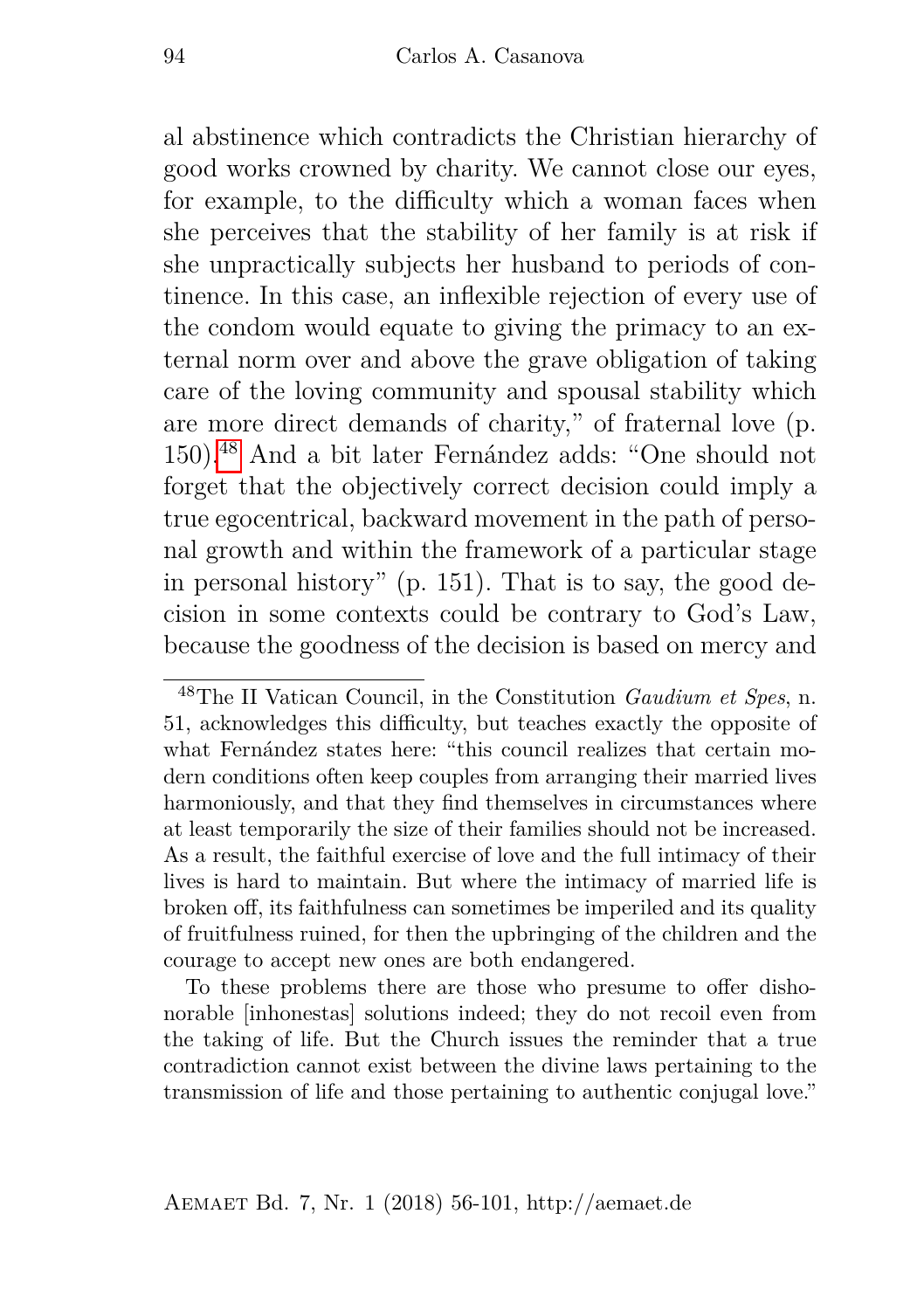charity, while the Law is not.

Later on, Fernández adds another aspect to his view of sexual morality. After manipulating several quotations from Ratizinger's Congregation for the Doctrine of Faith, the Catechism, and the Pontifical Council for Legislative Texts (one of which refers to same-sex intercourse), he concludes: "There is no doubt that the Catholic Magisterium has assumed clearly that an objectively wrong act, as is the case of pre-marital sexual intercourse, or the use of condoms in sexual intercourse, not necessarily leads to the loss of sanctifying grace, from which originates charity's dynamism. This is why amidst such sexual intercourse, if it does not imply a subjective guilt, a subjective value could be realized – with theological and Trinitarian density – as long as such intercourse is the expression of the extatic dynamism of love impressed by sanctifying grace. Beyond the objective evil or imperfection, which must be clearly stated, the subject might live that sexual performance as a sincere and genuine search for the other person's happiness above his or her own interests. But, of course, this does not imply that the person must exclude entirely his or her own bodily pleasure, because this would imply a contradiction between *eros* and *agape*, which Benedict XVI has rejected forcefully" (p. 158; cfr. p. 163). $49$  And he ends: "there

<span id="page-39-0"></span><sup>49</sup>The three or four texts which he quotes cannot be interpreted as he does. One contained in the *Catechism* is a general observation of the causes which exclude or reduce imputability; another is referred to masturbation in young persons; the Congregation's one says that that issue is not the subject of the document, so that it is not solved at all; and the Council says that the minister of Communion can refuse Communion because of an objective state of sin, since he cannot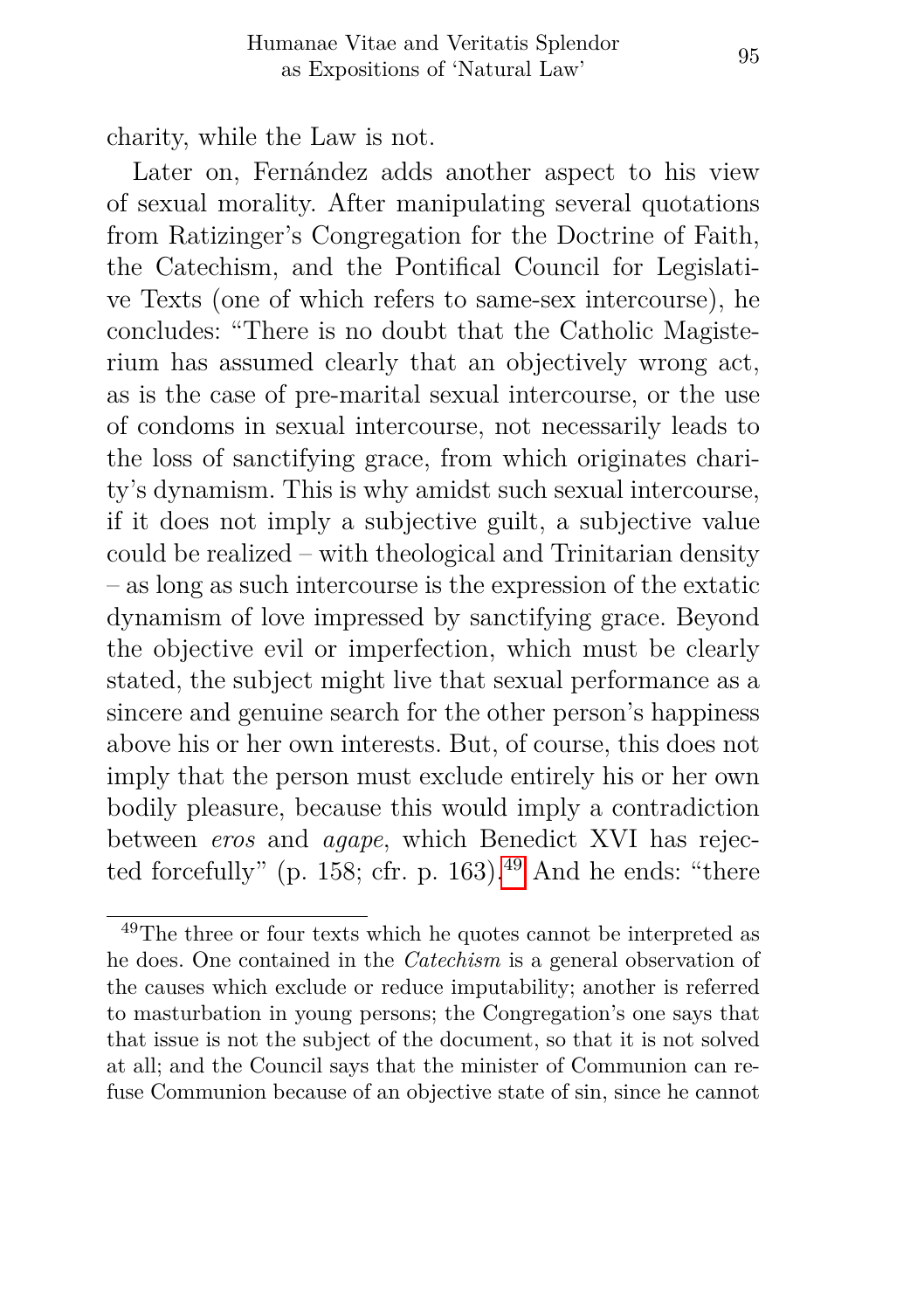is neither one only way nor a necessary way to live and express [. . . ] the loving community which the Spirit brings forth", "a couple, in some circumstances, could find expressions of donation and communion which do not necessarily entail genital performances" (p.  $163$ ).<sup>[50](#page-40-0)</sup>

I have not spared the audience the main tenets, and steps of this remarkable and influential 2006 paper. It is necessary to go through its folds in order to grasp the method.

#### **2.5.2 Response**

It is hard to imagine a greater misreading of Aquinas, of the New Testament Scriptural texts and of all authorities in general.<sup>[51](#page-40-1)</sup> It is clear that the author does not intend to learn from the sources. He rather uses them to present his lawlessness in a plausible way. Not because he fears punishment, which is almost inexistent in the Church since John XXIII, but probably because he does not want to lose his hold on the Christian people. As with other liberationists, one clear problem is that the author is so used to

<span id="page-40-0"></span><sup>50</sup>In the context of lawlessness, one wonders to what other "favors" Fernández is alluding here.

<span id="page-40-1"></span><sup>51</sup>As Aquinas says repeatedly, in the Old Testament God promises goods of this world but in the New Testament eternal goods –plus goods of this world but only insofar as they are needed for salvation.

know the subjective dimension. The reason is obvious: this minister cannot know the circumnstances unlike the minister of Penance. Considering the extension of the *Catechism* second text (masturbation in young persons) to sexual intercourse, and against nature at that, one wonders if Fernández is not deviating himself from the formal declaration by the Council of Trent according to which a person with sanctifying grace has the strength not to sin, so that if the person sins it is out of his or her free will.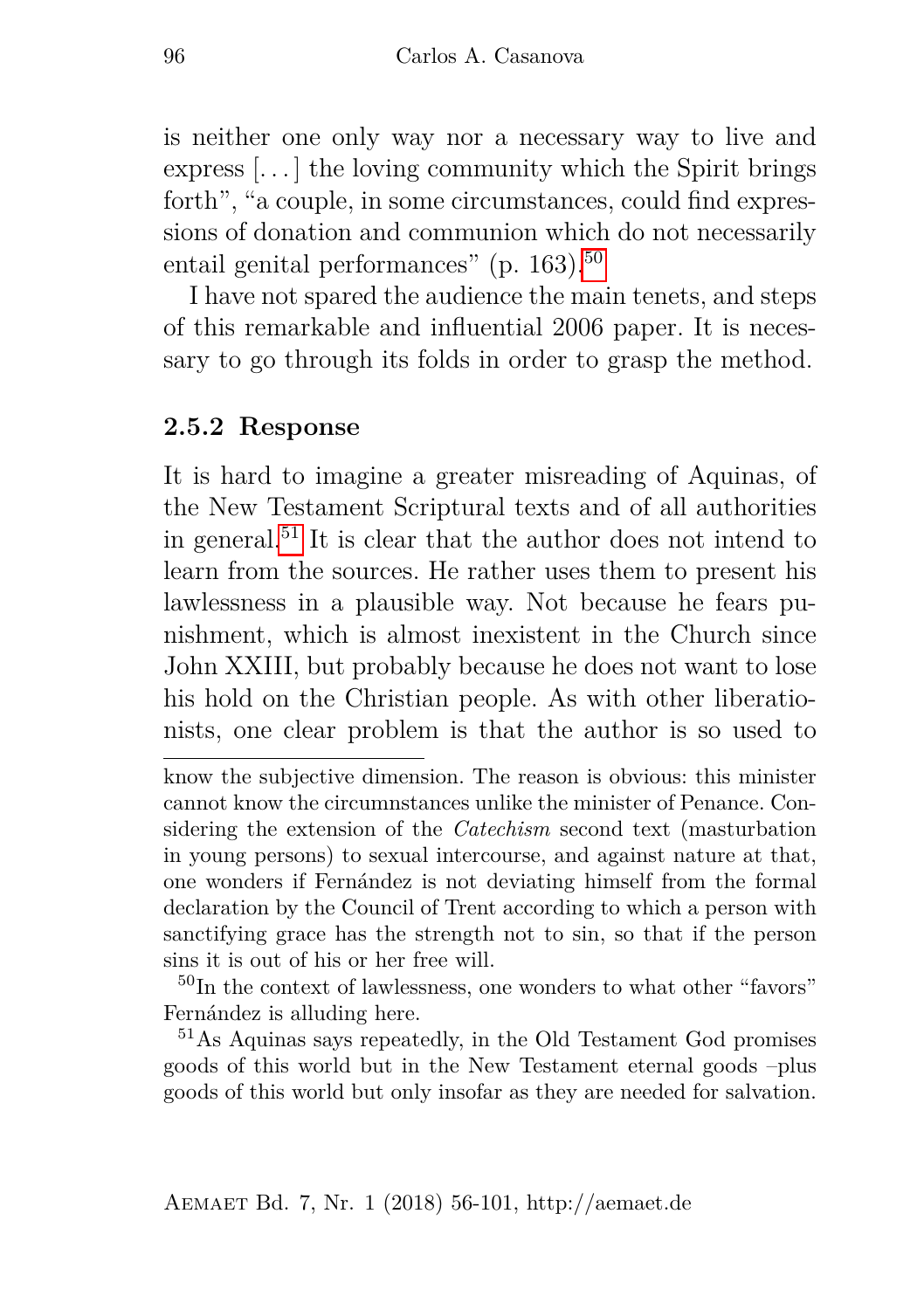mask his views that they do not really appear here. One does not know the full picture of Fernández's mind. One can see that it rejects rationality and morality properly speaking, that it promotes Utilitarianism and a materialist conception of the goods which can be achieved by our external actions of "mercy." But one cannot see more. Is he just a nihilist? A hedonist? Or, perhaps he follows particular anti-intelletualist world-views like the Kabbalah or Marxism? One cannot tell. The only thing one can do is to show the sharp contrast between his presentation of his sources, especially Aquinas, and the real meaning of such sources.

We can start by observing that Fernández has used not only Aquinas, but also Bonaventure, in his initial presentation of charity and mercy. Since his hermeneutic of Bonaventure is particularly transparent, let us turn to it first. In page 137, Fernández copies the text by Bonaventure and endeavors to have the reader think that the holy doctor taught the following opinion: If a person has piety and mercy, and such person falls in a sin of the flesh, "without a doubt that person will be shaken but will not perish, according to the Gloss, even if the fall involves mortal sin." In note he quotes: "IV *Sent.* 15, 1, 2, opp. 1 (cf. ad 1)." The text copied by Fernández comes from an objection opposed to Bonaventure's thesis as it was usual among the scholastics. Fernández adds the parentheses to make plausible his lawless interpretation, because it leads the reader to think that the answer to the objection confirms the copied text. But Bonaventure's response to the objection says the opposite of what Fernández puts in Bonaventure's mouth: God cannot forgive a sin if another mortal sin persists. What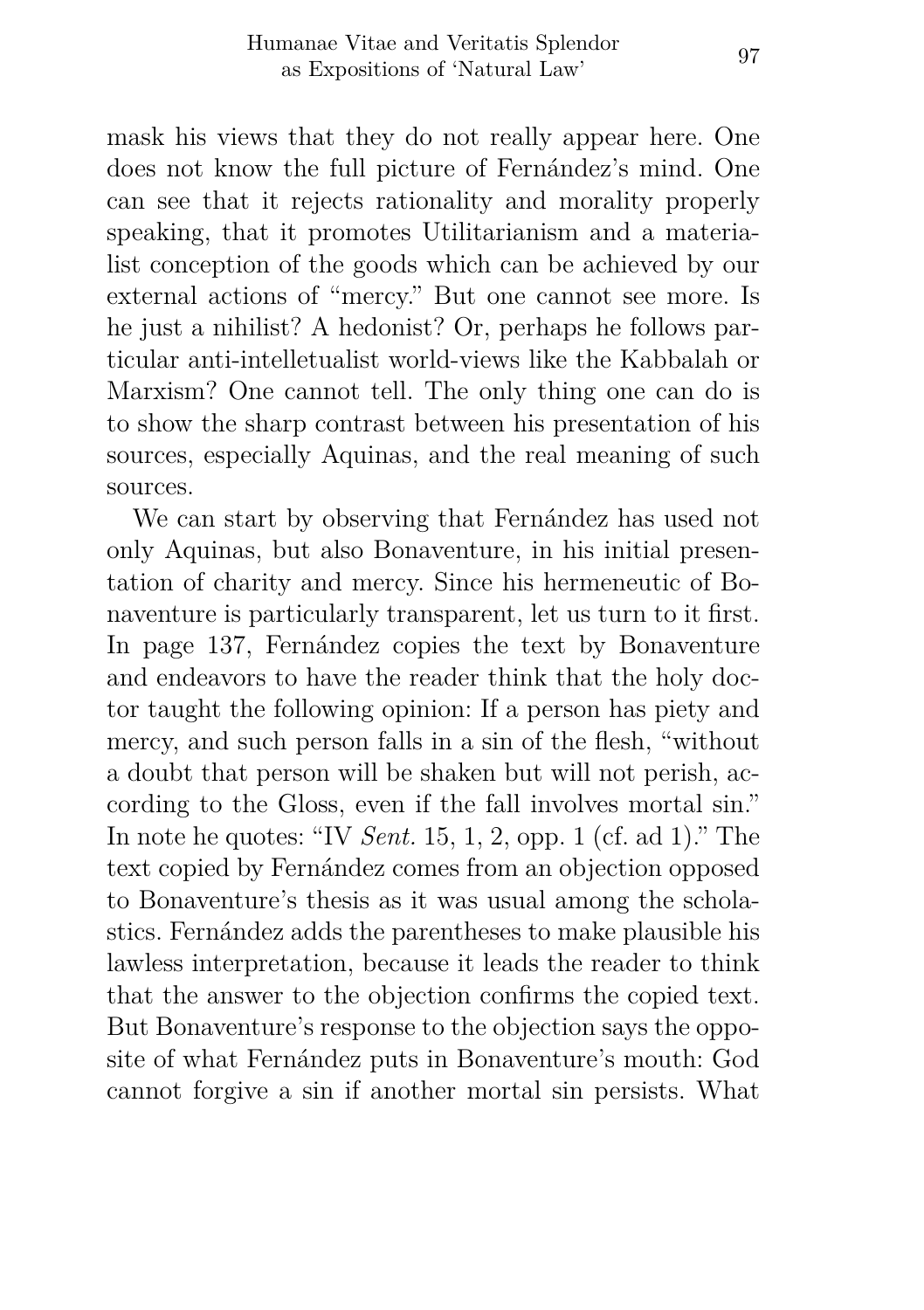is true is that because of piety and mercy God can prepare that sinner for receiving grace: "Concerning that Gloss, 'that he will not perish etc.', it must be replied that it is understood in the following way: by the works of piety the person is prepared to receive the grace through which he can satisfy for everything." He cannot be saved if he persists in that sin, but God, considering his mercy or piety, will give him the grace to quit that  $\sin$  and satisfy for it.<sup>[52](#page-42-0)</sup>

Regarding Aquinas, question 30 of II-II has a deeply different meaning from that assigned to it by Fernández. "Mercy" can originate out of a passion or out of the perfect love of friendship, charity, *agape*. In the first sense, it is "compassion". "Compassion" is a feeling which equal persons experience when seeing another person, his or her equal, suffering: the compassionate person feels with the suffering one because he or she fears the same suffering. This kind of feeling needs to be regulated by reason in order to be a virtue. To this end, it must serve reason and in this case one gives mercy but without harming justice, be it in giving to the poor or in forgiving the penitent. Aquinas quotes Augustine on this latter point. So, *according to Augustine and Aquinas, there cannot be mercy if there is no justice.*

In the second sense (mercy originated in the perfect love

<span id="page-42-0"></span><sup>52</sup>I have a cousin with this profile. She lived with a married and divorced man; she kept praying and attending Mass and doing works of mercy. But she was not prepared to commit to live in abstinence. Years later, she and the man felt prepared and made the commitment. They lived for years after this and had the joy to receive the Sacraments according to *Familiaris consortio* 84, and to experience the true mercy, which does not offend justice.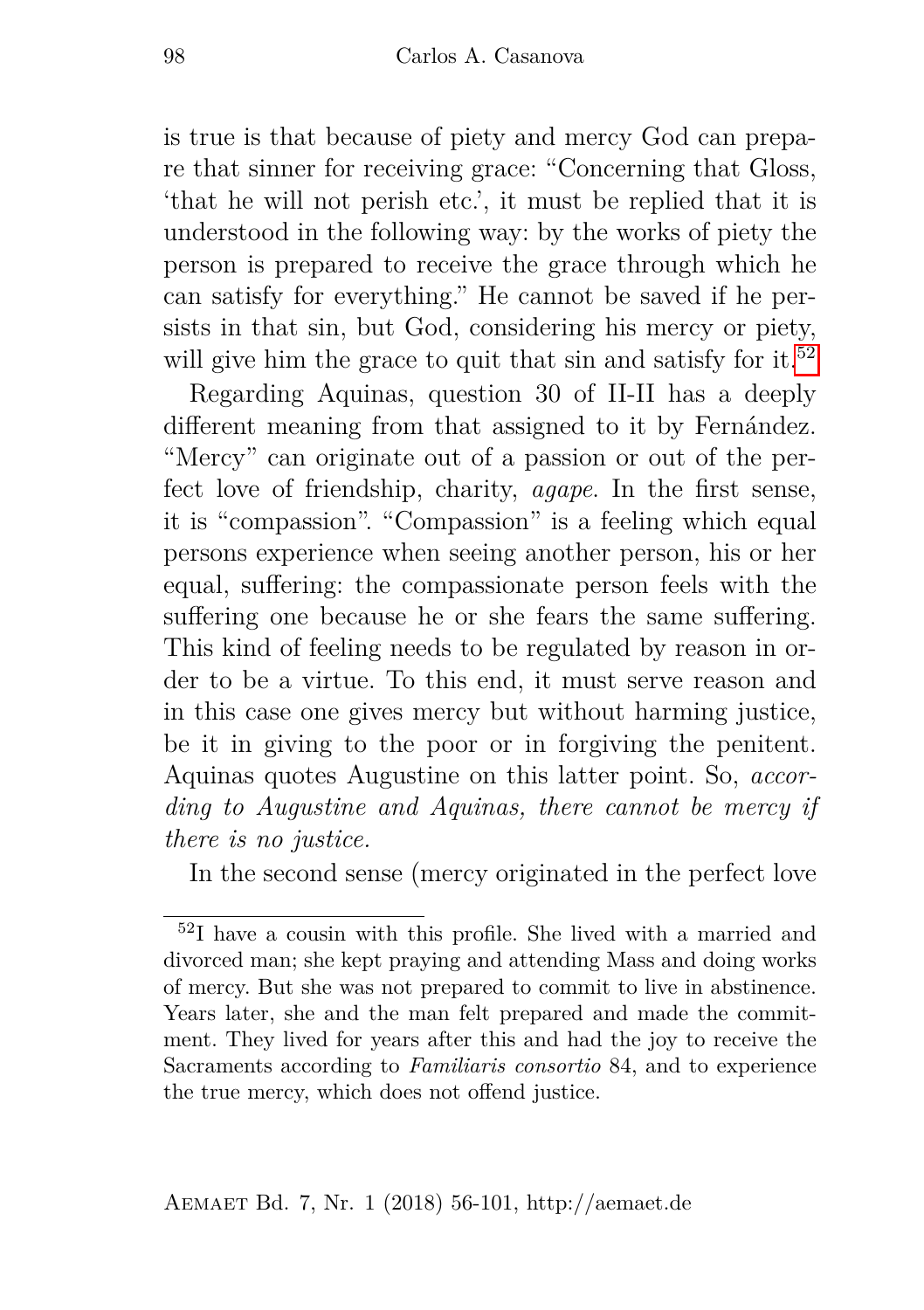of friendship), mercy can be the highest virtue, but only as the virtue of a superior. God, towards us, can only have mercy because He is above us all. We can have this virtue of mercy if we are perfected by grace and from that perfection love others not because we need them, but because they need us.[53](#page-43-0) However, in us and towards God mercy is not the highest virtue. We need God and therefore, in us the highest virtue is charity which unites us to God. Mercy as the virtue of the superior, is the highest virtue regarding the neighbor, but not in general, and not mercy as the virtue which regulates a passion.

In this light must be read the passage which says that God does not need our sacrifices. He does not, but *we* do. Without the redemption achieved by Christ there is nothing we can do worthy of salvation and eternal life. We need to be united to His sacrifice and that is why we need the sacraments and, above all (in a sense), the Mass, which is the very Sacrifice of Christ. We all need them to achieve the highest goods, which certainly are not those enumerated by Fernández, and least of all a pleasure from fornication or from an unnatural sexual intercourse with the spouse.

Friendship, it is true, wills the good for the friend or the loved one. But, as Aquinas explains in *Summa contra gentiles* (III, c. 153), love of self gives us the canon, rule of the good which we want for our beloved. Now, as Aquinas says in the very text desfigured by Fernández (*S. th.* II-

<span id="page-43-0"></span><sup>53</sup>The real saint does not reflect on this and with God's light sees him or herself as a sinner. However, because of his or her charity and his or her infused virtues, he or she is able to care about others selflessly, like Teresa of Calcuta.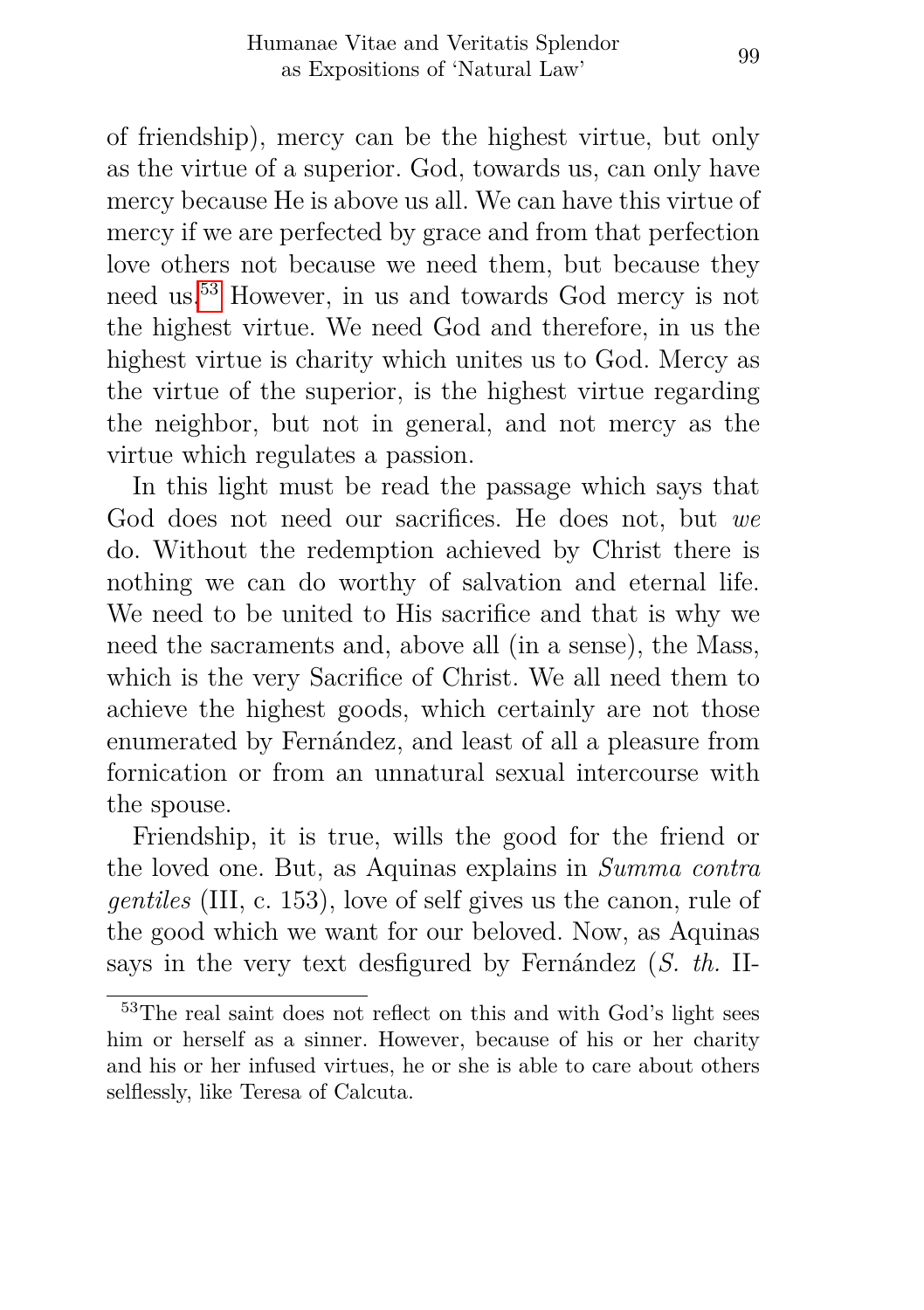II q. 30 a. 4), our own good is union with God above all, through charity. This is why what we want for our neighbor is that he or she unites to God and becomes God's friend through charity. We also want for ourselves, if we desire orderly, first and above all the good of the soul (virtue and virtuous actions), then the goods of the body and then external goods. In the same way we want the good for our friends. This is the reason why in the book of Maccabees that mother is praised who encouraged her seven children to die rather than violate God's Law, because the love and worship of God is above everything else (see 2 Mac. 7). This point is absolutely missed by Fernández, who says that in the conflicts of duty one have to prioritize persons, so that the law (which is always imperfectly formulated) can be broken in every case in which doing so will, for example, prevent a masacre (page 156). This is finally the reason why the spiritual works of mercy are absolutely speaking superior to the physical ones, although in some cases the physical ones possibly would have to be preferred (see *S. Th.* II-II q. 32, aa. 2-3).

Lastly, Fernández shows a very strange lack of understanding concerning the matters of spousal and romantic love. He seems to give excessive importance to physical eroticism and to conceive as true love a desire which leads to intercourse without any commitment to take care of the possible fruit of such intercourse. He also overlooks that the ignorance of this kind of moral truth is never or very rarely without guilt (see Aquinas, *S. Th.* I-II q. 19 a. 6). Love is not attraction or the desire to give to the other an extatic pleasure (as if this was an act of mercy because it gives "wellbeing" to the other). Real love is *dilectio*